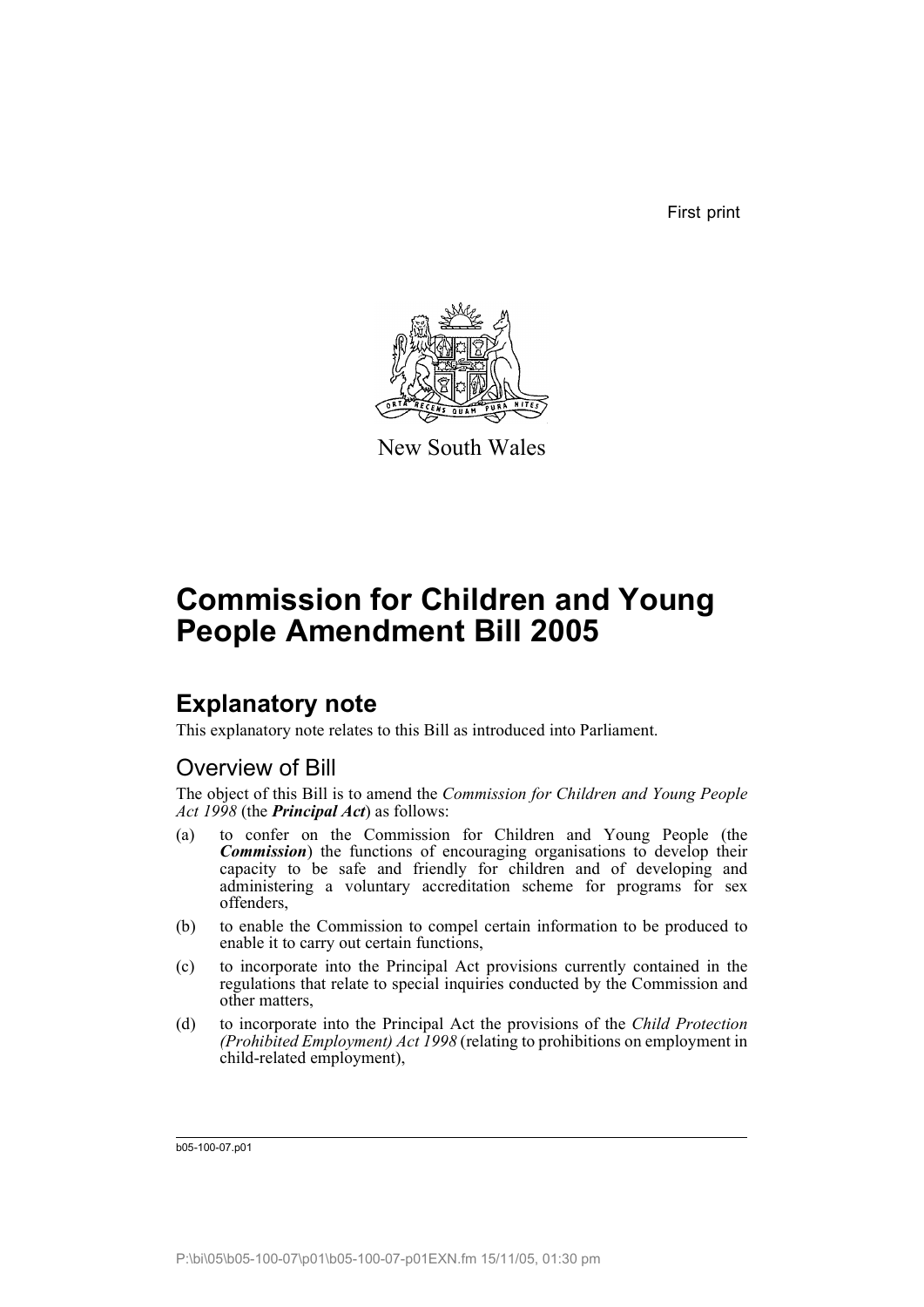Explanatory note

- (e) to include in the categories of persons who are prohibited from engaging in child-related employment (*prohibited persons*) persons who are convicted of offences committed as adults of intentionally wounding or causing grievous bodily harm to a child where the adult was more than  $\frac{3}{2}$  years older than the child,
- (f) to restrict the right of a prohibited person to apply for a review of the prohibition if the person is a person convicted of the murder of a child, certain sexual offences involving a child or of offences involving the production of child pornography,
- (g) to change references to employment screening to references to background checking,
- (h) to extend the offences to be checked as part of background checking procedures for employees in child-related employment,
- (i) to provide for recent previous background checks on potential short-term employees to be used to satisfy requirements under the Act to carry out background checks on such employees,
- (j) to make other minor and consequential amendments and amendments of a savings and transitional nature.

The Bill also repeals the *Child Protection (Prohibited Employment) Act 1998* and the *Commission for Children and Young People Regulation 2000*.

## Outline of provisions

**Clause 1** sets out the name (also called the short title) of the proposed Act.

**Clause 2** provides for the commencement of the proposed Act on a day or days to be appointed by proclamation.

**Clause 3** is a formal provision that gives effect to the amendments to the *Commission for Children and Young People Act 1998* set out in Schedule 1.

**Clause 4** is a formal provision that gives effect to the amendments to the Acts set out in Schedule 2.

**Clause 5** repeals the *Child Protection (Prohibited Employment) Act 1998* and the *Commission for Children and Young People Regulation 2000*.

## **Schedule 1 Amendment of Commission for Children and Young People Act 1998**

## **Functions of Commission**

**Schedule 1 [1]** amends the long title to the Principal Act to reflect the additional functions being conferred on the Commission and the incorporation in that Act of the provisions formerly contained in the *Child Protection (Prohibited Employment) Act 1998*.

Explanatory note page 2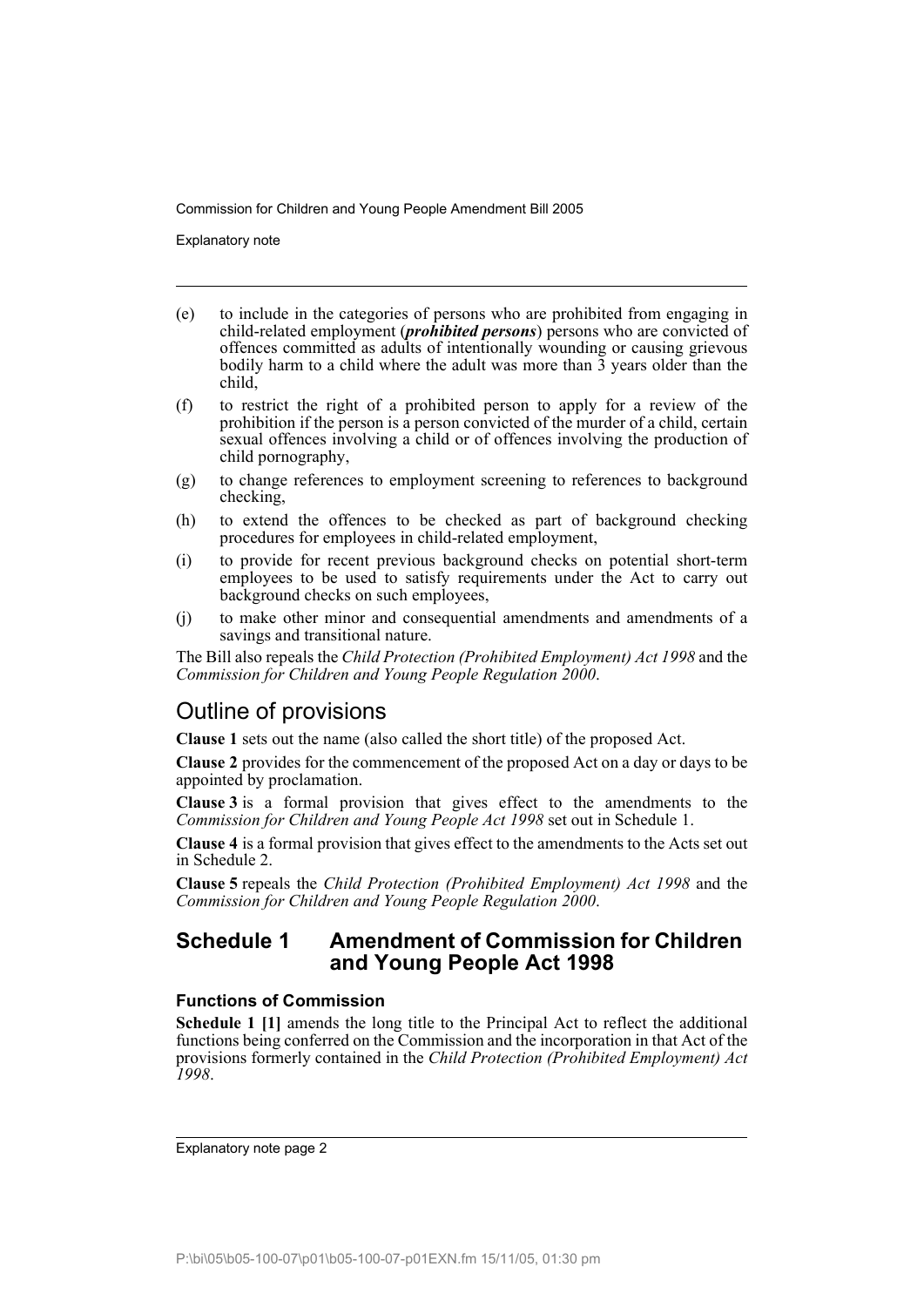Explanatory note

**Schedule 1 [8]** amends section 11 of the Principal Act to confer on the Commission the function of determining or intervening in applications by persons prohibited from engaging in child-related employment for a review of that prohibition (*review applications*).

**Schedule 1 [11]** amends section 11 of the Principal Act to confer on the Commission the function of encouraging organisations to develop their capacity to be safe and friendly for children and the function of developing and administering a voluntary accreditation scheme for programs for persons who have committed sexual offences against children.

**Schedule 1 [12]** substitutes section 14A of the Principal Act. The proposed section enables the Commission, by notice in writing, to require a government agency to provide it with information (including documents) relevant to whether a person poses a risk to the safety of children for the purposes of preparing submissions to the Industrial Relations Commission or the Administrative Decisions Tribunal or considering a review application. The proposed section also enables the Commission, by notice in writing, to require other persons to provide information relevant to whether a person poses a risk to the safety of children for the purpose of considering any such application.

**Schedule 1 [13]** amends section 15A of the Principal Act to enable information obtained by the Commission in the exercise of its functions (other than relating to the Child Death Review Team) to be used for the purpose of making a report to the Director-General of the Department of Community Services under section 27 (Mandatory reporting) of the *Children and Young Persons (Care and Protection) Act 1998*.

**Schedule 1 [14]** amends section 15A of the Principal Act to make it clear that certain protected reports under the *Children and Young Persons (Care and Protection) Act 1998* may be produced to the Commission but remain subject to protections.

**Schedule 1 [15]** inserts proposed section 15B into the Principal Act. The proposed section enables the Commission, by notice in writing, for the purposes of exercising its monitoring and auditing functions relating to prohibited persons and background checking, to require a government agency or any other person to provide the Commission with statements or documents. It will be an offence to fail to comply with such a notice or knowingly provide false or misleading information.

## **Special inquiries by Commission**

**Schedule 1 [17]** amends section 20 of the Principal Act to incorporate a provision currently contained in the regulations that enables the Commission to authorise persons to appear and be heard at special inquiries conducted by the Commission if the Commission is satisfied that they are substantially and directly interested in the subject-matter of the inquiry.

Explanatory note page 3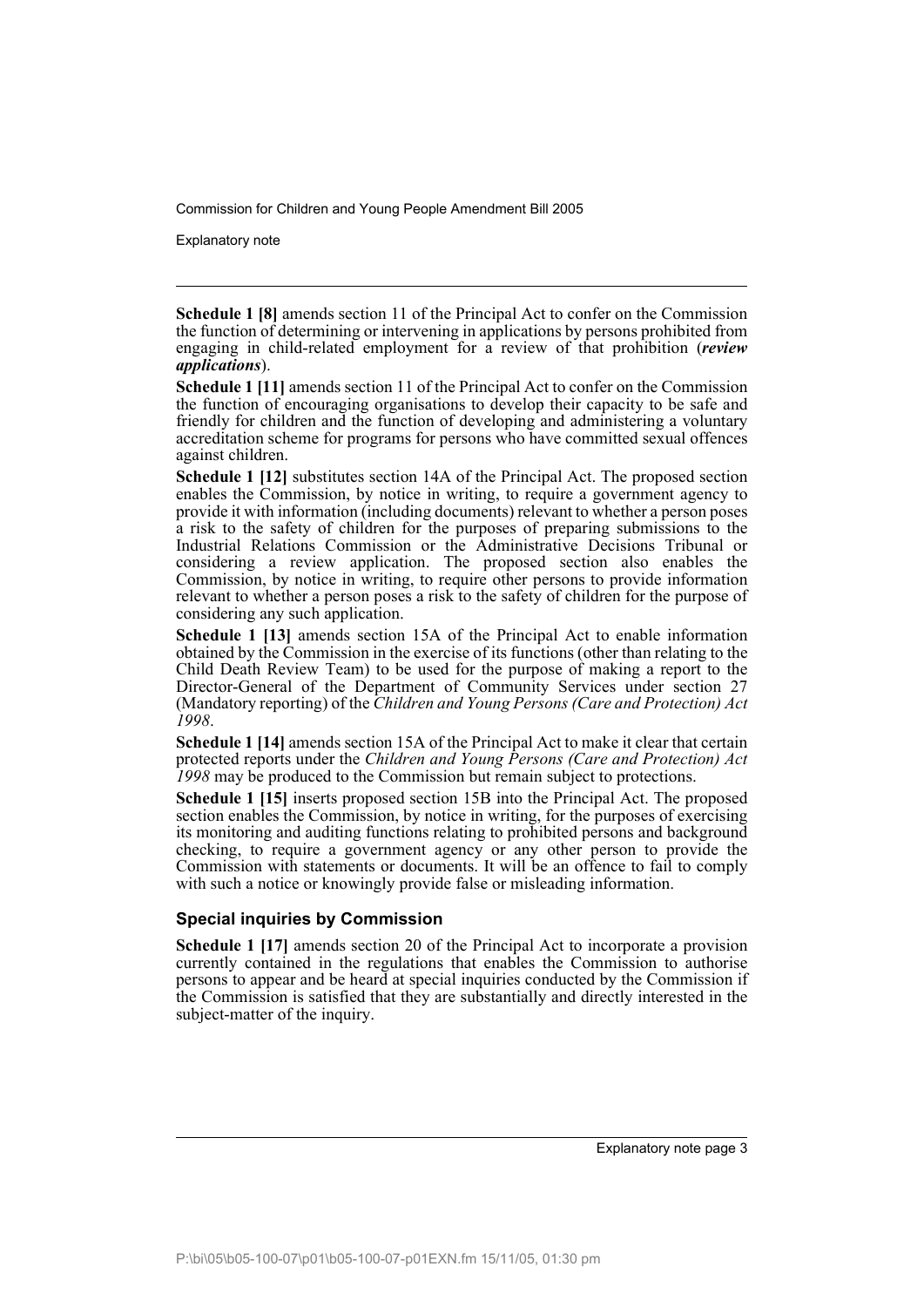Explanatory note

**Schedule 1 [18]** inserts proposed sections 20A and 20B into the Principal Act to incorporate provisions currently contained in the regulations. Proposed section 20A prohibits legal representation at special inquiries conducted by the Commission unless the Commission is satisfied that it is necessary or desirable in the public interest or for the safety, welfare or well-being of a child. Proposed section 20B enables the Commission, if satisfied that it is necessary or desirable in the public interest or for the safety, welfare or well-being of a child, to direct that certain evidence or information relating to a private hearing of a special inquiry not be published except in the manner or to the persons specified by the Commission. **Schedule 1 [16]** amends section 20 of the Principal Act to omit a power to make regulations restricting the publication or disclosure of evidence at a special inquiry.

## **Prohibited employment**

**Schedule 1 [19]** amends the heading to Part 7 of the Principal Act to reflect the fact that the Part will relate to additional aspects of safeguards relating to child-related employment.

**Schedule 1 [20]** inserts a heading for the new Division 1 of Part 7 of the Principal Act.

**Schedule 1 [21]** substitutes sections 31 and 32 of the Principal Act to include in the objects of Part 7 the protection of children by prohibiting certain persons from being engaged in child-related employment and to make the safety and welfare of children, and protecting them from abuse, the paramount consideration in the operation of the Part.

**Schedule 1 [22]** amends section 33 of the Principal Act to insert definitions, formerly contained in the *Child Protection (Prohibited Employment) Act 1998*, including definitions of *child-related employment*, *employer* and *employee*. These definitions will now apply to Part 7 in place of the previous definitions of those terms.

**Schedule 1 [30]** inserts proposed section 33A into the Principal Act. The proposed section re-enacts a provision of the *Child Protection (Prohibited Employment) Act 1998* and provides that the background checking provisions of the Principal Act, and the provisions placing prohibitions on child-related employment, do not apply to employment solely concerning children related to the relevant person or children of an employer to whom the person is related.

**Schedule 1 [31]** inserts proposed Division 2 of Part 7 (Prohibitions on child-related employment) into the Principal Act. The proposed Division re-enacts the provisions of the *Child Protection (Prohibited Employment) Act 1998*, which identify persons who are prohibited from engaging in child-related employment (proposed section 33B) and make it an offence for prohibited persons to apply for, undertake or remain in child-related employment (proposed section 33C) and an offence to employ a person in child-related employment without enquiring of the person whether they are a prohibited person (proposed section 33D) and to employ in child-related employment a person that the employer knows is a prohibited person (proposed section 33E). The category of persons who are prohibited is extended by adding

Explanatory note page 4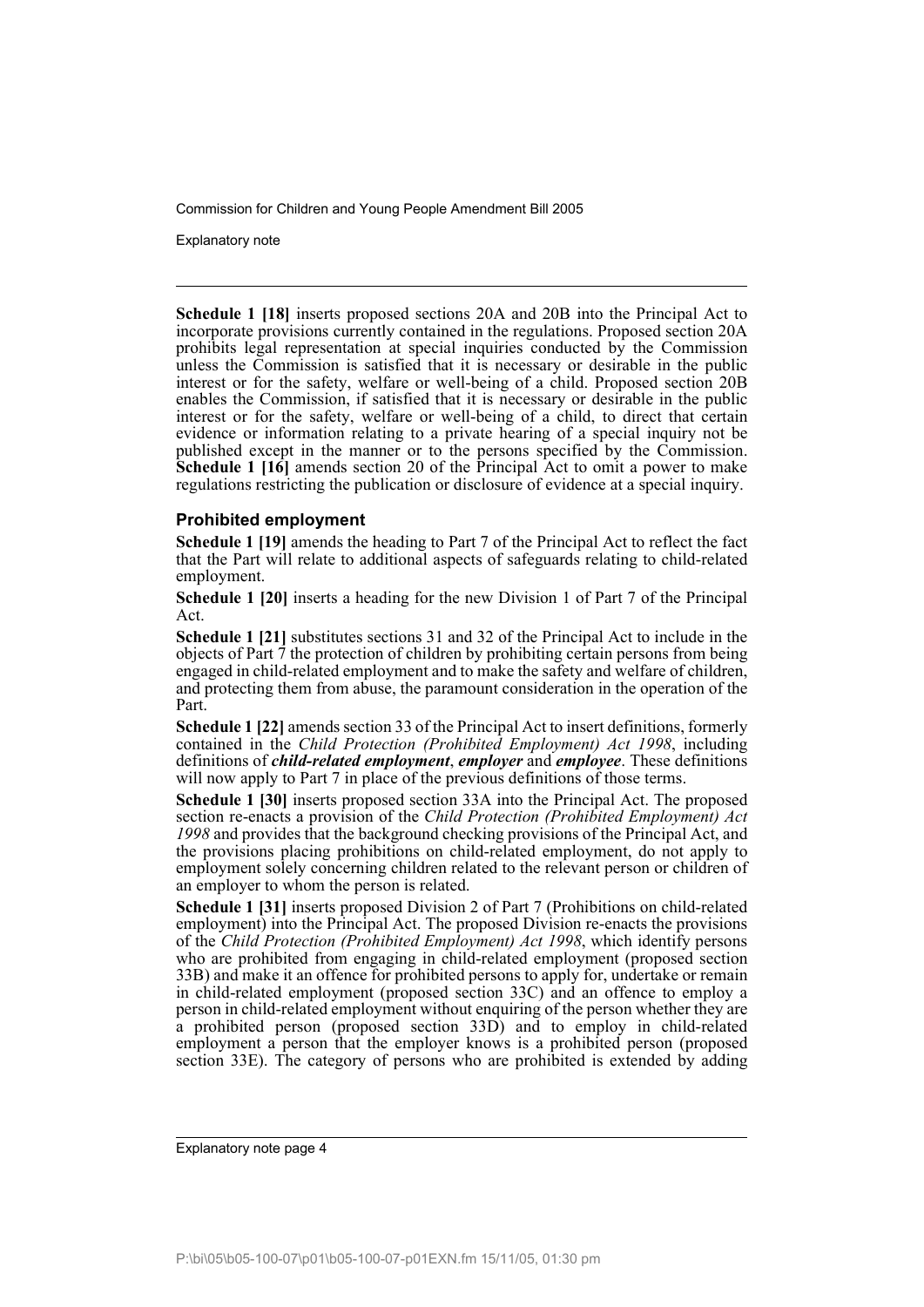Explanatory note

persons who have been found guilty, as adults, of intentionally wounding or causing grievous bodily harm to a child who is more than 3 years younger.

The proposed Division also re-enacts provisions relating to orders declaring that the prohibition provisions do not apply to persons in respect of particular offences. The re-enacted provisions enable the Commission, the Industrial Relations Commission and the Administrative Decisions Tribunal (the *relevant tribunals*) to make such an order on application by a prohibited person (proposed sections 33H and 33I) and set out the requirements for making such an order (proposed section 33J). Procedural provisions relating to stays, multiple applications, notice to the Commissioner of Police and the limits on the jurisdiction of the Industrial Relations Commission are re-enacted (proposed sections 33L–33O). Other provisions making it clear that a prohibited person may be transferred to other employment (proposed section 33Q) are also re-enacted.

In addition, persons found guilty of the murder of a child, certain child sexual assault offences and certain child pornography offences will be prohibited from seeking a review of their prohibited status (proposed section 33G). However, persons convicted of an offence involving sexual intercourse with a child not more than 3 years younger may make an application for an order with the leave of the Commission or a relevant tribunal. The provisions also make it clear that the applicant for an order must establish that he or she does not pose a risk to the safety of children. Proposed section 33M is a new provision that enables the Commission to apply to a relevant tribunal for a review of an order (including an order made by the Commission). Proposed section 33P is a new provision that enables regulations to be made to establish a scheme that will require self-employed persons to obtain, display and produce certificates that they are not prohibited persons. Proposed section 33R enables the Commission to advise persons on their prohibited person status. Proposed section 33S confers monitoring and auditing functions on the Commission.

**Schedule 1 [53]** inserts proposed section 52, which re-enacts a provision of the *Child Protection (Prohibited Employment) Act 1998* that provides that a prohibition on employment under the Principal Act prevails to the extent of inconsistency with any other Act or law and removes the jurisdiction of the Industrial Relations Commission or any other court or tribunal to make orders for the re-instatement or re-employment of, or payment of compensation to, a person employed contrary to a prohibition under the Principal Act.

## **Background checking of employees**

**Schedule 1 [2]** changes all references in the Principal Act to employment screening to references to background checking. **Schedule 1 [9], [32], [39] and [49]** make consequential amendments.

**Schedule 1 [3]** amends section 3 of the Principal Act to replace the definition of *employment screening* with a definition of *background checking*.

Explanatory note page 5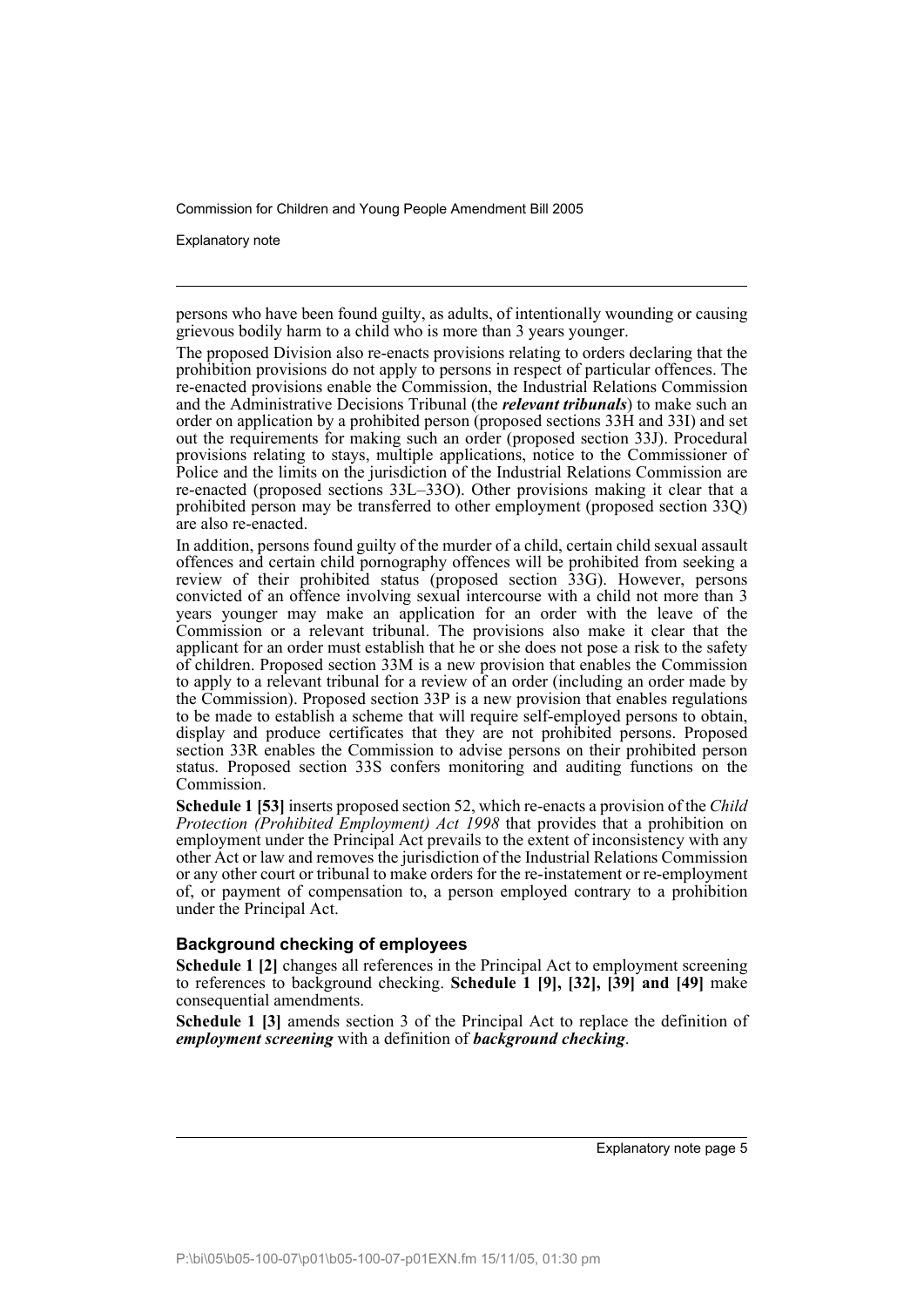Explanatory note

**Schedule 1 [10]** amends section 11 of the Principal Act as a consequence of the background checking provisions being included as Division 3 of Part 7 of the Principal Act, rather than comprising the whole of Part 7.

**Schedule 1 [27]** amends section 33 of the Principal Act to include a criminal record relating to child-related personal violence offences or offences involving indecent filming committed in relation to children as matters for which a check is to be made as part of background checking of a person who is employed or has applied to be employed in child-related employment. **Schedule 1 [26]** makes a consequential amendment.

**Schedule 1 [29]** amends section 33 of the Principal Act to incorporate provisions currently contained in the regulations that exclude certain apprehended violence orders and certain offences and criminal records from matters that are to be covered by background checking. **Schedule 1 [23]–[25] and [28]** make consequential amendments.

**Schedule 1 [32] and [36]** change references to "Part" to "Division" as a consequence of the background checking provisions being included as Division 3 of Part 7 of the Principal Act, rather than comprising the whole of Part 7.

**Schedule 1 [33]** amends section 34 of the Principal Act to replace a requirement that background checking include an assessment of risk to children involved in child-related employment of a person with a requirement that it include an estimate of the risk to children involved in such employment, having regard to all the circumstances of the case, including any risk arising from the particular workplace. **Schedule 1 [34] and [46]** make consequential amendments.

**Schedule 1 [37]** amends section 35 of the Principal Act to provide for the amendment and revocation and the publication of guidelines made by the Minister under that section. **Schedule 1 [35]** makes a consequential amendment.

**Schedule 1 [38]** amends section 36 of the Principal Act to make it clear that the Commission may update and correct entries in its database of relevant apprehended violence orders and child protection prohibition orders made against persons and relevant employment proceedings completed against persons.

**Schedule 1 [41]** removes a reference in section 37 of the Principal Act to the *Child Protection (Prohibited Employment) Act 1998* (which is being repealed) and clarifies the duty to carry out background checking of religious officials engaged in child-related employment. Currently, it extends to Ministers of religion and members of religious organisations, as amended it will extend to ministers, priests, rabbis, muftis or other like religious leaders or spiritual officials of religions.

**Schedule 1 [42]** inserts proposed section 37A. The proposed section provides for background checking carried out within the previous 12 months to be used to fulfil the duty to carry out background checking for employees who are to be employed for less than 6 months and who are being employed in the same kind of child-related employment for which the checking was carried out. If the employer is not the same employer as the employer for whom background checking was carried out, the background check must be one carried out by an employer-related body approved by the Minister. **Schedule 1 [40]** makes a consequential amendment.

Explanatory note page 6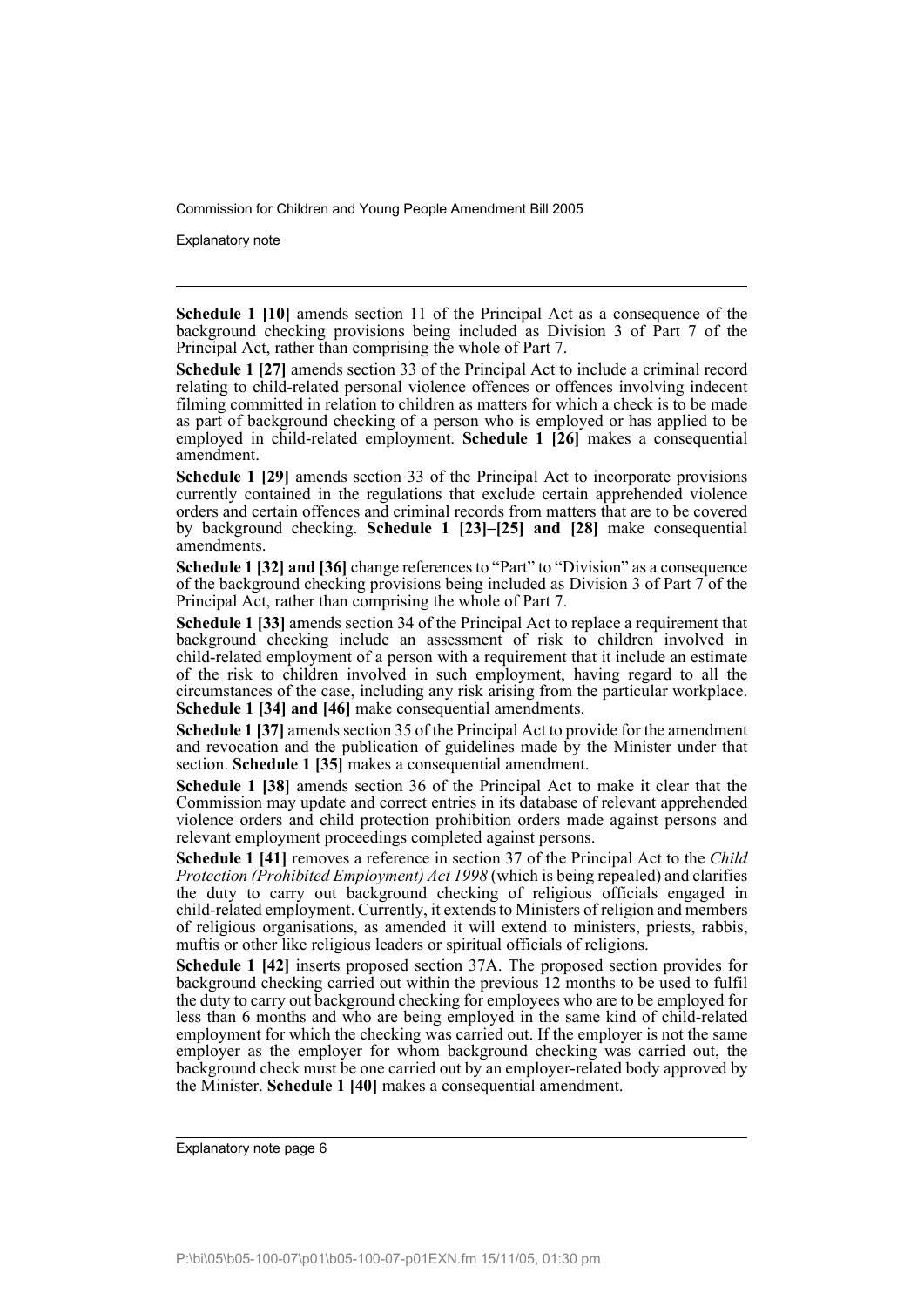Explanatory note

**Schedule 1 [43]** amends section 38 of the Principal Act to enable employer-related bodies to disclose information gained in background checking to employers other than those for whom the checking was undertaken. This will enable disclosure for the purposes of proposed section 37A.

**Schedule 1 [44]** amends section 38 of the Principal Act to enable information relating to relevant criminal records, relevant apprehended violence orders and child protection prohibition orders obtained in background checking to be disclosed to an employer or employer-related body situated outside New South Wales and approved by the Minister.

**Schedule 1 [45]** amends section 39 of the Principal Act to remove the duty of an employer to notify the Commission of relevant employment proceedings against a person where the allegations in respect of which the proceedings were brought are found to be vexatious or misconceived. It also provides that relevant employment proceedings are taken to be completed (and therefore reportable to the Commission) if the employer has determined the proceedings, whether or not any right of appeal or review has been exercised or exhausted.

**Schedule 1 [47]** omits sections 41 and 42 of the Principal Act (which are to be re-enacted and extended as proposed sections 48A and 48B) and inserts proposed section 41. Proposed section 41 enables the Commission, by notice in writing, to require an employer to comply with background checking duties, duties to report completed relevant employment proceedings and to notify of applicants rejected on the grounds of estimates of risk arising from background checking. It will be an offence to fail, without reasonable excuse, to comply with a notice.

**Schedule 1 [48]** inserts proposed section 43A into the Principal Act. The proposed section enables an employer to amend or withdraw a notification of relevant employment proceedings against a person or of the rejection of a person for employment on the grounds of risk, if the employer determines that the notification was incorrect or wrongly made.

**Schedule 1 [50]** omits section 45 of the Principal Act, which provided for the staged implementation of employment provisions.

**Schedule 1 [51]** inserts proposed sections 48A and 48B which extend the protection from liability provisions, and the offences relating to unauthorised disclosure of information, to the exercise of functions relating to prohibited persons, in addition to background checking functions.

## **Other amendments**

**Schedule 1 [4]–[7]** update references to a repealed Act.

**Schedule 1 [52]** amends section 49 of the Principal Act to extend the period within which proceedings for offences must be commenced from 6 months to 2 years.

**Schedule 1 [54]** amends section 53 of the Principal Act to provide for a review of the Principal Act as soon as possible after 5 years from the date of assent to the proposed Act.

Explanatory note page 7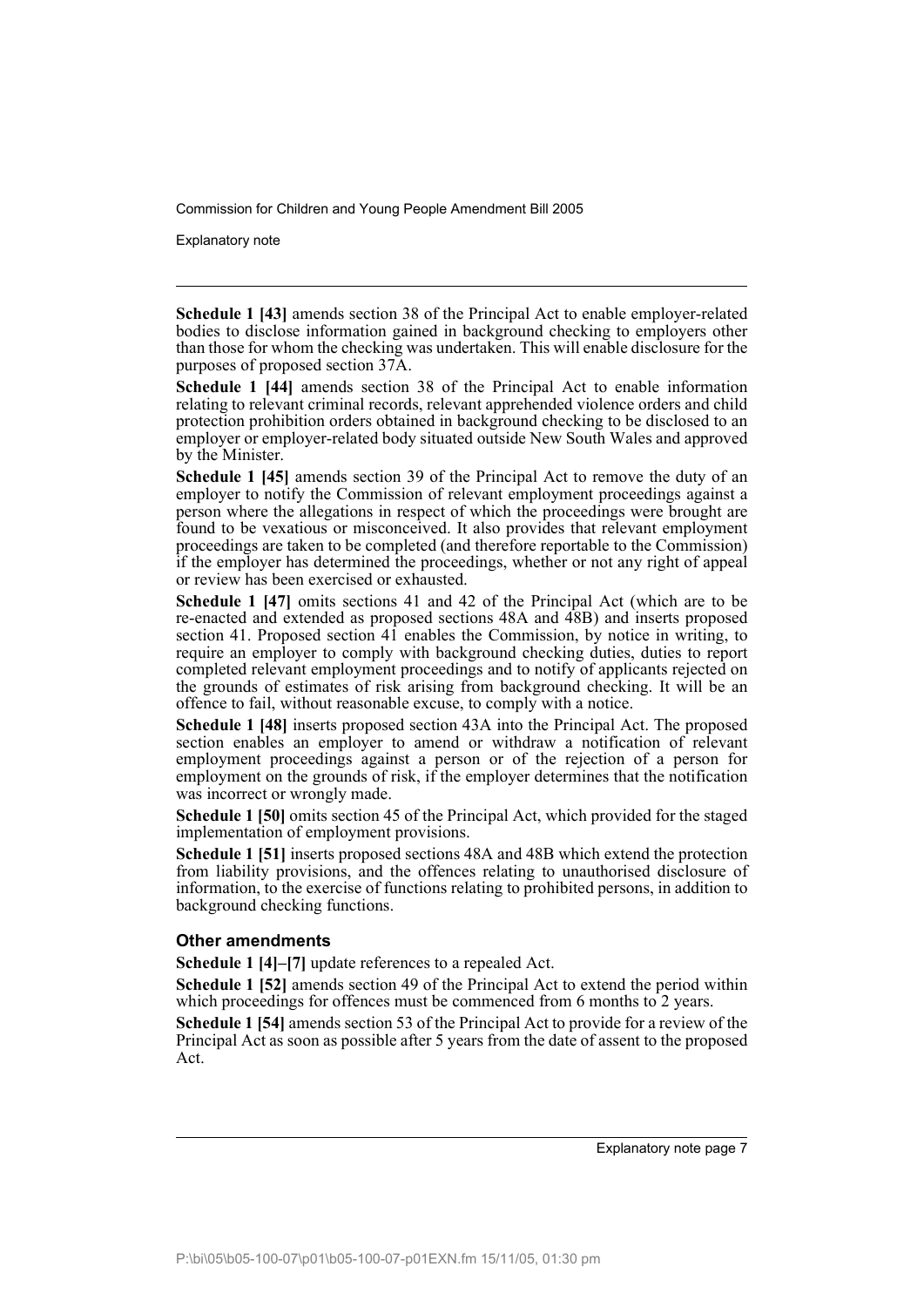Explanatory note

**Schedule 1 [55]** amends Schedule 3 to the Principal Act to enable savings and transitional regulations to be made as a consequence of the enactment of the proposed Act.

**Schedule 1 [56]** inserts savings and transitional provisions into Schedule 3 to the Principal Act as a consequence of the enactment of the proposed Act.

## **Schedule 2 Amendment of other Acts**

**Schedule 2** amends the following Acts to replace references to the *Child Protection (Prohibited Employment) Act 1998* with references to the provisions of that Act as re-enacted in the Principal Act:

*Administrative Decisions Tribunal Act 1997*

*Child Protection (Offenders Registration) Act 2000*

*Education Act 1990*

*Industrial Relations Act 1996*

*Institute of Teachers Act 2004*

Explanatory note page 8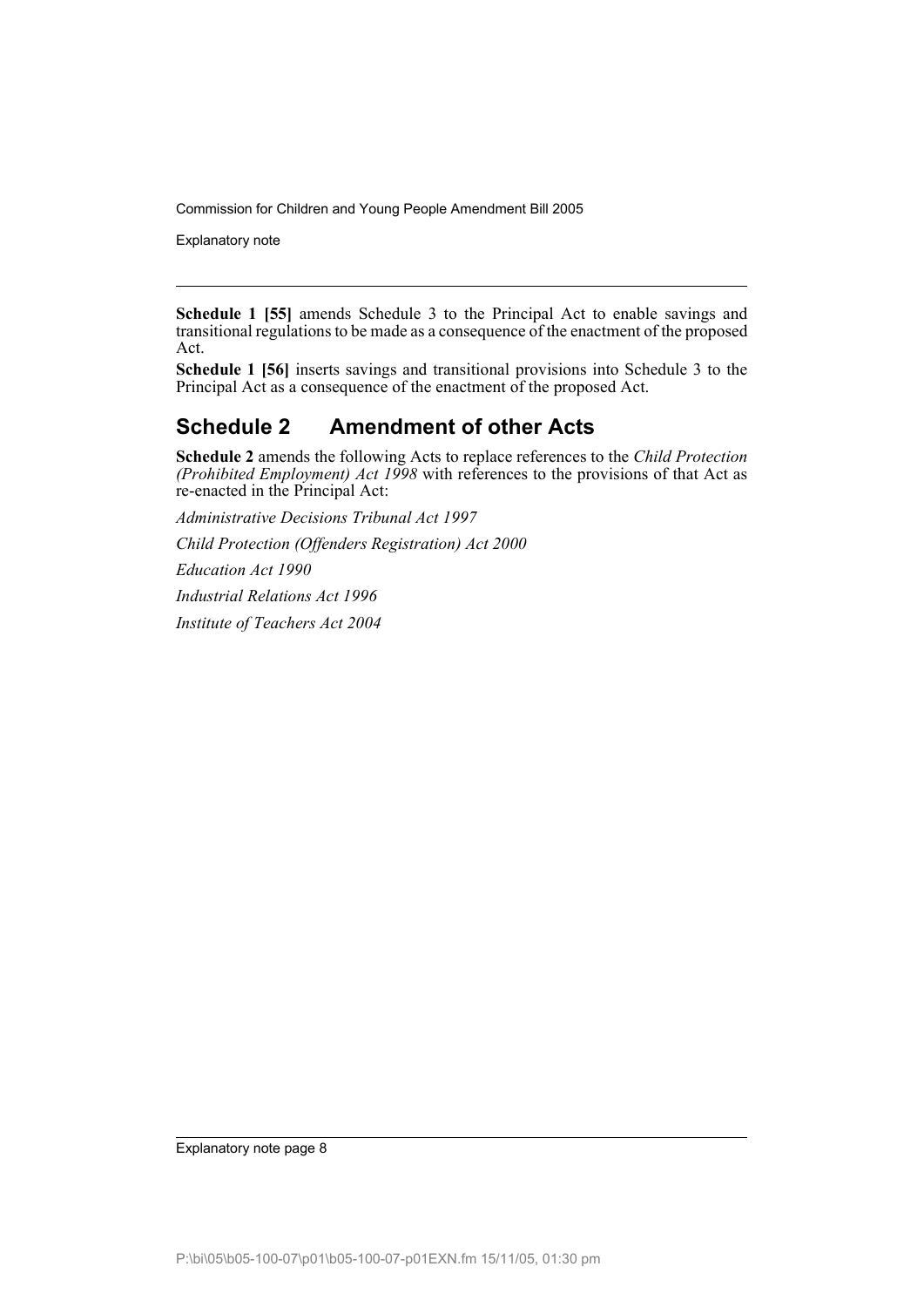First print



New South Wales

# **Commission for Children and Young People Amendment Bill 2005**

## **Contents**

|            |                                                                          | Page |
|------------|--------------------------------------------------------------------------|------|
|            | Name of Act                                                              |      |
|            | Commencement                                                             |      |
| 3          | Amendment of Commission for Children and Young People<br>Act 1998 No 146 |      |
| 4          | Amendment of other Acts                                                  |      |
| 5          | Repeals                                                                  |      |
| Schedule 1 | Amendment of Commission for Children and Young People<br>Act 1998        | 3    |
| Schedule 2 | <b>Amendment of other Acts</b>                                           | 29   |

b05-100-07.p01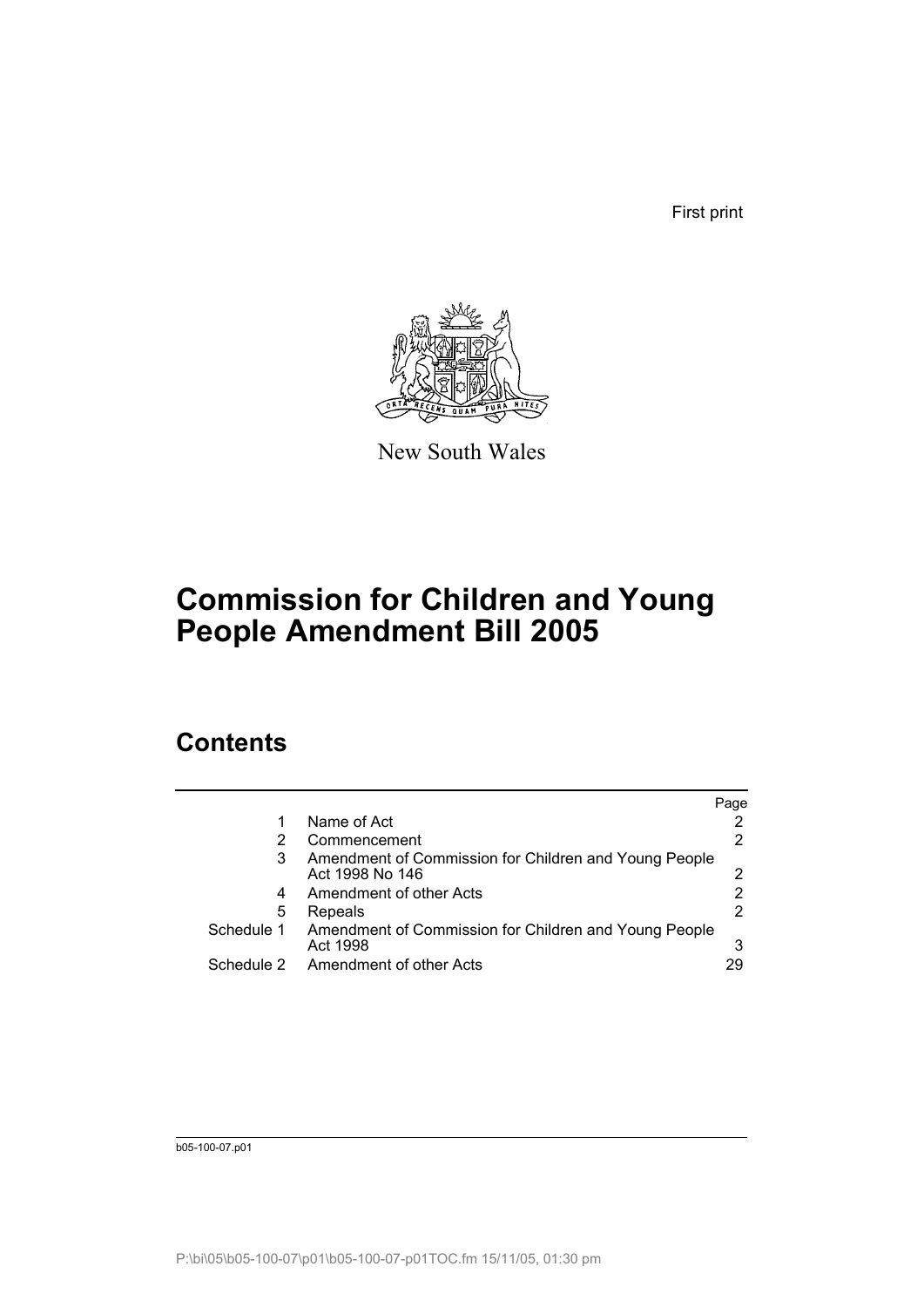Contents

Page

Contents page 2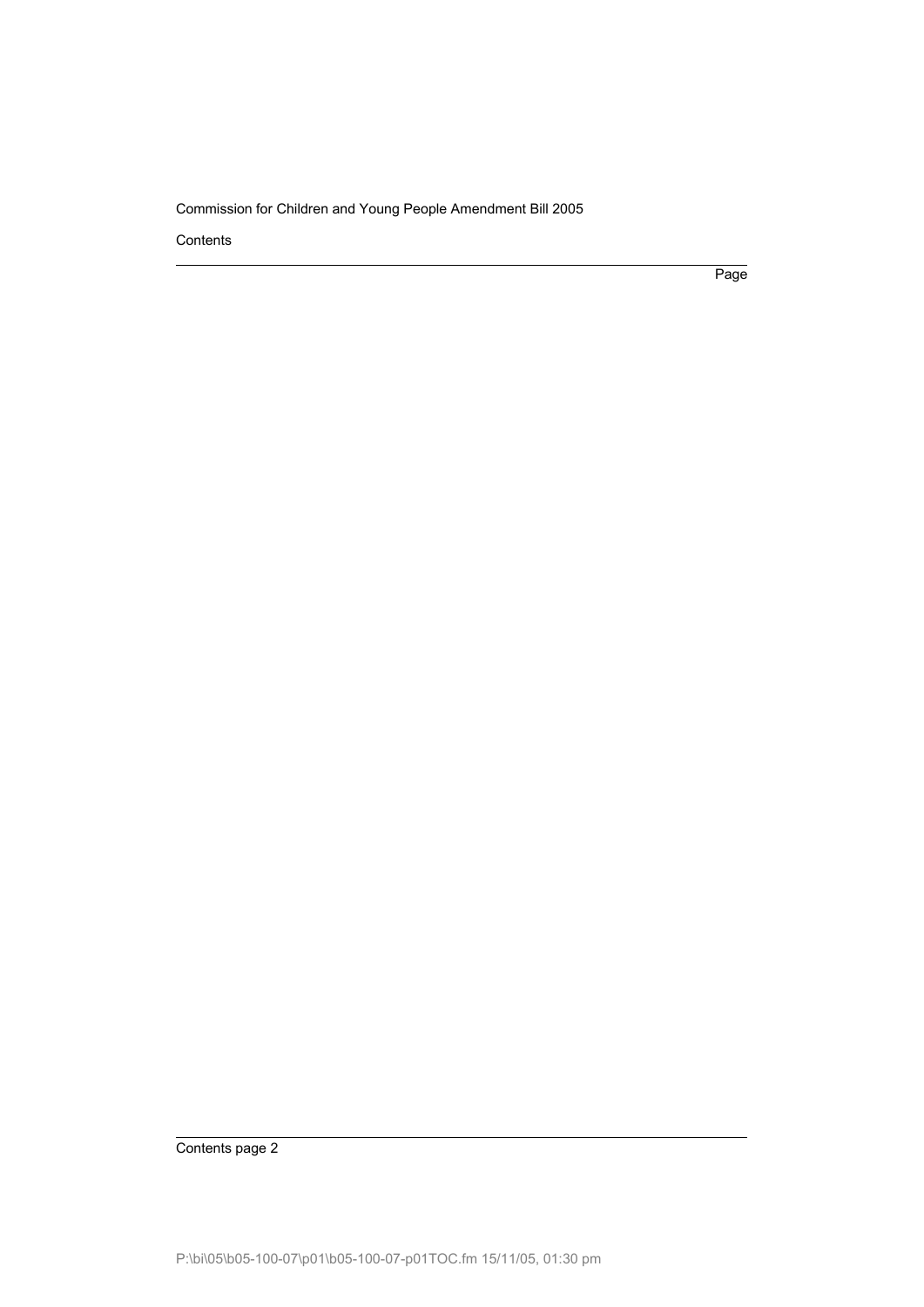

New South Wales

# **Commission for Children and Young People Amendment Bill 2005**

No , 2005

## **A Bill for**

An Act to amend the *Commission for Children and Young People Act 1998* with respect to child-related employment and the functions of the Commission for Children and Young People; to repeal the *Child Protection (Prohibited Employment) Act 1998*; and for other purposes.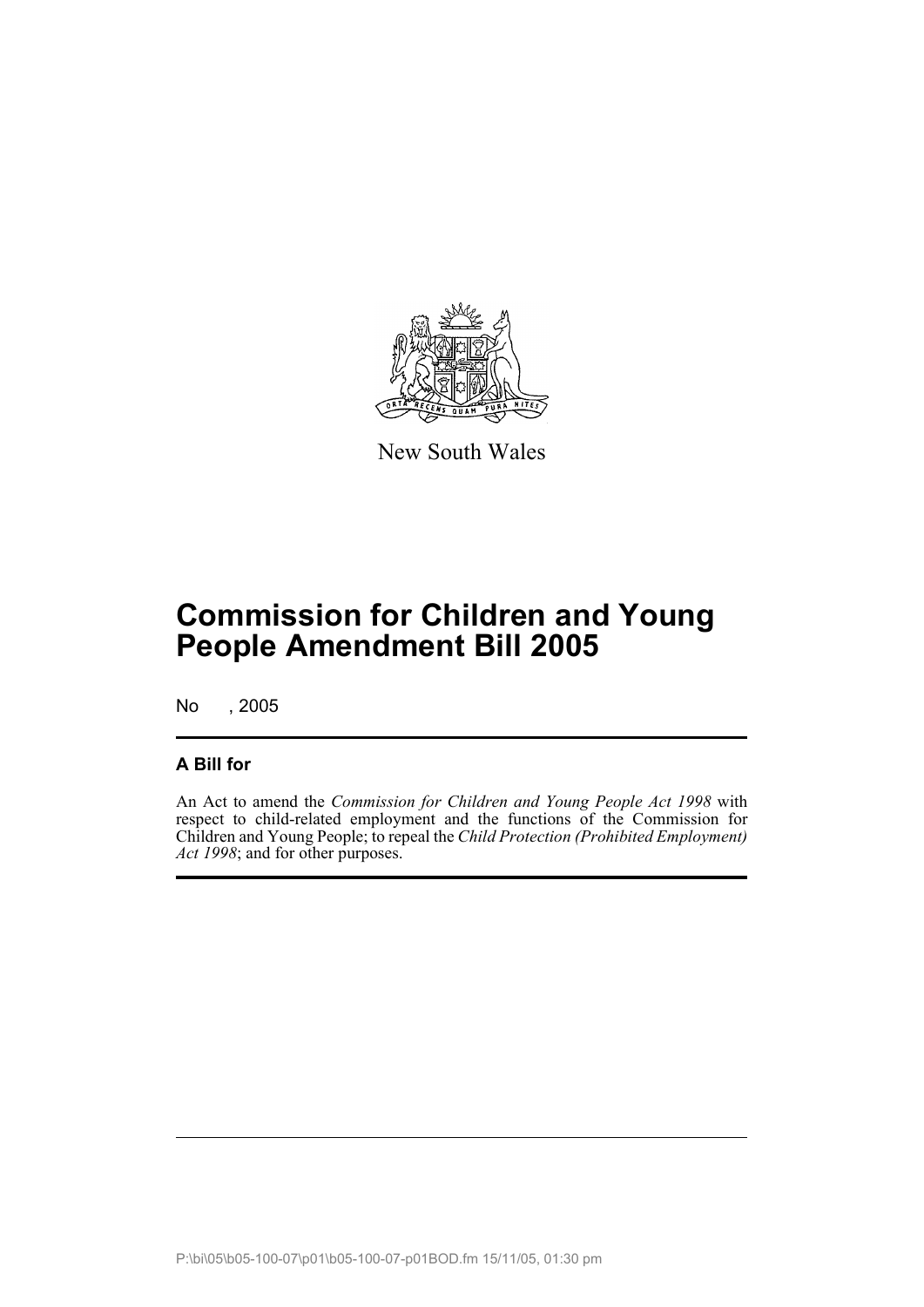<span id="page-11-4"></span><span id="page-11-3"></span><span id="page-11-2"></span><span id="page-11-1"></span><span id="page-11-0"></span>

| The Legislature of New South Wales enacts:                                           | 1                   |
|--------------------------------------------------------------------------------------|---------------------|
| <b>Name of Act</b><br>1                                                              | $\overline{2}$      |
|                                                                                      | 3<br>$\overline{4}$ |
| $\mathbf{2}$<br><b>Commencement</b>                                                  | 5                   |
|                                                                                      | 6                   |
| 3<br>Amendment of Commission for Children and Young People Act 1998<br><b>No 146</b> | $\overline{7}$<br>8 |
|                                                                                      | 9<br>10             |
| <b>Amendment of other Acts</b><br>4                                                  | 11                  |
|                                                                                      | 12<br>13            |
| 5<br><b>Repeals</b>                                                                  | 14                  |
| (1)                                                                                  | 15                  |
| (2)                                                                                  | 16<br>17            |
|                                                                                      |                     |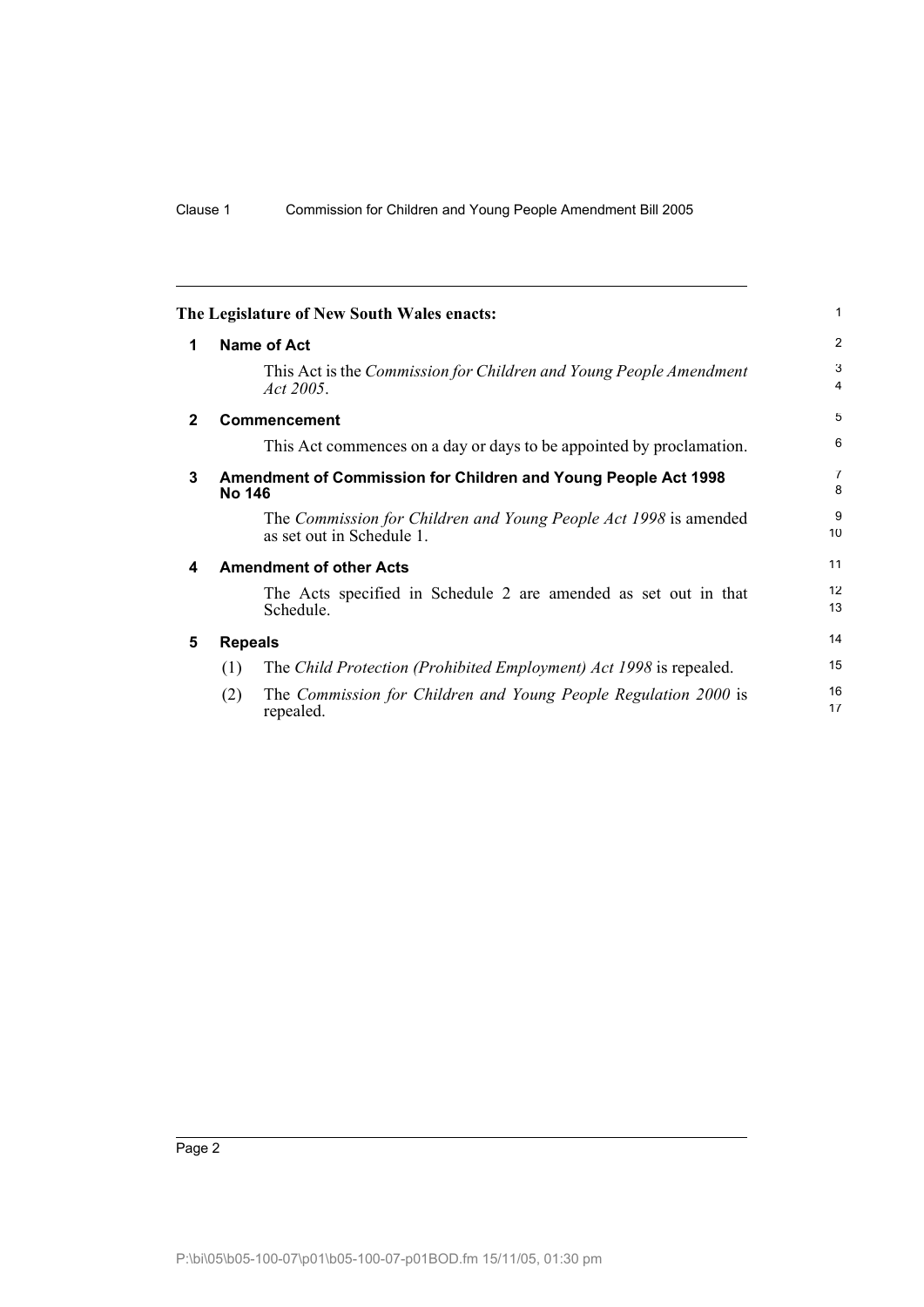Amendment of Commission for Children and Young People Act 1998 Schedule 1

<span id="page-12-0"></span>

|     | <b>Schedule 1</b>            | <b>Amendment of Commission for Children</b><br>and Young People Act 1998                                                                                              | 1<br>$\overline{2}$ |
|-----|------------------------------|-----------------------------------------------------------------------------------------------------------------------------------------------------------------------|---------------------|
|     |                              | (Section 3)                                                                                                                                                           | 3                   |
| [1] | Long title                   |                                                                                                                                                                       | 4                   |
|     |                              | Omit "to provide for employment screening for child-related employment;".                                                                                             | 5                   |
|     |                              | Insert instead "to provide for safeguards and impose prohibitions relating to<br>child-related employment;".                                                          | 6<br>7              |
| [2] | this Schedule                | Whole Act (other than Schedule 3), except where otherwise amended by                                                                                                  | 8<br>9              |
|     |                              | Omit "employment screening" wherever occurring.                                                                                                                       | 10                  |
|     |                              | Insert instead "background checking".                                                                                                                                 | 11                  |
| [3] | <b>Section 3 Definitions</b> |                                                                                                                                                                       | 12                  |
|     |                              | Omit the definition of <i>employment screening</i> from section 3 (1).                                                                                                | 13                  |
|     |                              | Insert instead in alphabetical order:                                                                                                                                 | 14                  |
|     |                              | <b>background checking—see Division 3 of Part 7.</b>                                                                                                                  | 15                  |
|     |                              | <i>review application</i> —see Part 7.                                                                                                                                | 16                  |
| [4] |                              | <b>Section 5 Commissioner</b>                                                                                                                                         | 17                  |
|     |                              | Omit section 5 (2). Insert instead:                                                                                                                                   | 18                  |
|     | (2)                          | The employment of the Commissioner is subject to Part 3.1 of the<br>Public Sector Employment and Management Act 2002, but is not<br>subject to Chapter 2 of that Act. | 19<br>20<br>21      |
| [5] | Section 5 (3)                |                                                                                                                                                                       | 22                  |
|     |                              | Omit "section 42F of the Public Sector Management Act 1988".                                                                                                          | 23                  |
|     | Act 2002".                   | Insert instead "section 68 of the Public Sector Employment and Management                                                                                             | 24<br>25            |
| [6] | Section 5 (4)                |                                                                                                                                                                       | 26                  |
|     |                              | Omit "section 42Q of the <i>Public Sector Management Act 1988"</i> .                                                                                                  | 27                  |
|     | Act 2002".                   | Insert instead "section 77 of the Public Sector Employment and Management                                                                                             | 28<br>29            |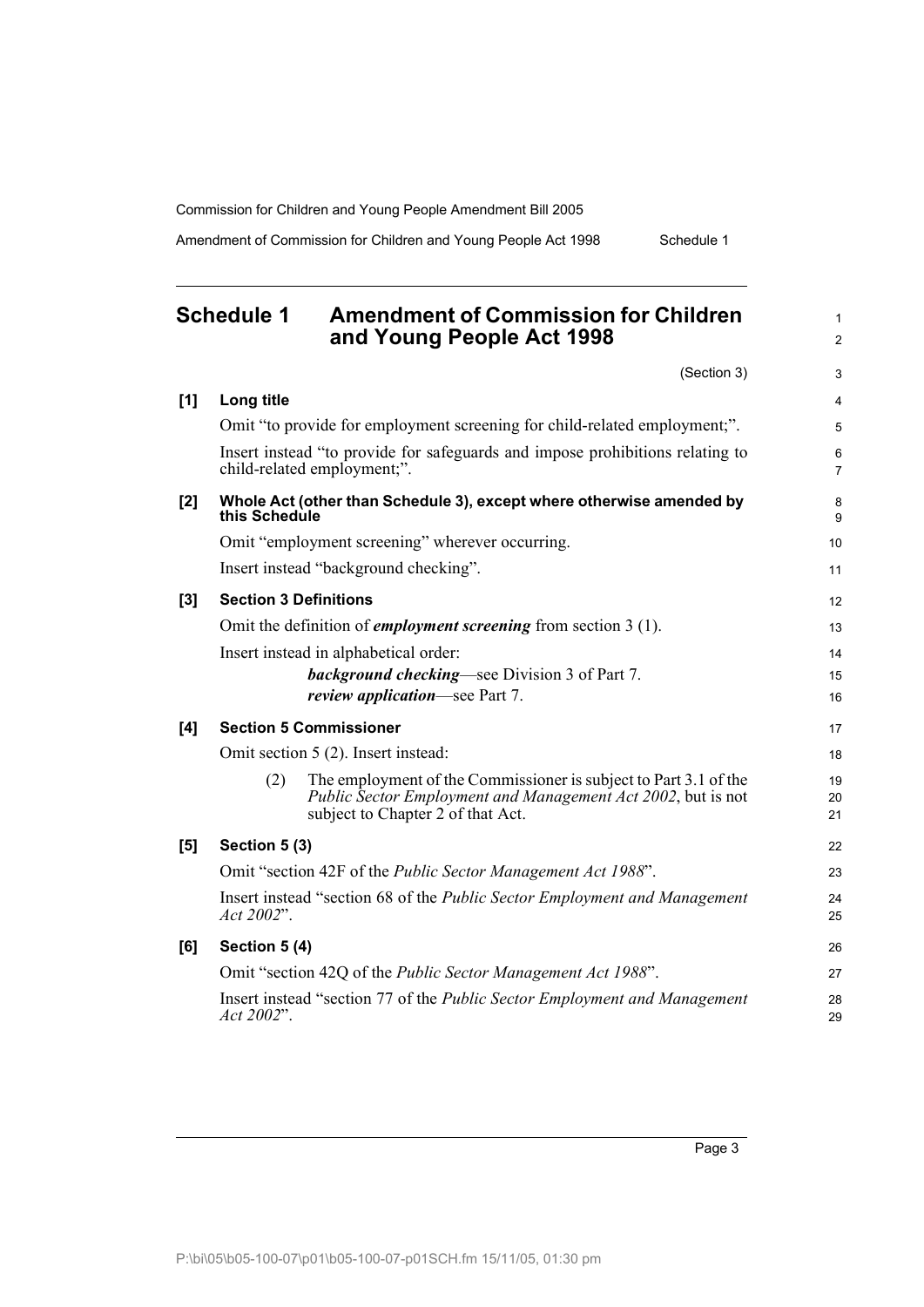Schedule 1 Amendment of Commission for Children and Young People Act 1998

|        |                                 |                        |           | <b>Section 7 Staff of Commission</b>                                                                                             |                     |  |
|--------|---------------------------------|------------------------|-----------|----------------------------------------------------------------------------------------------------------------------------------|---------------------|--|
| [7]    |                                 |                        |           |                                                                                                                                  | $\mathbf{1}$        |  |
|        |                                 |                        |           | Omit "Part 2 of the <i>Public Sector Management Act 1988</i> " from section 7 (1).                                               | $\overline{2}$      |  |
|        |                                 | Act 2002".             |           | Insert instead "Chapter 2 of the Public Sector Employment and Management                                                         | 3<br>4              |  |
| [8]    |                                 |                        |           | <b>Section 11 Principal functions of Commission</b>                                                                              | 5                   |  |
|        |                                 |                        |           | Insert after section $11(h)$ :                                                                                                   | 6                   |  |
|        |                                 |                        | (h1)      | to determine or intervene in review applications<br>concerning prohibited persons,                                               | $\overline{7}$<br>8 |  |
| [9]    |                                 | Section 11 (i)         |           |                                                                                                                                  | 9                   |  |
|        |                                 |                        |           | Omit "screening". Insert instead "background checking".                                                                          | 10                  |  |
| $[10]$ |                                 | Section 11 (i)         |           |                                                                                                                                  | 11                  |  |
|        |                                 |                        |           | Insert "Division 3 of" before "Part 7".                                                                                          | 12                  |  |
| [11]   |                                 | Section 11 (I) and (m) |           |                                                                                                                                  | 13                  |  |
|        | Insert after section 11 $(k)$ : |                        |           |                                                                                                                                  |                     |  |
|        |                                 |                        | (1)       | to encourage organisations to develop their capacity to be                                                                       | 15                  |  |
|        |                                 |                        |           | safe and friendly for children,                                                                                                  | 16                  |  |
|        |                                 |                        | (m)       | to develop and administer a voluntary accreditation<br>scheme for programs for persons who have committed                        | 17<br>18            |  |
|        |                                 |                        |           | sexual offences against children.                                                                                                | 19                  |  |
| $[12]$ |                                 | <b>Section 14A</b>     |           |                                                                                                                                  | 20                  |  |
|        |                                 |                        |           | Omit the section. Insert instead:                                                                                                | 21                  |  |
|        | 14A                             |                        |           | Powers of Commission for Children and Young People to compel<br>production of information                                        | 22<br>23            |  |
|        |                                 | (1)                    |           | The Commission for Children and Young People may, by notice                                                                      | 24                  |  |
|        |                                 |                        |           | in writing, require any government agency to provide the                                                                         | 25                  |  |
|        |                                 |                        |           | Commission with information (including documents) relevant to<br>an assessment of whether a person poses a risk to the safety of | 26<br>27            |  |
|        |                                 |                        | children. |                                                                                                                                  | 28                  |  |
|        |                                 | (2)                    |           | A notice under subsection $(1)$ may be given for the purposes of:                                                                | 29                  |  |
|        |                                 |                        | (a)       | submissions to the Industrial Relations<br>preparing                                                                             | 30                  |  |
|        |                                 |                        |           | Commission or Administrative Decisions Tribunal under                                                                            | 31                  |  |
|        |                                 |                        |           | Subdivision 2 of Division 2 of Part 7 of this Act or section<br>16 of the Child Protection (Offenders Registration) Act          | 32<br>33            |  |
|        |                                 |                        |           | 2000, or                                                                                                                         | 34                  |  |
|        |                                 |                        |           |                                                                                                                                  |                     |  |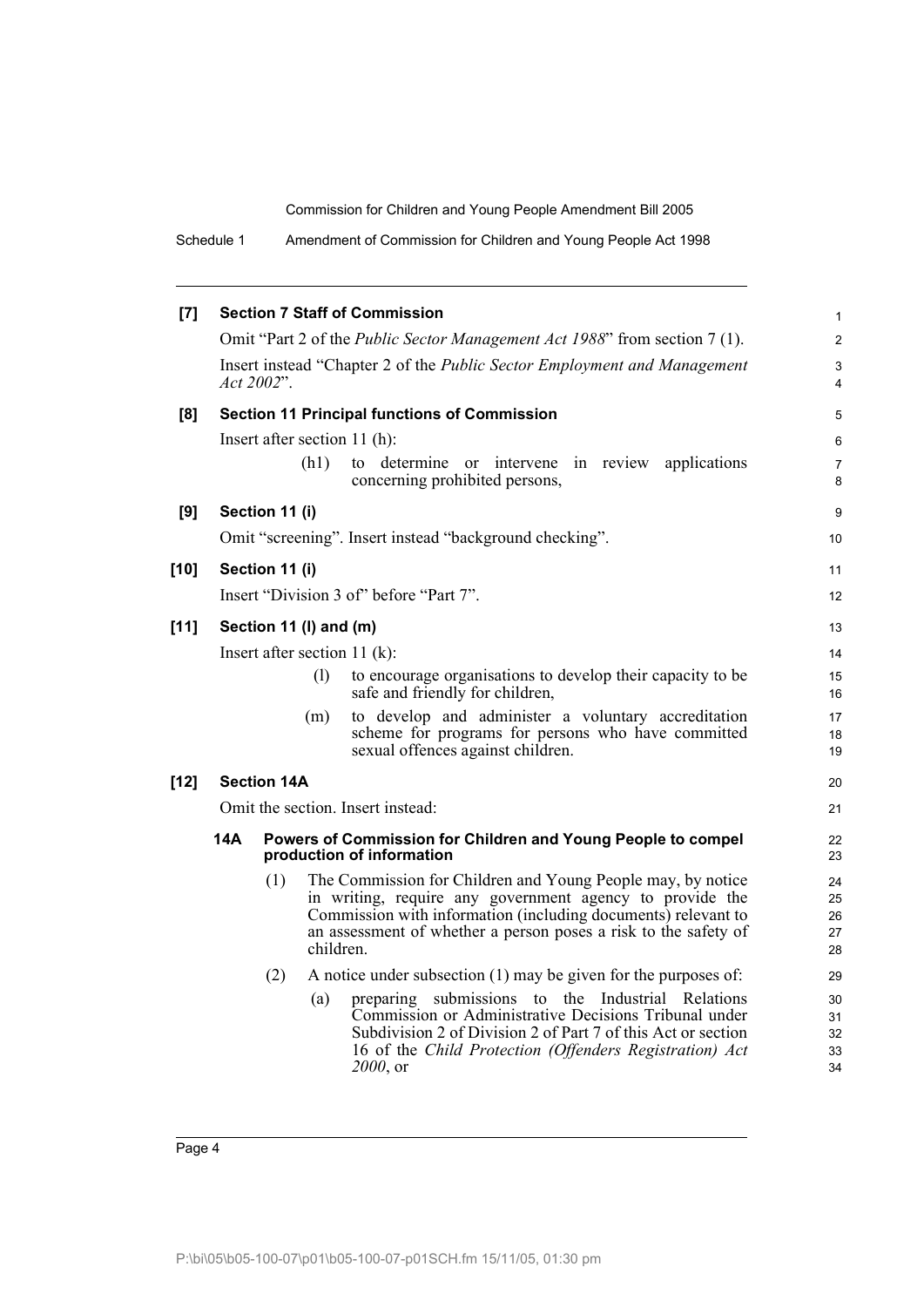Amendment of Commission for Children and Young People Act 1998 Schedule 1

|        |                      | (b)<br>considering a review application made to the Commission.                                                                                                                                                                                                                                                                                                                                     | 1                                         |
|--------|----------------------|-----------------------------------------------------------------------------------------------------------------------------------------------------------------------------------------------------------------------------------------------------------------------------------------------------------------------------------------------------------------------------------------------------|-------------------------------------------|
|        | (3)                  | A government agency to which any such notice is given is by this<br>section authorised and required to provide the Commission for<br>Children and Young People with the information sought by the<br>notice.                                                                                                                                                                                        | $\overline{c}$<br>3<br>4<br>$\mathbf 5$   |
|        | (4)                  | The Commission for Children and Young People may, by notice<br>in writing, request a person other than a government agency to<br>provide the Commission with a statement setting out information<br>specified by the notice relevant to an assessment of whether a<br>person poses a risk to the safety of children for the purposes of<br>considering a review application made to the Commission. | 6<br>$\overline{7}$<br>8<br>9<br>10<br>11 |
|        | (5)                  | A person other than a government agency to whom any such<br>request is given is by this section authorised to provide the<br>Commission for Children and Young People with the<br>information requested.                                                                                                                                                                                            | 12<br>13<br>14<br>15                      |
|        | (6)                  | A notice under this section may specify a day on or before which<br>the notice is to be complied with.                                                                                                                                                                                                                                                                                              | 16<br>17                                  |
|        | (7)                  | If documents are given to the Commission under this section, the<br>Commission:                                                                                                                                                                                                                                                                                                                     | 18<br>19                                  |
|        |                      | (a)<br>may take possession of, and make copies of or take<br>extracts from, the documents, and                                                                                                                                                                                                                                                                                                      | 20<br>21                                  |
|        |                      | (b)<br>may keep possession of the documents for such period as<br>is necessary for the purposes of preparing the submission<br>or considering an application, and                                                                                                                                                                                                                                   | 22<br>23<br>24                            |
|        |                      | during that period must permit them to be inspected at all<br>(c)<br>reasonable times by the persons who would be entitled to<br>inspect them if they were not in the possession of the<br>Commission.                                                                                                                                                                                              | 25<br>26<br>27<br>28                      |
| $[13]$ | Protection) Act 1998 | Section 15A Reports under Children and Young Persons (Care and                                                                                                                                                                                                                                                                                                                                      | 29<br>30                                  |
|        |                      | Insert "or 27 (Mandatory reporting)" after "harm)".                                                                                                                                                                                                                                                                                                                                                 | 31                                        |
| $[14]$ | Section 15A (2)      |                                                                                                                                                                                                                                                                                                                                                                                                     | 32                                        |
|        |                      | Insert at the end of section 15A:                                                                                                                                                                                                                                                                                                                                                                   | 33                                        |
|        | (2)                  | A report referred to in section 29 of the Children and Young<br><i>Persons (Care and Protection) Act 1998</i> may be provided to the<br>Commission in accordance with a requirement under a provision<br>of this Act. Any such report may not be subsequently dealt with                                                                                                                            | 34<br>35<br>36<br>37                      |

by the Commission in a manner that contravenes that section,

Page 5

37 38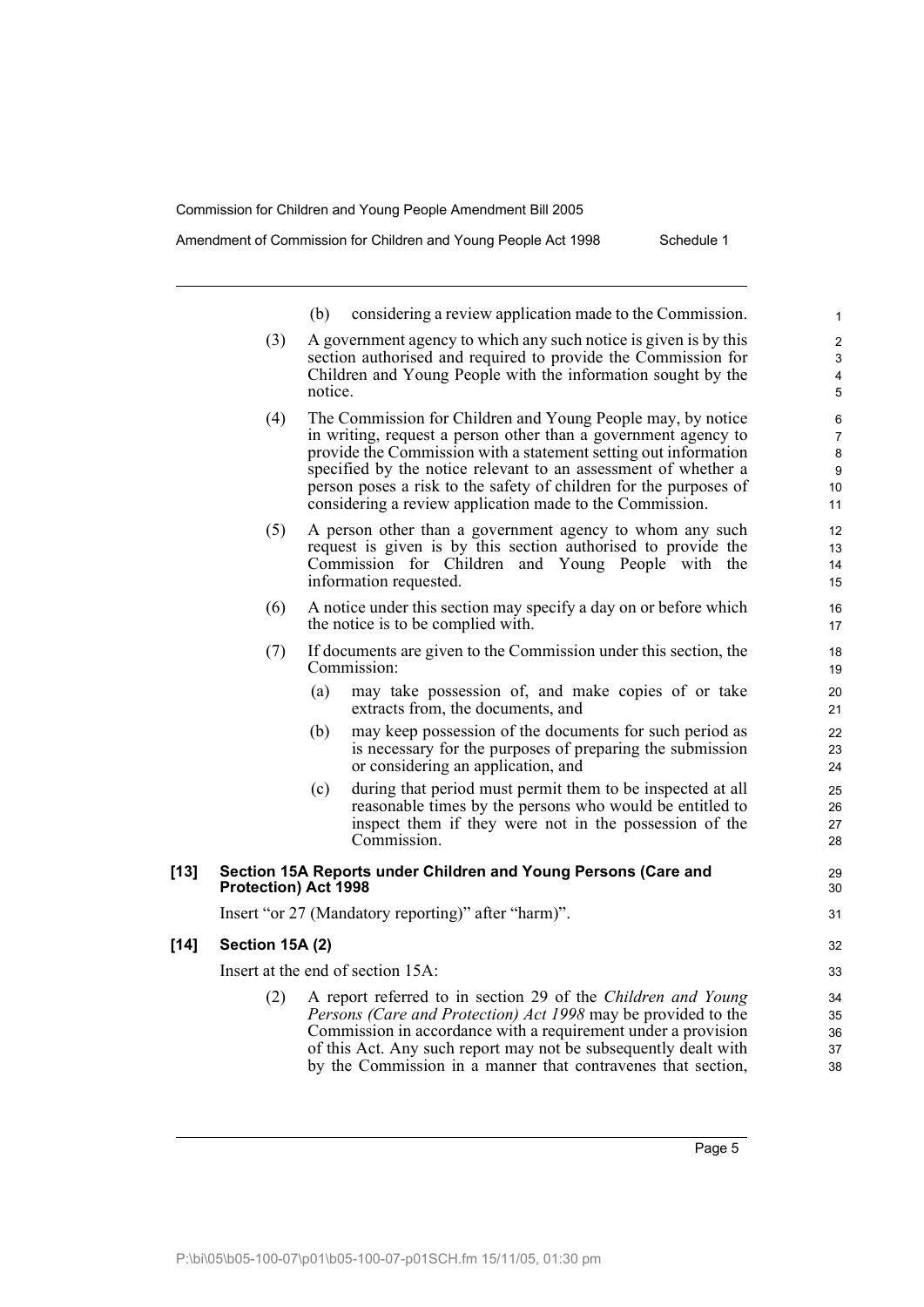Schedule 1 Amendment of Commission for Children and Young People Act 1998

except to the extent that it is necessary for the Commission to do so in the exercise of its functions. **[15] Section 15B** Insert after section 15A: **15B Power to compel production of information for monitoring or auditing purposes** (1) For the purposes of exercising its monitoring or auditing functions under Part 7, the Commission may, by notice in writing, require an officer of a government agency or an employer or employer-related body to do any one or more of the following: (a) to provide to the Commission, on or before a day specified in the notice, a statement setting out such information as is so specified relating to the matters being monitored or audited, (b) to provide to the Commission, on or before a day specified in the notice, such documents as are so specified relating to the matters being monitored or audited. (2) A person who: (a) fails, without reasonable excuse, to comply with a requirement of a notice under this section, or (b) provides the Commission with information that the person knows is false or misleading in a material particular, is guilty of an offence. Maximum penalty: 50 penalty units. (3) A notice may specify the manner in which a statement or documents may be given to the Commission. (4) If documents are given to the Commission under this section, the Commission: (a) may take possession of, and make copies of or take extracts from, the documents, and (b) may keep possession of the documents for such period as is necessary for the purposes of exercising its monitoring or auditing functions, and (c) during that period must permit them to be inspected at all reasonable times by the persons who would be entitled to inspect them if they were not in the possession of the Commission. 1  $\overline{2}$ 3 4 5 6 7 8 9 10 11 12 13 14 15 16 17 18 19  $20$ 21 22 23 24 25 26 27 28 29 30 31 32 33 34 35 36 37 38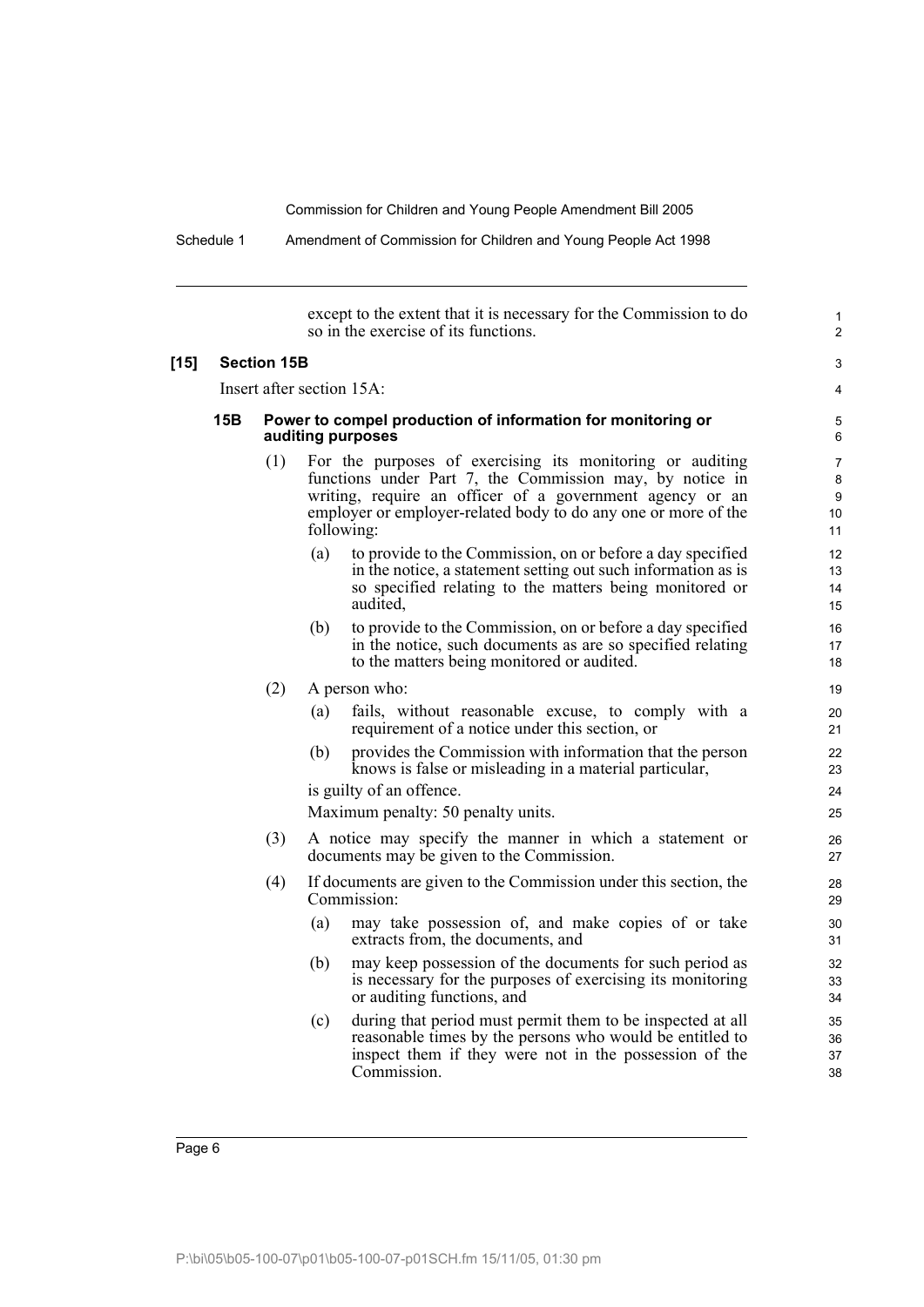Amendment of Commission for Children and Young People Act 1998 Schedule 1

|        |                          | (5)                   | In any proceedings for an offence against this section, the onus of<br>proving that a person had a reasonable excuse lies with the<br>defendant.                                                                                                                                                 | 1<br>$\overline{2}$<br>3   |  |  |
|--------|--------------------------|-----------------------|--------------------------------------------------------------------------------------------------------------------------------------------------------------------------------------------------------------------------------------------------------------------------------------------------|----------------------------|--|--|
|        |                          | (6)                   | Words and expressions used in this section have the same<br>meanings as they have in Part 7.                                                                                                                                                                                                     | 4<br>5                     |  |  |
| $[16]$ |                          |                       | <b>Section 20 Hearings in special inquiries</b>                                                                                                                                                                                                                                                  | 6                          |  |  |
|        |                          |                       | Omit "prohibiting or restricting the publication or disclosure of evidence or<br>other" from section $20(8)$ .                                                                                                                                                                                   | 7<br>8                     |  |  |
| $[17]$ |                          | <b>Section 20 (9)</b> |                                                                                                                                                                                                                                                                                                  | 9                          |  |  |
|        |                          |                       | Insert after section $20(8)$ :                                                                                                                                                                                                                                                                   | 10                         |  |  |
|        |                          | (9)                   | If it is shown to the satisfaction of the Commission that any<br>substantially and directly interested<br>person is<br>1n<br>the<br>subject-matter of a special inquiry, the Commission may<br>authorise the person to appear and be heard at the hearing or a<br>specified part of the hearing. | 11<br>12<br>13<br>14<br>15 |  |  |
| $[18]$ | Sections 20A and 20B     |                       |                                                                                                                                                                                                                                                                                                  |                            |  |  |
|        | Insert after section 20: |                       |                                                                                                                                                                                                                                                                                                  |                            |  |  |
|        | 20A                      |                       | <b>Legal representation</b>                                                                                                                                                                                                                                                                      | 18                         |  |  |
|        |                          | (1)                   | A person appearing at a hearing of a special inquiry is not entitled<br>to be represented by an Australian legal practitioner unless the<br>Commission authorises such representation.                                                                                                           | 19<br>20<br>21             |  |  |
|        |                          | (2)                   | The Commission is to give a person a reasonable opportunity to<br>make submissions regarding representation by an Australian<br>legal practitioner.                                                                                                                                              | 22<br>23<br>24             |  |  |
|        |                          | (3)                   | The Commission is not to give an authorisation unless satisfied<br>that the authorisation is necessary or desirable in the public<br>interest or for the safety, welfare or well-being of a child.                                                                                               | 25<br>26<br>27             |  |  |
|        | 20B                      |                       | Restriction on publication of evidence at private hearings                                                                                                                                                                                                                                       | 28                         |  |  |
|        |                          | (1)                   | The Commission may direct that:                                                                                                                                                                                                                                                                  | 29                         |  |  |
|        |                          |                       | any evidence given before the Commission at a private<br>$\left( a\right)$<br>hearing of a special inquiry, or                                                                                                                                                                                   | 30<br>31                   |  |  |
|        |                          |                       | the contents of any document, or a description of any thing,<br>(b)<br>produced to the Commission at a private hearing, or                                                                                                                                                                       | 32<br>33                   |  |  |
|        |                          |                       | any information that might enable a person who has given<br>(c)<br>or may be about to give evidence at a private hearing to be<br>identified or located, or                                                                                                                                      | 34<br>35<br>36             |  |  |

Page 7

6 7 8

18 19 20

32 33 34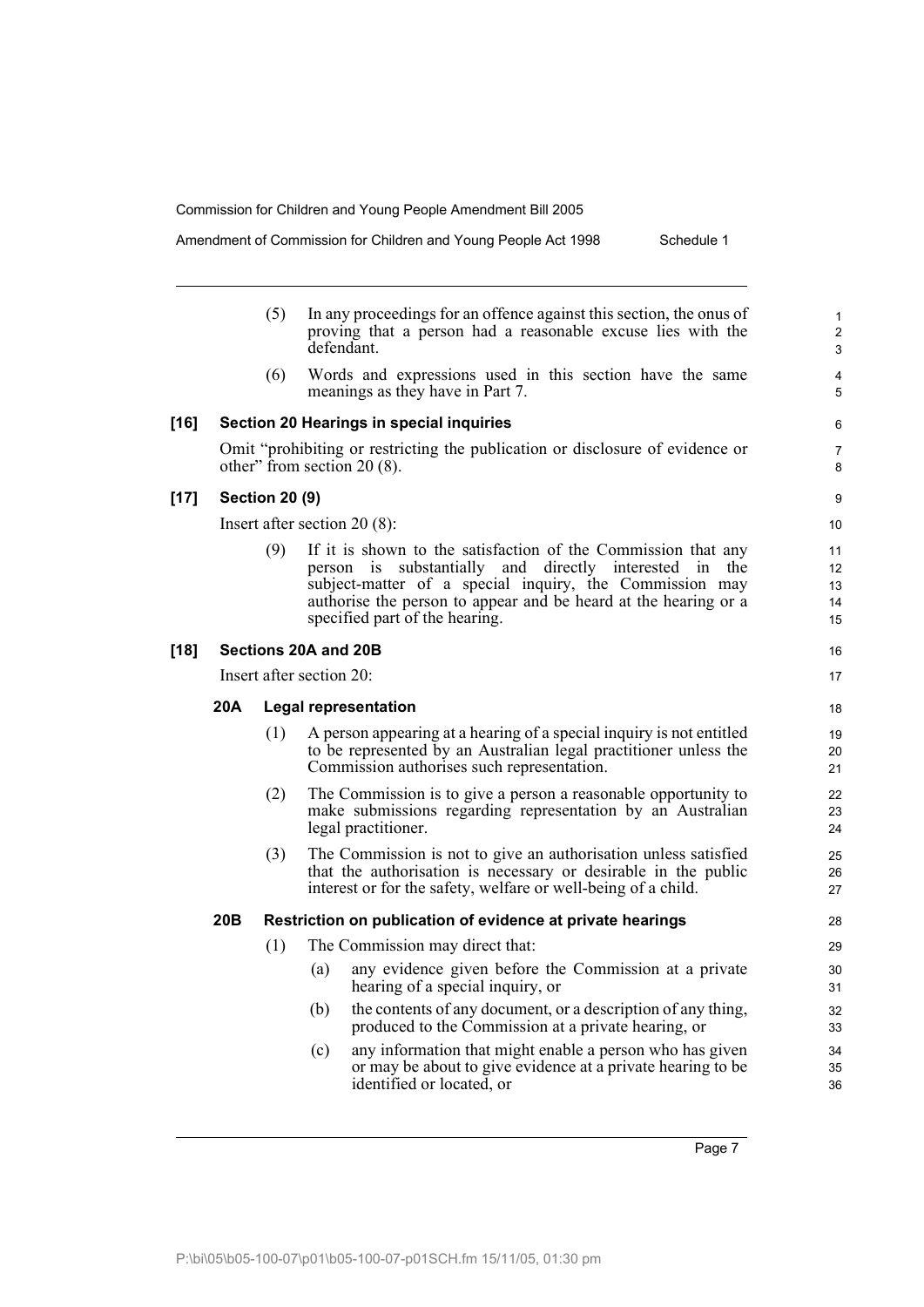|        | Schedule 1                         |                    |                       | Amendment of Commission for Children and Young People Act 1998                                                                                                                            |                          |
|--------|------------------------------------|--------------------|-----------------------|-------------------------------------------------------------------------------------------------------------------------------------------------------------------------------------------|--------------------------|
|        |                                    |                    | (d)                   | that fact that any person has given or may be about to give<br>evidence at a private hearing,                                                                                             | 1<br>$\overline{2}$      |
|        |                                    |                    |                       | must not be published except in such manner, and to such<br>persons, as the Commission specifies.                                                                                         | 3<br>$\overline{4}$      |
|        |                                    | (2)                |                       | The Commission is not to give a direction unless satisfied that the<br>direction is necessary or desirable in the public interest or for the<br>safety, welfare or well-being of a child. | 5<br>6<br>$\overline{7}$ |
|        |                                    | (3)                |                       | A person must not make a publication in contravention of a<br>direction given under this section.<br>Maximum penalty: 20 penalty units.                                                   | 8<br>9<br>10             |
| $[19]$ |                                    | Part 7, heading    |                       |                                                                                                                                                                                           | 11                       |
|        |                                    |                    |                       | Omit "Employment screening".                                                                                                                                                              | 12                       |
|        |                                    |                    |                       | Insert instead "Child-related employment".                                                                                                                                                | 13                       |
| [20]   |                                    |                    |                       | Part 7, Division 1, heading                                                                                                                                                               | 14                       |
|        | Insert before section 31:          |                    |                       |                                                                                                                                                                                           |                          |
|        |                                    | <b>Division 1</b>  |                       | <b>Preliminary</b>                                                                                                                                                                        | 16                       |
| [21]   |                                    | Sections 31 and 32 |                       |                                                                                                                                                                                           | 17                       |
|        | Omit the sections. Insert instead: |                    |                       |                                                                                                                                                                                           |                          |
|        | 31                                 |                    | <b>Object of Part</b> |                                                                                                                                                                                           | 19                       |
|        |                                    |                    |                       | The object of this Part is to protect children:                                                                                                                                           | 20                       |
|        |                                    |                    | (a)                   | by prohibiting certain persons from being involved in<br>child-related employment, and                                                                                                    | 21<br>22                 |
|        |                                    |                    | (b)                   | by means of background checking for child-related<br>employment administered by the Commission and other<br>agencies.                                                                     | 23<br>24<br>25           |
|        | 32                                 |                    |                       | Safety and welfare of children to be paramount consideration                                                                                                                              | 26                       |
|        |                                    |                    |                       | The safety and welfare of children and, in particular, protecting<br>them from child abuse, is the paramount consideration in the<br>operation of this Part.                              | 27<br>28<br>29           |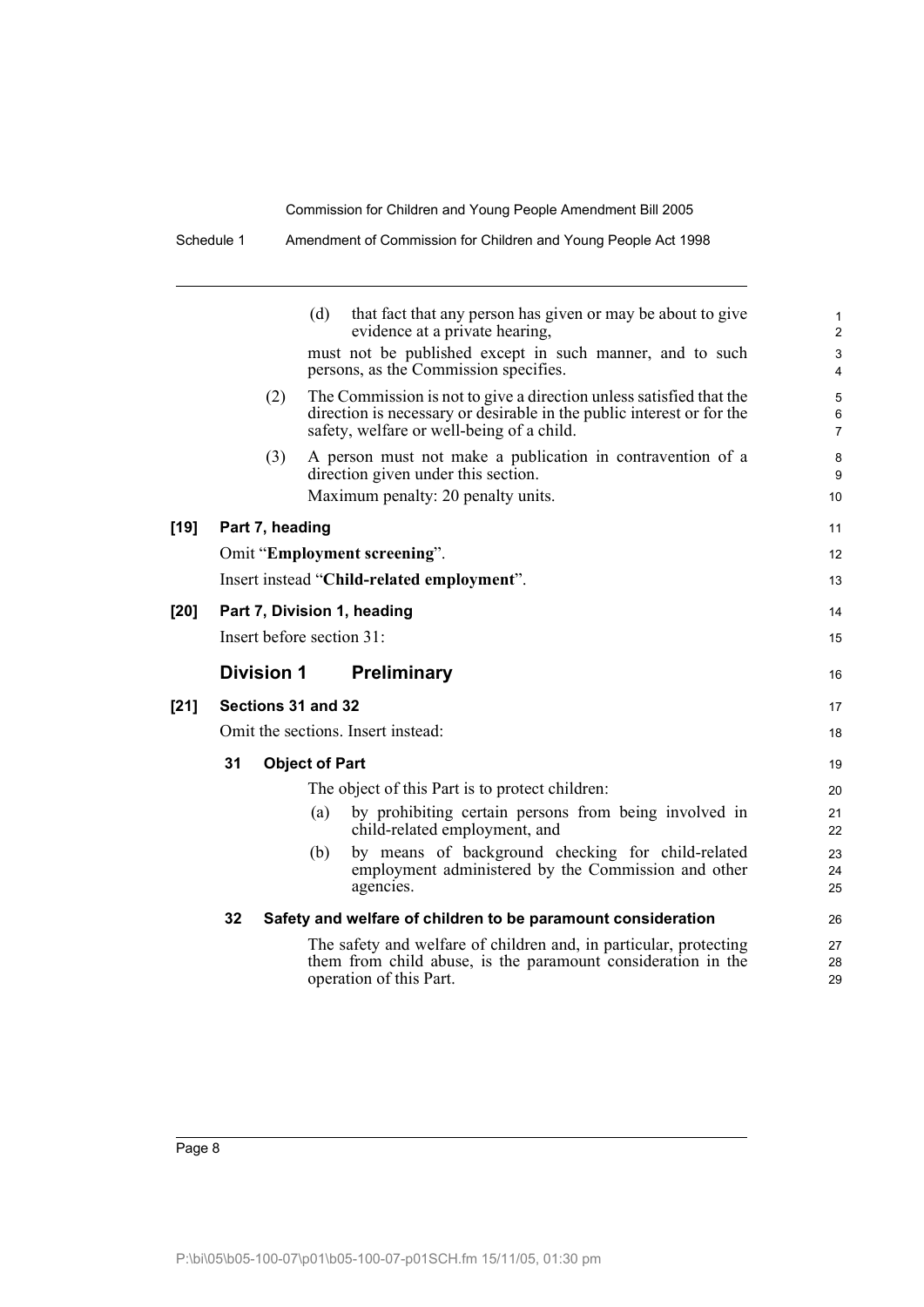Amendment of Commission for Children and Young People Act 1998 Schedule 1

### **[22] Section 33 Definitions** Omit the definitions of *child-related employment*, *employee, employer* and *employment* from section 33 (1). Insert instead in alphabetical order: *child-related employment*: (a) means any employment of the following kind that primarily involves direct contact with children where that contact is not directly supervised by a person having the capacity to direct the person in the course of the employment: (i) employment involving the provision of child protection services, (ii) employment in pre-schools, kindergartens and child care centres (including residential child care centres), (iii) employment in schools or other educational institutions (not being universities), (iv) employment in detention centres (within the meaning of the *Children (Detention Centres) Act 1987*), (v) employment in refuges used by children, (vi) employment in wards of public or private hospitals in which children are patients, (vii) employment in clubs, associations, movements, societies, institutions or other bodies (including bodies of a cultural, recreational or sporting nature) having a significant child membership or involvement, (viii) employment in any religious organisation, (ix) employment in entertainment venues where the clientele is primarily children, (x) employment as a babysitter or childminder that is arranged by a commercial agency, (xi) employment involving fostering or other child care, (xii) employment involving regular provision of taxi services for the transport of children with a disability, (xiii) employment involving the private tuition of children, 1 2 3 4 5 6 7 8 9 10 11 12 13 14 15 16 17 18 19  $20$ 21  $22$ 23 24 25 26 27 28 29 30 31 32 33 34 35 36 37 38 39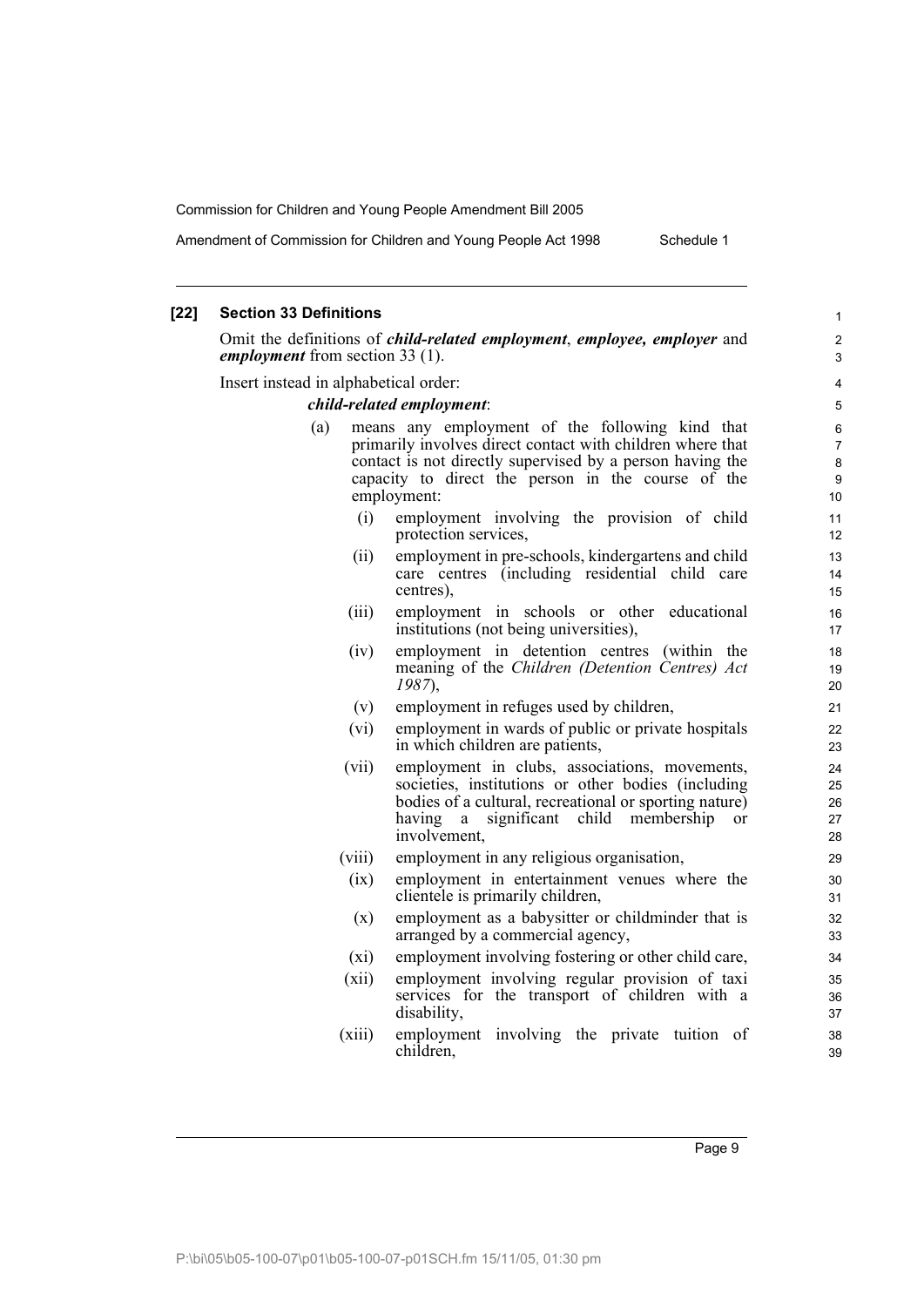Schedule 1 Amendment of Commission for Children and Young People Act 1998

|        |     | (xiv)              | employment involving the direct provision of child<br>health services,                                                                                                          | 1<br>$\overline{2}$ |
|--------|-----|--------------------|---------------------------------------------------------------------------------------------------------------------------------------------------------------------------------|---------------------|
|        |     | $\left( xy\right)$ | employment involving the provision of counselling<br>or other support services for children,                                                                                    | 3<br>4              |
|        |     | (xvi)              | employment on school buses,                                                                                                                                                     | 5                   |
|        |     | (xvii)             | employment at overnight camps for children, and                                                                                                                                 | 6                   |
|        | (b) |                    | includes any other employment of a kind prescribed by the<br>regulations, but does not include any employment of a kind<br>excluded by the regulations.                         | 7<br>8<br>9         |
|        |     |                    | conviction includes a finding that the charge for an offence is<br>proven, or that a person is guilty of an offence, even though the<br>court does not proceed to a conviction. | 10<br>11<br>12      |
|        |     |                    | <i>employee</i> means any person who is engaged in employment.                                                                                                                  | 13                  |
|        |     |                    | <i>employer</i> includes:                                                                                                                                                       | 14                  |
|        | (a) |                    | a person who, in the course of business, arranges for the<br>placement of a person in employment with others, or                                                                | 15<br>16            |
|        | (b) | work.              | a person who engages a person under a contract to perform                                                                                                                       | 17<br>18            |
|        |     |                    | <i>employment</i> means (subject to the regulations):                                                                                                                           | 19                  |
|        | (a) |                    | performance of work under a contract of employment, or                                                                                                                          | 20                  |
|        | (b) |                    | performance of work as a self-employed person or as a<br>subcontractor, or                                                                                                      | 21<br>22            |
|        | (c) |                    | performance of work as a volunteer for an organisation, or                                                                                                                      | 23                  |
|        | (d) |                    | undertaking practical training as part of an educational or<br>vocational course, or                                                                                            | 24<br>25            |
|        | (e) |                    | performance of work as a minister, priest, rabbi, mufti or<br>other like religious leader or spiritual officer of a religion<br>or other member of a religious organisation, or | 26<br>27<br>28      |
|        | (f) |                    | performance of the duties of an authorised carer within the<br>meaning of the Children and Young Persons (Care and<br>Protection) Act 1998.                                     | 29<br>30<br>31      |
|        |     |                    | <i>prohibited person</i> —see section 33B.                                                                                                                                      | 32                  |
| $[23]$ |     |                    | Section 33 (1), definition of "relevant apprehended violence order"                                                                                                             | 33                  |
|        |     |                    | Omit "subsection (2)". Insert instead "subsection (6)".                                                                                                                         | 34                  |
| [24]   |     |                    | Section 33 (1), definition of "relevant criminal record"                                                                                                                        | 35                  |
|        |     |                    | Omit "subsection (2)". Insert instead "subsections (7) and (8)".                                                                                                                | 36                  |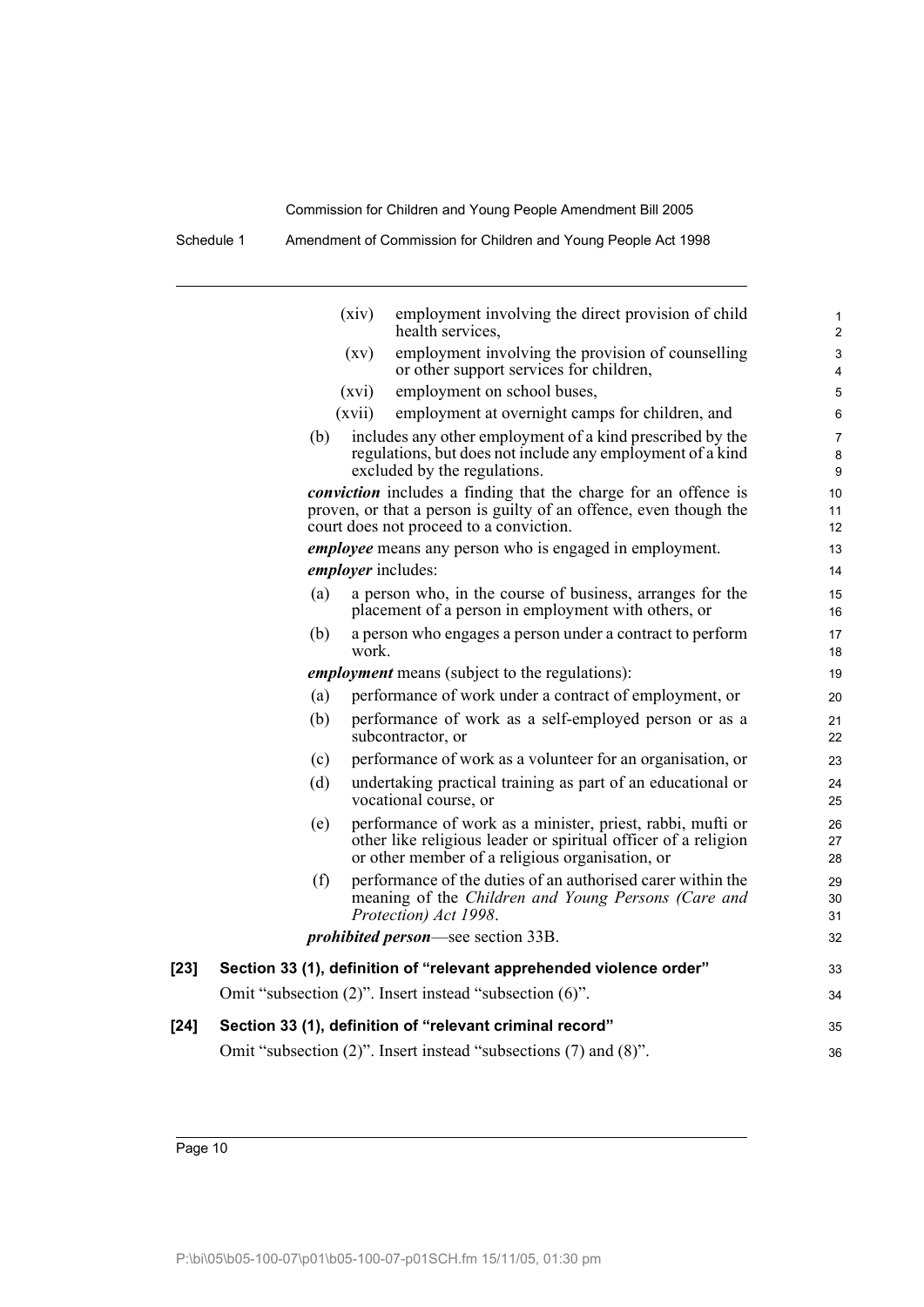Amendment of Commission for Children and Young People Act 1998 Schedule 1

| $[25]$ |                                |      | Section 33 (1), definition of "relevant employment proceedings"                                                                                                                                                                            | 1                    |
|--------|--------------------------------|------|--------------------------------------------------------------------------------------------------------------------------------------------------------------------------------------------------------------------------------------------|----------------------|
|        |                                |      | Omit "(subject to subsection $(2)$ )".                                                                                                                                                                                                     | $\overline{c}$       |
| $[26]$ |                                |      | Section 33 (1), definition of "reportable conduct"                                                                                                                                                                                         | 3                    |
|        |                                |      | Omit "(including a child pornography offence)" from paragraph (a).                                                                                                                                                                         | 4                    |
| $[27]$ |                                |      | Section 33 (1), definition of "reportable conduct"                                                                                                                                                                                         | 5                    |
|        | Insert after paragraph (a):    |      |                                                                                                                                                                                                                                            | 6                    |
|        |                                | (a1) | any child pornography offence or misconduct involving<br>child pornography, or                                                                                                                                                             | 7<br>8               |
|        |                                | (a2) | any child-related personal violence offence (within the<br>meaning of Division 2), or                                                                                                                                                      | 9<br>10              |
|        |                                | (a3) | an offence under section 21G or 21H of the Summary<br>Offences Act 1988 committed against, with or in the<br>presence of a child, or                                                                                                       | 11<br>12<br>13       |
| $[28]$ | <b>Section 33 (2)</b>          |      |                                                                                                                                                                                                                                            | 14                   |
|        | Omit the subsection.           |      |                                                                                                                                                                                                                                            | 15                   |
| [29]   | Section 33 (6)-(8)             |      |                                                                                                                                                                                                                                            | 16                   |
|        | Insert after section $33(5)$ : |      |                                                                                                                                                                                                                                            | 17                   |
|        | (6)                            |      | The following are not relevant apprehended violence orders:                                                                                                                                                                                | 18                   |
|        |                                | (a)  | an apprehended violence order made by a court before 3<br>July 1995 under Part 15A of the Crimes Act 1900,                                                                                                                                 | 19<br>20             |
|        |                                | (b)  | an external protection order (within the meaning of section<br>562RA of the Crimes Act 1900) made before 3 July 1995,                                                                                                                      | 21<br>22             |
|        |                                | (c)  | an external protection order (within the meaning of section<br>562RA of the <i>Crimes Act 1900</i> ) that is not registered under<br>Division 3 of Part 15A of that Act.                                                                   | 23<br>24<br>25       |
|        | (7)                            |      | The following offences are not part of the relevant criminal<br>record of a person:                                                                                                                                                        | 26<br>27             |
|        |                                | (a)  | an offence that was a serious sex offence at the time of its<br>commission if the conduct constituting the offence has<br>ceased to be an offence in New South Wales,                                                                      | 28<br>29<br>30       |
|        |                                | (b)  | an offence involving sexual activity or an act of indecency<br>if the conduct constituting the offence occurred in a public<br>place and would not have constituted an offence in New<br>South Wales if the place were not a public place. | 31<br>32<br>33<br>34 |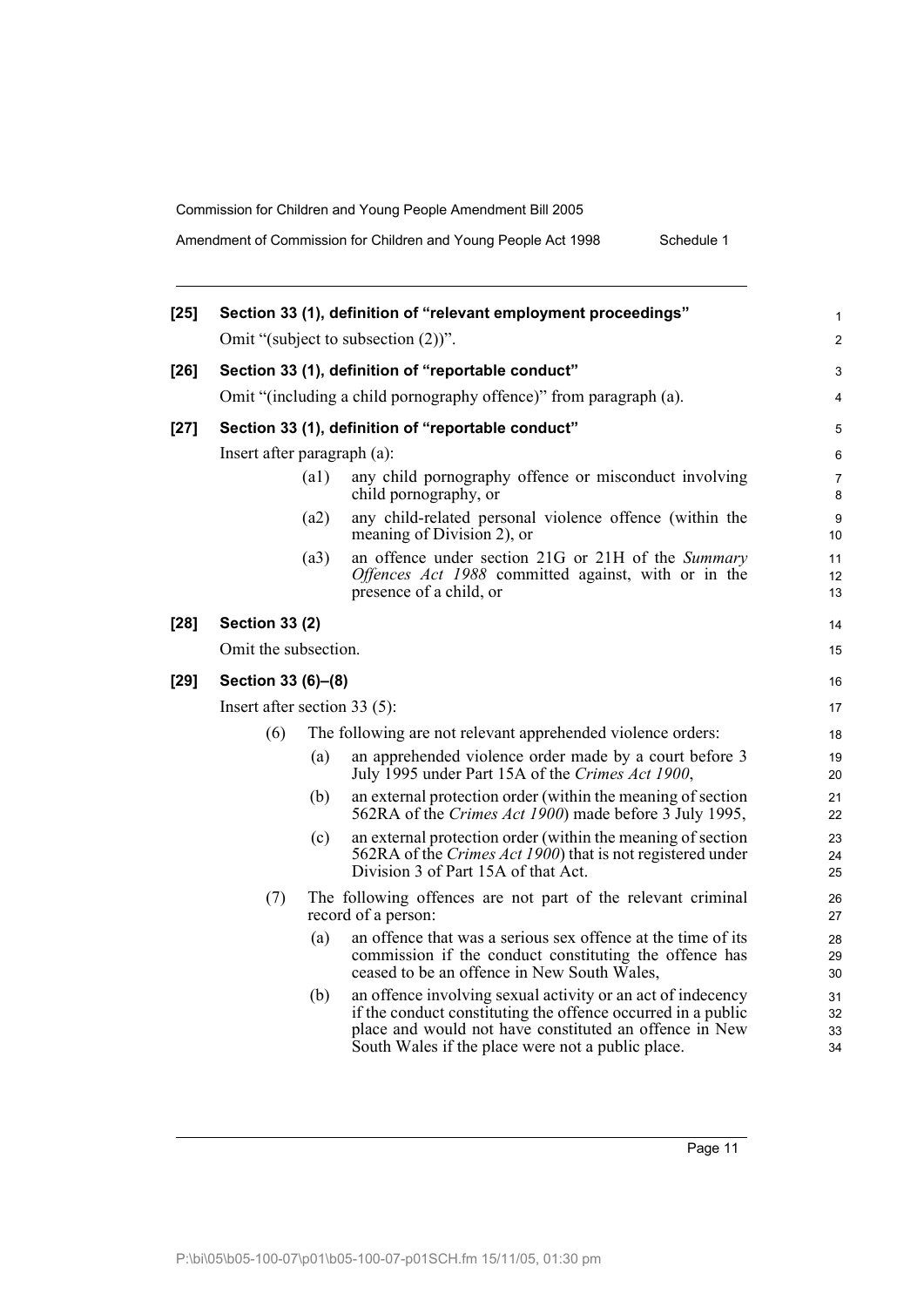|        |     | (8)                |                          | A criminal record is not a relevant criminal record if:                                                                                                           | $\mathbf{1}$        |
|--------|-----|--------------------|--------------------------|-------------------------------------------------------------------------------------------------------------------------------------------------------------------|---------------------|
|        |     |                    | (a)                      | the record relates to a registrable offence within the<br>meaning of the Child Protection (Offenders Registration)                                                | $\overline{2}$<br>3 |
|        |     |                    |                          | <i>Act 2000</i> that was committed elsewhere than in New South                                                                                                    | 4                   |
|        |     |                    |                          | Wales, and                                                                                                                                                        | 5                   |
|        |     |                    | (b)                      | the Commission, or an employer or employer-related                                                                                                                | 6                   |
|        |     |                    |                          | body, is unable to obtain access to the record (whether<br>because the record cannot be released under the law of the                                             | $\overline{7}$<br>8 |
|        |     |                    |                          | jurisdiction in which the offence concerned was                                                                                                                   | 9                   |
|        |     |                    |                          | committed or for any other reason).                                                                                                                               | 10                  |
| $[30]$ |     | <b>Section 33A</b> |                          |                                                                                                                                                                   | 11                  |
|        |     |                    | Insert after section 33: |                                                                                                                                                                   | $12 \overline{ }$   |
|        | 33A |                    |                          | Child-related employment to which Part does not apply                                                                                                             | 13                  |
|        |     | (1)                |                          | This Part does not apply to the employment of a person in<br>child-related employment if:                                                                         | 14<br>15            |
|        |     |                    | (a)                      | all the children with whom the person is required to have<br>contact in that employment are related to the person, or                                             | 16<br>17            |
|        |     |                    | (b)                      | all the children with whom the person is required to have<br>contact in that employment are related to the employer and<br>the person is related to the employer. | 18<br>19<br>20      |
|        |     | (2)                |                          | For the purposes of this section, a person is <i>related</i> to another<br>person if:                                                                             | 21<br>22            |
|        |     |                    | (a)                      | the person is a relative of the other person, or                                                                                                                  | 23                  |
|        |     |                    | (b)                      | the person is the guardian of the other person or a person                                                                                                        | 24                  |
|        |     |                    |                          | having the custody of or parental responsibility for the                                                                                                          | 25                  |
|        |     |                    |                          | other person (otherwise than as the holder of a public<br>office), or                                                                                             | 26<br>27            |
|        |     |                    | (c)                      | the spouse of the person is related to the other person (as                                                                                                       | 28                  |
|        |     |                    |                          | referred to in paragraph $(a)$ or $(b)$ ).                                                                                                                        | 29                  |
|        |     | (3)                |                          | In this section:                                                                                                                                                  | 30                  |
|        |     |                    |                          | <i>relative</i> of a person means the spouse, parent, child, grandparent,                                                                                         | 31                  |
|        |     |                    |                          | grandchild, uncle, aunt, brother, sister, niece or nephew of the                                                                                                  | 32                  |
|        |     |                    |                          | person, whether the relationship is of the whole or the half-blood<br>and whether the relationship is natural or depends on the adoption                          | 33<br>34            |
|        |     |                    |                          | of a person.                                                                                                                                                      | 35                  |
|        |     |                    |                          | <i>spouse</i> of a person includes any person who is living with that                                                                                             | 36                  |
|        |     |                    |                          | other person as that other person's partner on a bona fide                                                                                                        | 37                  |
|        |     |                    |                          | domestic basis.                                                                                                                                                   | 38                  |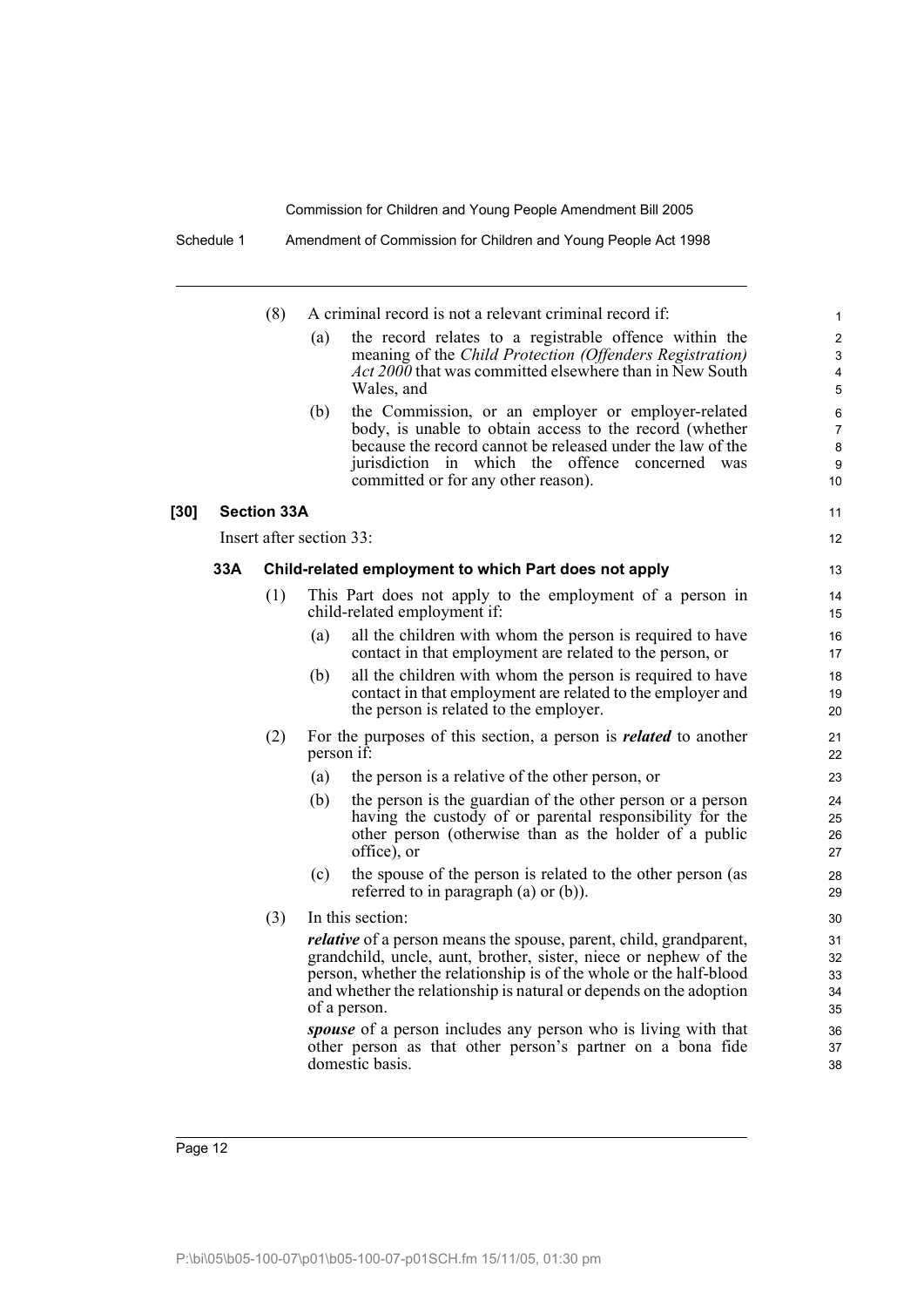Amendment of Commission for Children and Young People Act 1998 Schedule 1

|  |                                           |     | Insert before section 34: |                                                                                                                                                                                                                                                              | $\overline{2}$             |
|--|-------------------------------------------|-----|---------------------------|--------------------------------------------------------------------------------------------------------------------------------------------------------------------------------------------------------------------------------------------------------------|----------------------------|
|  | <b>Division 2</b><br><b>Subdivision 1</b> |     |                           | Prohibitions on child-related employment                                                                                                                                                                                                                     | 3                          |
|  |                                           |     |                           | Persons prohibited from being employed<br>in child-related employment                                                                                                                                                                                        |                            |
|  | 33B                                       |     |                           | <b>Prohibited persons</b>                                                                                                                                                                                                                                    | 6                          |
|  |                                           | (1) |                           | For the purposes of this Division, a <i>prohibited person</i> means:                                                                                                                                                                                         | $\overline{7}$             |
|  |                                           |     | (a)                       | a person convicted of a serious sex offence, the murder of<br>a child or a child-related personal violence offence,<br>whether before or after the commencement of this<br>subsection, or                                                                    | 8<br>9<br>10<br>11         |
|  |                                           |     | (b)                       | a person who is a registrable person within the meaning of<br>the Child Protection (Offenders Registration) Act 2000.                                                                                                                                        | 12<br>13                   |
|  |                                           | (2) |                           | For the purposes of this Division, a person is not a prohibited<br>person in respect of an offence if an order in force under<br>Subdivision 2 declares that this Division is not to apply to the<br>person in respect of the offence.                       | 14<br>15<br>16<br>17       |
|  |                                           | (3) |                           | In this Division:                                                                                                                                                                                                                                            | 18                         |
|  |                                           |     |                           | child-related personal violence offence means:                                                                                                                                                                                                               | 19                         |
|  |                                           |     | (a)                       | an offence committed by an adult involving intentionally<br>wounding or causing grievous bodily harm to a child, or                                                                                                                                          | 20<br>21                   |
|  |                                           |     | (b)                       | an offence committed by an adult of attempting, or of<br>conspiracy or incitement, to commit an offence referred to<br>in paragraph (a),                                                                                                                     | 22<br>23<br>24             |
|  |                                           |     |                           | but does not include an offence committed by an adult who is not<br>more than 3 years older than the child concerned.                                                                                                                                        | 25<br>26                   |
|  |                                           |     |                           | serious sex offence means (subject to subsections (4) and (5)):                                                                                                                                                                                              | 27                         |
|  |                                           |     | (a)                       | an offence involving sexual activity or acts of indecency<br>that was committed in New South Wales and that was<br>punishable by penal servitude or imprisonment for 12<br>months or more, or                                                                | 28<br>29<br>30<br>31       |
|  |                                           |     | (b)                       | an offence, involving sexual activity or acts of indecency,<br>that was committed elsewhere and that would have been an<br>offence punishable by penal servitude or imprisonment for<br>12 months or more if it had been committed in New South<br>Wales, or | 32<br>33<br>34<br>35<br>36 |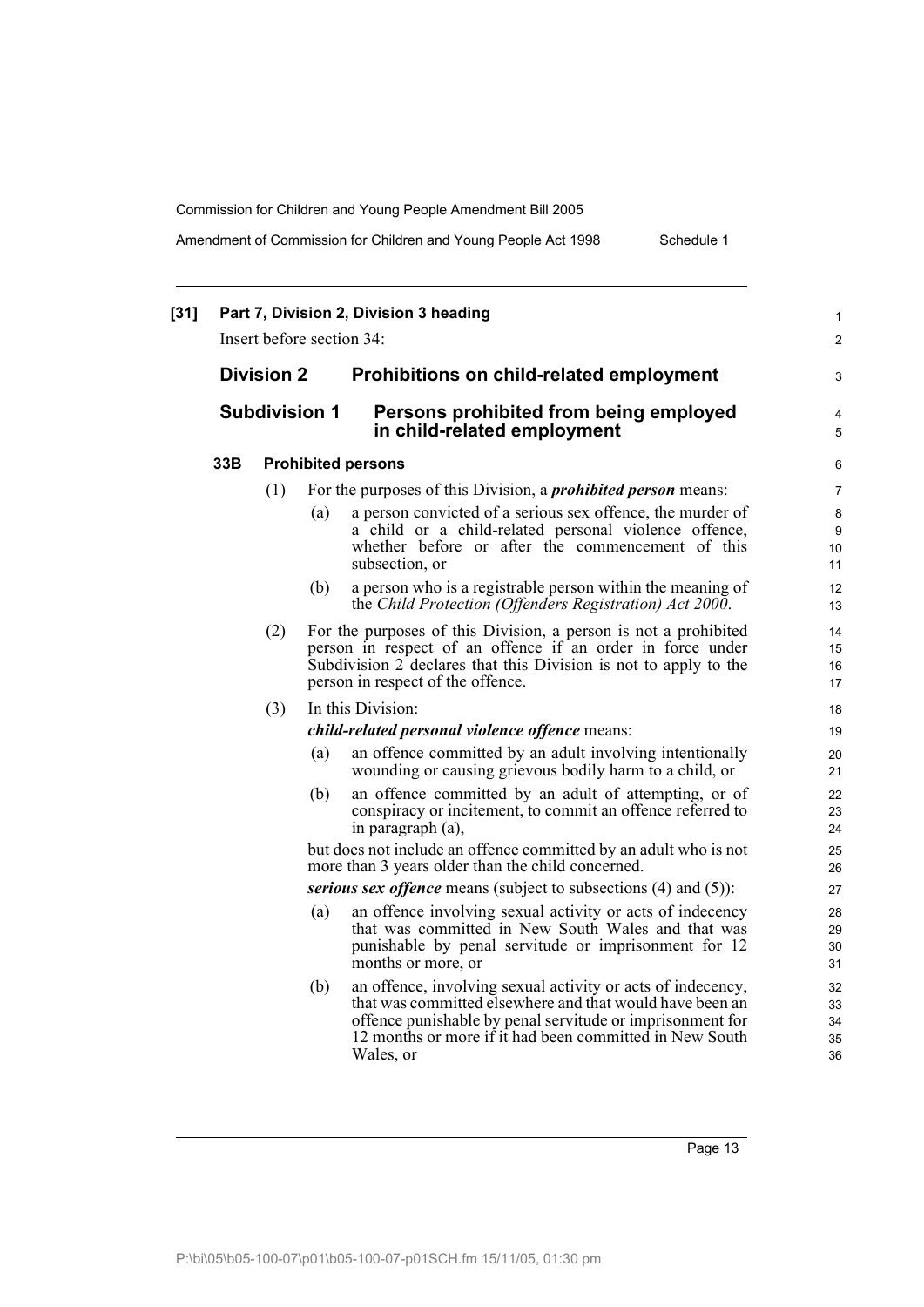|     |     | (c) | an offence under section 80D or 80E of the Crimes Act<br>1900, where the person against whom the offence is<br>committed is a child, or                                                                                                 | 1<br>$\overline{2}$<br>3                   |
|-----|-----|-----|-----------------------------------------------------------------------------------------------------------------------------------------------------------------------------------------------------------------------------------------|--------------------------------------------|
|     |     | (d) | an offence under sections 91D–91G of the Crimes Act<br>1900 (other than if committed by a child prostitute) or a<br>similar offence under a law other than a law of New South<br>Wales, or                                              | $\overline{4}$<br>5<br>6<br>$\overline{7}$ |
|     |     | (e) | an offence under section 91H, 578B or 578C (2A) of the<br>Crimes Act 1900 or a similar offence under a law other<br>than a law of New South Wales, or                                                                                   | 8<br>9<br>10                               |
|     |     | (f) | an offence an element of which is an intention to commit<br>an offence referred to in paragraph $(a)$ or $(b)$ , or                                                                                                                     | 11<br>12                                   |
|     |     | (g) | an offence of attempting, or of conspiracy or incitement, to<br>commit an offence referred to in the preceding paragraphs,<br>$\alpha$                                                                                                  | 13<br>14<br>15                             |
|     |     | (h) | any other offence, whether under the law of New South<br>Wales or elsewhere, prescribed by the regulations.                                                                                                                             | 16<br>17                                   |
|     |     |     | Note. A conviction for an offence includes a finding that an offence is<br>proven, or that a person is guilty of an offence, even though the court<br>does not proceed to a conviction.                                                 | 18<br>19<br>20                             |
|     | (4) |     | An offence that was a serious sex offence at the time of its<br>commission is not a serious sex offence for the purposes of this<br>Division if the conduct constituting the offence has ceased to be<br>an offence in New South Wales. | 21<br>22<br>23<br>24                       |
|     | (5) |     | An offence involving sexual activity or an act of indecency is not<br>a serious sex offence for the purposes of this Division if the<br>conduct constituting the offence:                                                               | 25<br>26<br>27                             |
|     |     | (a) | occurred in a public place, and                                                                                                                                                                                                         | 28                                         |
|     |     | (b) | would not have constituted an offence in New South Wales<br>if the place were not a public place.                                                                                                                                       | 29<br>30                                   |
|     | (6) |     | For the purposes of this Division, section 579 of the Crimes Act<br>1900 does not apply to or in respect of a serious sex offence or a<br>child-related personal violence offence.                                                      | 31<br>32<br>33                             |
| 33C |     |     | Offences relating to prohibited persons                                                                                                                                                                                                 | 34                                         |
|     | (1) |     | A prohibited person must not:                                                                                                                                                                                                           | 35                                         |
|     |     | (a) | apply for child-related employment, or                                                                                                                                                                                                  | 36                                         |
|     |     | (b) | undertake child-related employment, or                                                                                                                                                                                                  | 37                                         |
|     |     | (c) | remain in child-related employment.                                                                                                                                                                                                     | 38                                         |
|     |     |     |                                                                                                                                                                                                                                         |                                            |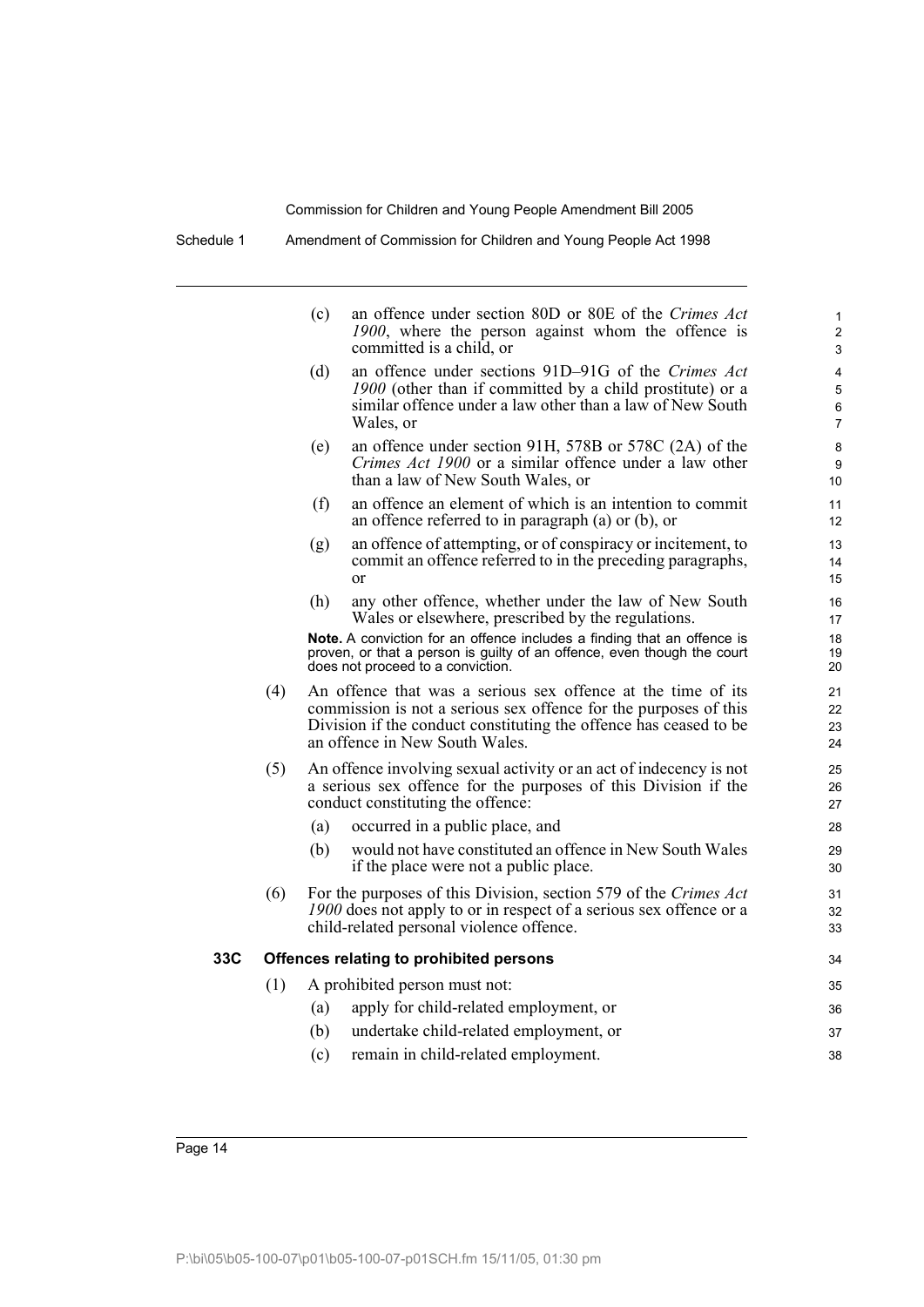Amendment of Commission for Children and Young People Act 1998 Schedule 1

Maximum penalty: 100 penalty units, or imprisonment for 2 years, or both.

(2) A person is not criminally responsible for an offence against this section if the person did not know, at the time of the commission of the offence, that the employment concerned was child-related employment.

## **33D Employer to ascertain whether employee is prohibited person**

(1) An employer must not commence employing any other person in child-related employment without first requiring that other person to disclose whether or not that other person is a prohibited person.

Maximum penalty: 20 penalty units, in the case of a corporation, and 10 penalty units in any other case.

(2) A person must not, in purported compliance with a requirement under this section, make any statement that the person knows is false.

Maximum penalty: 100 penalty units, or imprisonment for 12 months, or both.

(3) This section does not apply to the employment of a person in child-related employment if all the children with whom the person is required to have contact in that employment are related to the employer (whether or not the person is related to the employer).

**Note.** Under section 37, an employer also has a duty to carry out background checking procedures in relation to a preferred applicant for primary child-related employment before employing the applicant. An employer who fails to do so may be required, by notice, to comply with his or her duty.

## **33E Employer not to employ prohibited person in child-related employment**

An employer must not commence employing, or continue to employ, in child-related employment a person that the employer knows is a prohibited person.

Maximum penalty: 100 penalty units, in the case of a corporation, and 50 penalty units in any other case.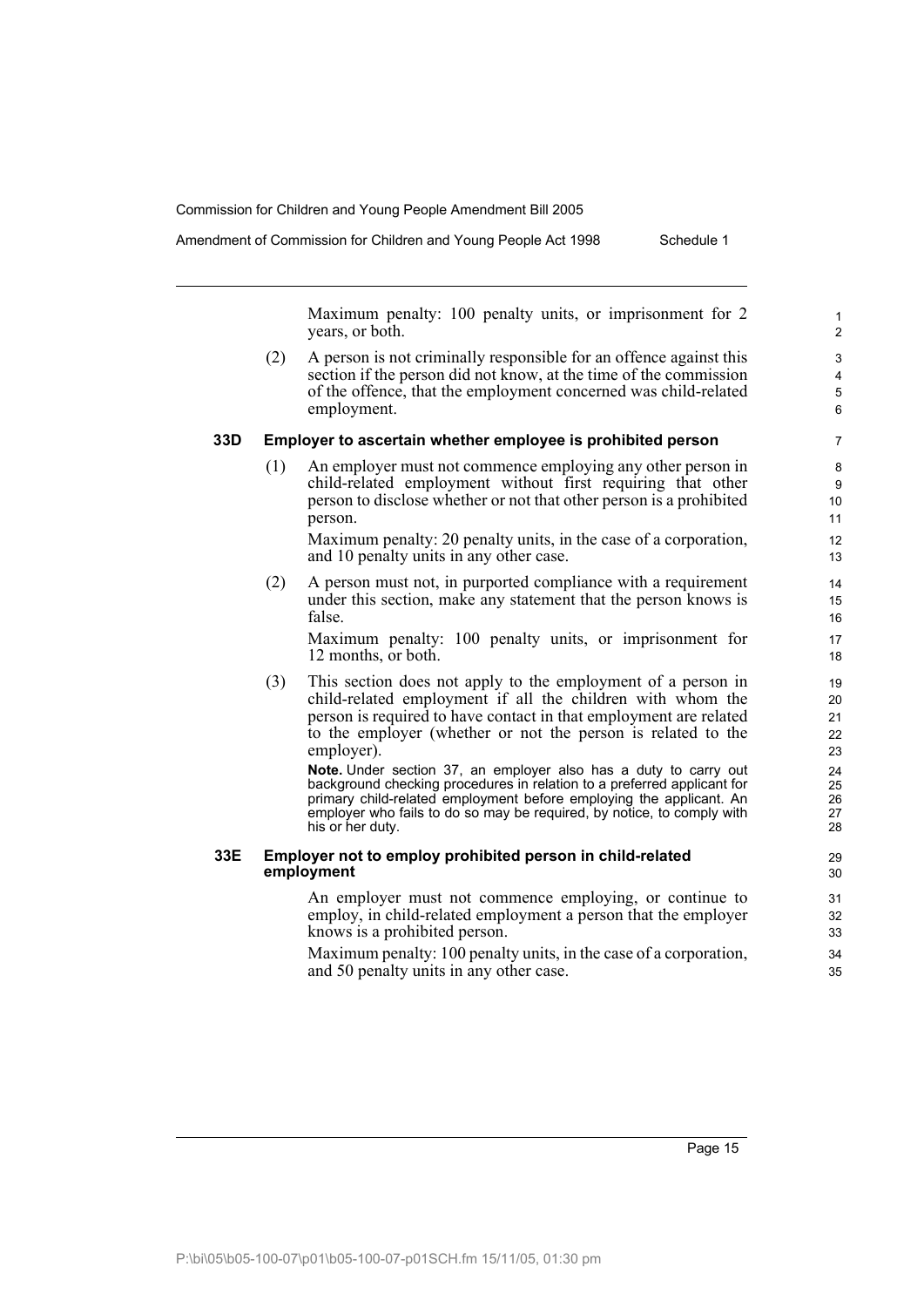Schedule 1 Amendment of Commission for Children and Young People Act 1998

## **Subdivision 2 Review of prohibition of employment of prohibited persons**

1 2

## **33F Definitions**

| 33F | <b>Definitions</b> |                                                                                                                                                                                          |                                                                                                                                                                                                                                            |                      |  |  |
|-----|--------------------|------------------------------------------------------------------------------------------------------------------------------------------------------------------------------------------|--------------------------------------------------------------------------------------------------------------------------------------------------------------------------------------------------------------------------------------------|----------------------|--|--|
|     |                    |                                                                                                                                                                                          | In this Subdivision:                                                                                                                                                                                                                       | 4                    |  |  |
|     |                    |                                                                                                                                                                                          | <i>relevant tribunal</i> —see section 33I.                                                                                                                                                                                                 | $\overline{5}$       |  |  |
|     |                    | 33I.                                                                                                                                                                                     | <i>review application</i> means an application under section 33H or                                                                                                                                                                        | 6<br>$\overline{7}$  |  |  |
| 33G |                    |                                                                                                                                                                                          | Persons not entitled to make review applications                                                                                                                                                                                           | 8                    |  |  |
|     | (1)                | A prohibited person who has been convicted of any of the<br>following offences, committed by the person as an adult, is not<br>entitled to make an application under section 33H or 33I: |                                                                                                                                                                                                                                            |                      |  |  |
|     |                    | (a)                                                                                                                                                                                      | murder of a child,                                                                                                                                                                                                                         | 12                   |  |  |
|     |                    | (b)                                                                                                                                                                                      | an offence under section 66A, 66B, 66C, 66D or 73 of the<br>Crimes Act 1900 or a similar offence under that Act or any<br>other law involving sexual intercourse with a child<br>(including a law other than a law of New South Wales),    | 13<br>14<br>15<br>16 |  |  |
|     |                    | (c)                                                                                                                                                                                      | an offence under section 91H (2) of the Crimes Act 1900,<br>involving the production of child pornography, or a similar<br>offence under a law other than a law of New South Wales,                                                        | 17<br>18<br>19       |  |  |
|     |                    | (d)                                                                                                                                                                                      | an offence of attempting, or of conspiracy or incitement, to<br>commit an offence referred to in the preceding paragraphs.                                                                                                                 | 20<br>21             |  |  |
|     | (2)                |                                                                                                                                                                                          | The Commission or a relevant tribunal may grant leave to a<br>prohibited person to make a review application, despite a<br>conviction for an offence referred to in subsection $(1)$ , if the<br>Commission or tribunal is satisfied that: | 22<br>23<br>24<br>25 |  |  |
|     |                    | (a)                                                                                                                                                                                      | the offence is an offence referred to in subsection $(1)$ $(b)$ ,<br>or an offence of attempting, or of conspiracy or incitement<br>to commit such an offence, and                                                                         | 26<br>27<br>28       |  |  |
|     |                    | (b)                                                                                                                                                                                      | the prohibited person was not more than 3 years older than<br>the child against whom the offence was committed, and                                                                                                                        | 29<br>30             |  |  |
|     |                    | (c)                                                                                                                                                                                      | the offence did not involve circumstances of aggravation<br>within the meaning of section 66C of the Crimes Act 1900.                                                                                                                      | 31<br>32             |  |  |
| 33H | persons            |                                                                                                                                                                                          | Commission may make declarations concerning prohibited                                                                                                                                                                                     | 33<br>34             |  |  |
|     | (1)                |                                                                                                                                                                                          | On the application of a prohibited person, the Commission may<br>make an order declaring that this Division is not to apply to the<br>person in respect of a specified offence.                                                            | 35<br>36<br>37       |  |  |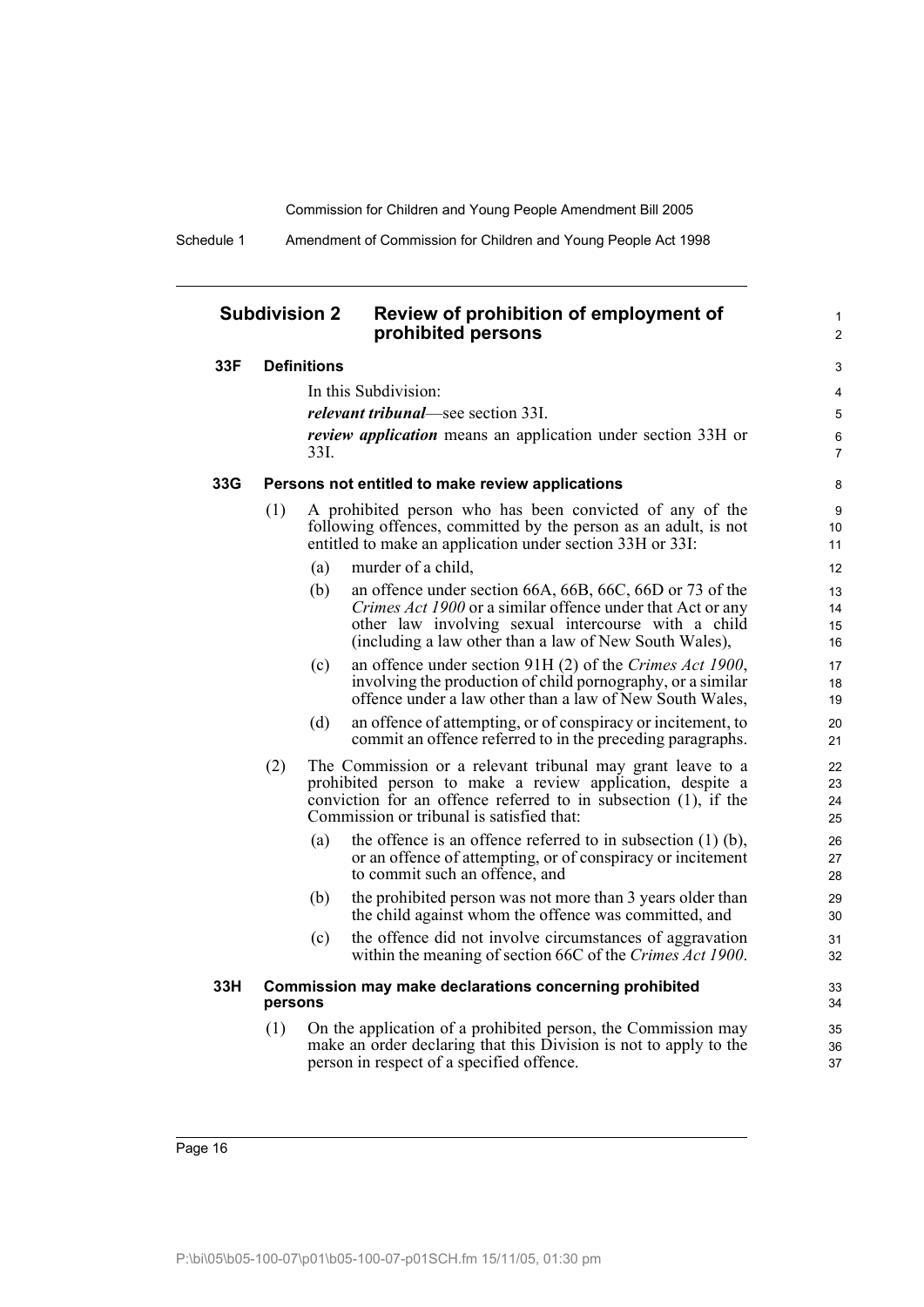Amendment of Commission for Children and Young People Act 1998 Schedule 1

(2) An application must be made in a form approved by the Commission. An applicant must fully disclose to the Commission any matters relevant to the application. (3) Orders under this section may be made subject to conditions. (4) The Commission is not to make an order that is subject to conditions without the consent in writing of the applicant to the conditions. (5) If the Commission proposes to make an order that is subject to conditions, it is to notify the applicant in writing that: (a) it proposes to make the order subject to the conditions specified in the notification, and (b) the applicant may consent in writing to the making of the order subject to those specified conditions or request the Commission to take no further action, and (c) the Commission will take no further action in relation to the application unless the applicant has consented in writing to the making of the proposed order subject to the specified conditions, and (d) if the applicant does not consent to the making of the order subject to the specified conditions, the applicant may apply under section 33I to the Industrial Relations Commission or the Administrative Decisions Tribunal for an order declaring that this Division is not to apply to the person in respect of a specified offence. (6) If the Commission makes an order, it is to notify the applicant in writing that the Commission has made the order and (if applicable) that the order is subject to the conditions specified in the notification. (7) If the Commission considers that an applicant under this section poses a risk to the safety of children or, for whatever reason, cannot make a decision as to whether the applicant poses such a risk, the Commission is to notify the applicant in writing that: (a) the Commission cannot make an order under this section, and (b) the Commission will take no further action in relation to the application, and (c) the applicant may apply under section 33I to the Industrial Relations Commission or the Administrative Decisions Tribunal for an order declaring that this Division is not to 1  $\overline{2}$ 3 4 5 6 7 8 9 10 11 12 13 14 15 16 17 18 19 20 21 22 23  $24$ 25 26 27 28  $29$ 30 31 32 33 34 35 36 37 38 39

apply to the person in respect of a specified offence.

 $40$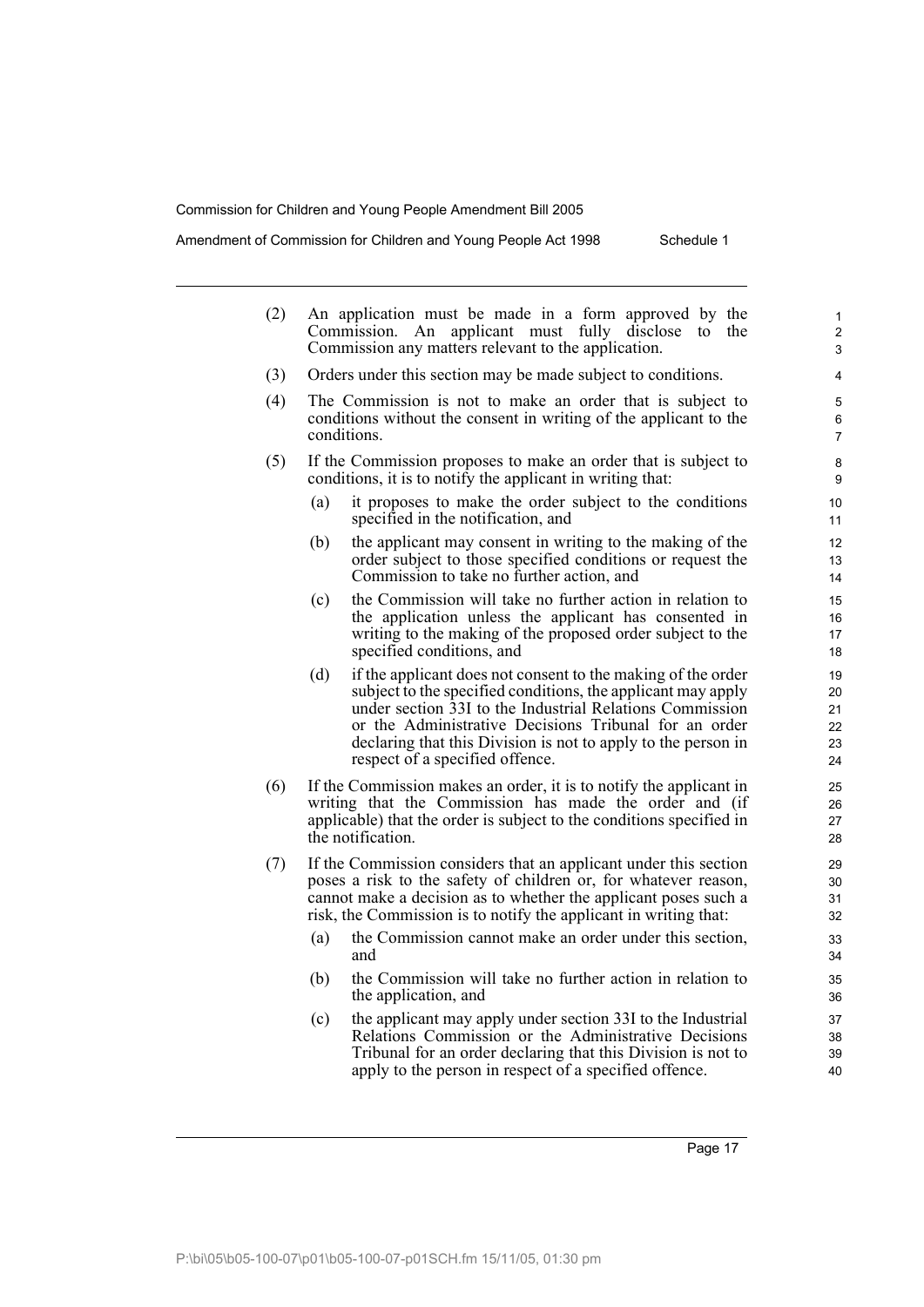Schedule 1 Amendment of Commission for Children and Young People Act 1998

## **33I IRC and ADT may make declarations concerning prohibited persons**

| (1) | On the application of a prohibited person, a relevant tribunal may<br>make an order declaring that this Division is not to apply to the<br>person in respect of a specified offence. |
|-----|--------------------------------------------------------------------------------------------------------------------------------------------------------------------------------------|
|     |                                                                                                                                                                                      |

## (2) A *relevant tribunal* is:

- (a) the Industrial Relations Commission, or
- (b) the Administrative Decisions Tribunal.
- (3) The Commission for Children and Young People is to be a party to any proceedings for an order under this section. The Commission may make submissions in opposition to or support of the making of the order.
- (4) An applicant must fully disclose to the relevant tribunal any matters relevant to the application.
- (5) If a relevant tribunal refuses to make an order under this section, the prohibited person is not entitled to make an application for an order under this section or section 33H in respect of that offence until after the period of 5 years from the date of the tribunal's refusal, unless the tribunal otherwise orders at the time of refusal.
- (6) Orders under this section may be made subject to conditions.
- (7) The following applies to proceedings before the Administrative Decisions Tribunal under this section:
	- (a) the Tribunal may not award costs,
	- (b) an appeal lies on a question of law to the Supreme Court by any party to the proceedings.

### **33J Matters to be considered in determining review applications**

- (1) The Commission or a relevant tribunal is not to make an order on a review application unless it is satisfied that the person the subject of the application does not pose a risk to the safety of children.
- (2) In any proceedings for a review application, it is to be presumed, unless the applicant proves to the contrary, that the applicant poses a risk to the safety of children.
- (3) In deciding whether or not to make an order in relation to a person, the Commission or a relevant tribunal is to take into account the following:
	- (a) the seriousness of the offences with respect to which the person is a prohibited person,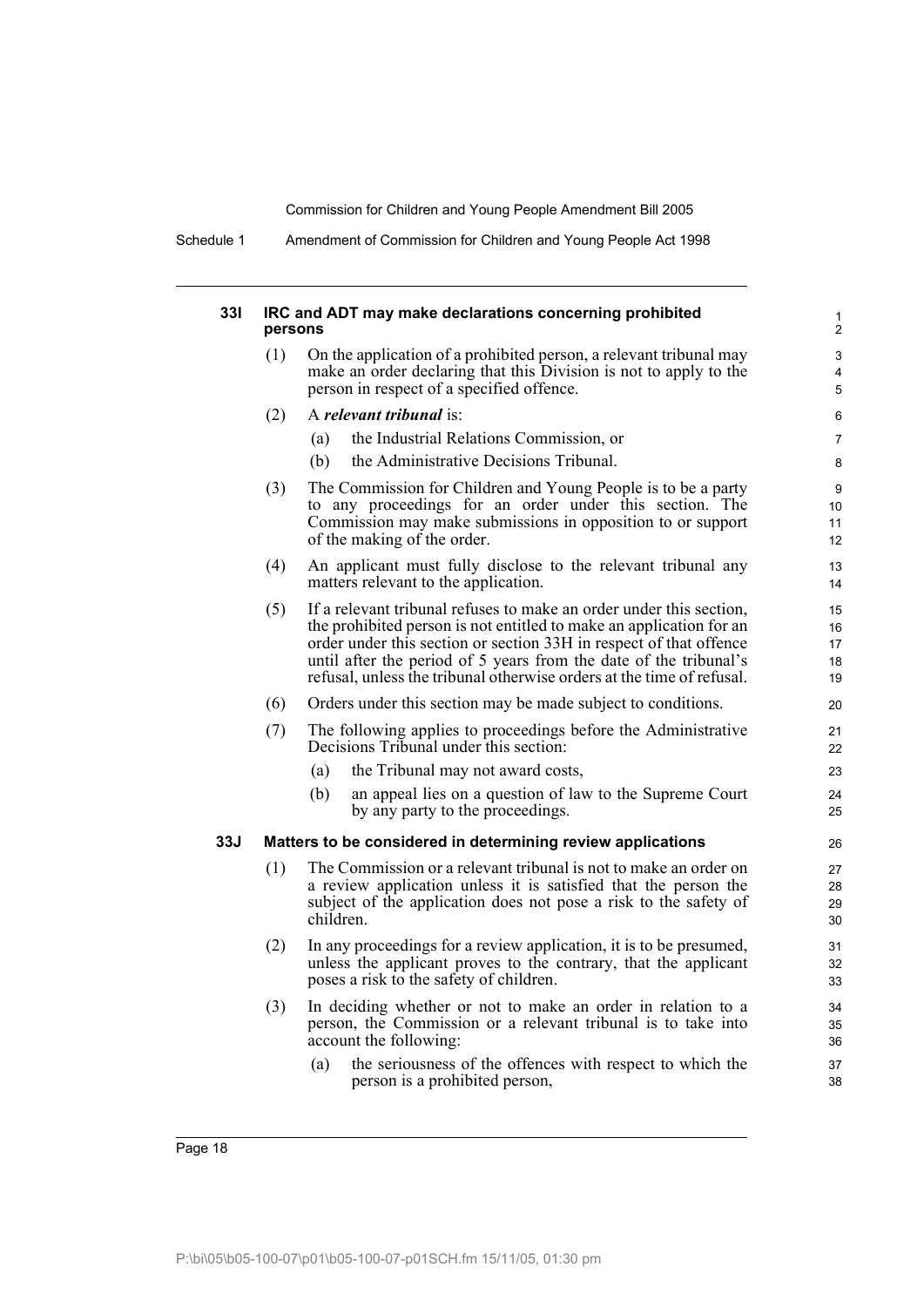Amendment of Commission for Children and Young People Act 1998 Schedule 1

|     |     | (b) | the period of time since those offences were committed,                                                                                                                                               | $\mathbf{1}$         |
|-----|-----|-----|-------------------------------------------------------------------------------------------------------------------------------------------------------------------------------------------------------|----------------------|
|     |     | (c) | the age of the person at the time those offences were<br>committed.                                                                                                                                   | $\overline{2}$<br>3  |
|     |     | (d) | the age of each victim of the offences at the time they were<br>committed.                                                                                                                            | $\overline{4}$<br>5  |
|     |     | (e) | the difference in age between the prohibited person and<br>each such victim,                                                                                                                          | 6<br>7               |
|     |     | (f) | whether the person knew, or could reasonably have<br>known, that the victim was a child,                                                                                                              | 8<br>9               |
|     |     | (g) | the prohibited person's present age,                                                                                                                                                                  | 10                   |
|     |     | (h) | the seriousness of the prohibited person's total criminal<br>record,                                                                                                                                  | 11<br>12             |
|     |     | (i) | such other matters as the Commission or tribunal considers<br>relevant                                                                                                                                | 13<br>14             |
| 33K |     |     | Stay pending determination of review application                                                                                                                                                      | 15                   |
|     |     |     | On a review application, the Commission or a relevant tribunal<br>may, by order, stay the operation of a prohibition under this<br>Division pending the determination of the matter.                  | 16<br>17<br>18       |
| 33L |     |     | Multiple applications not permitted                                                                                                                                                                   | 19                   |
|     |     |     | A person may not make a review application under section 33H<br>or 33I if the person has another application pending under either<br>of those sections.                                               | 20<br>21<br>22       |
| 33M |     |     | Further review of persons who obtain orders                                                                                                                                                           | 23                   |
|     | (1) |     | The Commission may apply to a relevant tribunal to revoke or<br>vary an order made under this Subdivision by the Commission or<br>the tribunal.                                                       | 24<br>25<br>26       |
|     | (2) |     | The relevant tribunal may:                                                                                                                                                                            | 27                   |
|     |     | (a) | revoke an order, if it is satisfied, on the basis of fresh<br>evidence provided by the Commission, that the person the<br>subject of the proposed order poses a risk to the safety of<br>children, or | 28<br>29<br>30<br>31 |
|     |     | (b) | vary an order, if it is satisfied, on the basis of fresh<br>evidence provided by the Commission, that the person is<br>likely to pose such a risk if the order is not varied.                         | 32<br>33<br>34       |
|     | (3) |     | A relevant tribunal may consider fresh evidence provided by the<br>Commission.                                                                                                                        | 35<br>36             |
|     | (4) |     | Orders under this section may be made subject to conditions.                                                                                                                                          | 37                   |
|     |     |     |                                                                                                                                                                                                       |                      |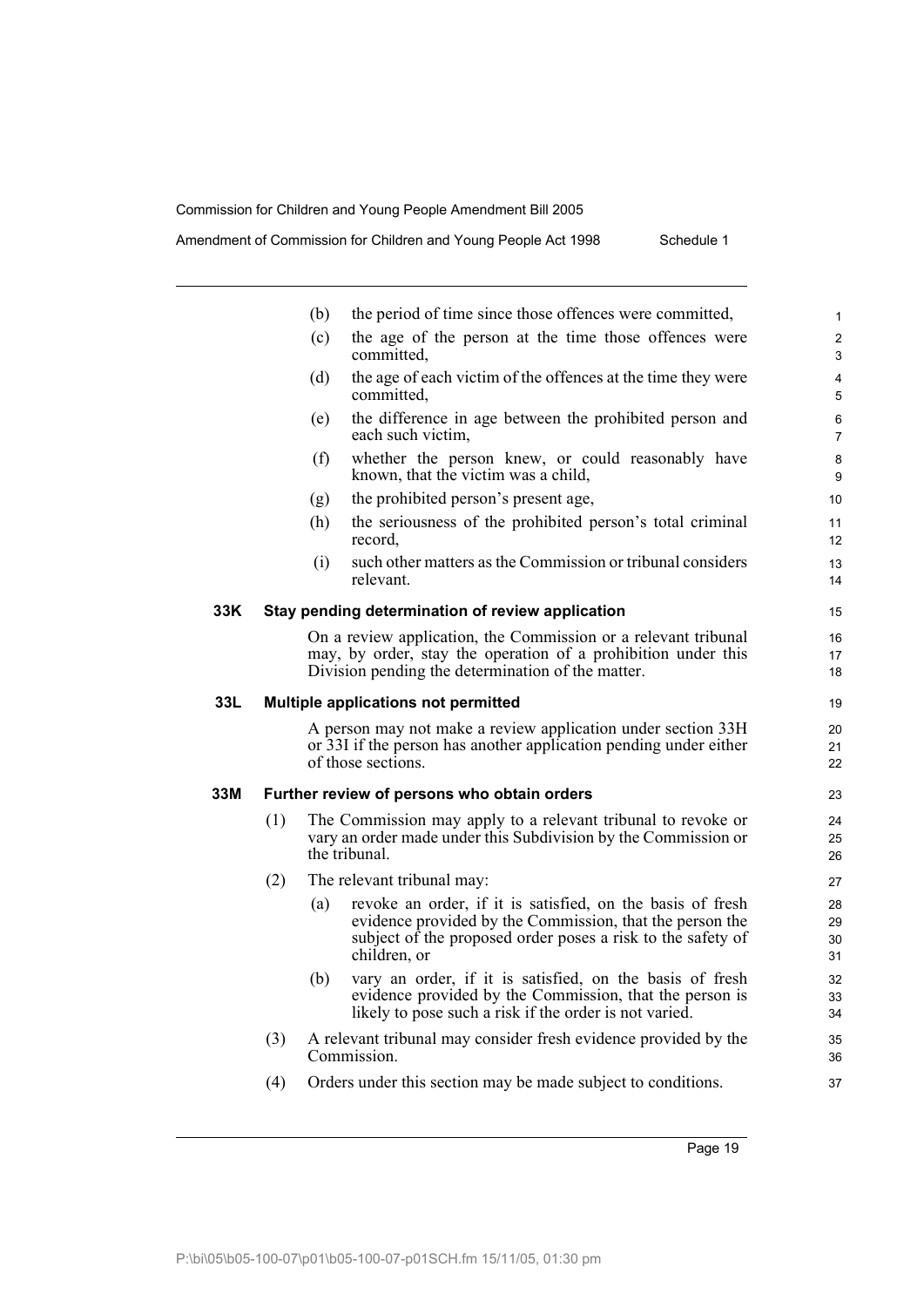|     | (5) |                      | The following applies to proceedings before the Administrative<br>Decisions Tribunal under this section:                                                                     | 1<br>$\overline{2}$      |
|-----|-----|----------------------|------------------------------------------------------------------------------------------------------------------------------------------------------------------------------|--------------------------|
|     |     | (a)                  | the Tribunal may not award costs,                                                                                                                                            | 3                        |
|     |     | (b)                  | an appeal lies on a question of law to the Supreme Court<br>by any party to the proceedings.                                                                                 | 4<br>5                   |
| 33N |     |                      | <b>Commissioner of Police to be notified</b>                                                                                                                                 | 6                        |
|     |     |                      | The Commission or a relevant tribunal must notify the<br>Commissioner of Police of the terms of any order made under this<br>Subdivision by the Commission or tribunal.      | $\overline{7}$<br>8<br>9 |
| 33O |     |                      | <b>Jurisdiction of Industrial Relations Commission</b>                                                                                                                       | 10                       |
|     |     |                      | The Industrial Relations Commission may not make an order<br>under this Subdivision unless:                                                                                  | 11<br>12                 |
|     |     | (a)                  | the person is an employee within the meaning of the<br><i>Industrial Relations Act 1996</i> who is liable to be dismissed<br>from that employment under this Act, or         | 13<br>14<br>15           |
|     |     | (b)                  | the person was such an employee who was dismissed from<br>that employment under this Act.                                                                                    | 16<br>17                 |
|     |     | <b>Subdivision 3</b> | <b>Miscellaneous</b>                                                                                                                                                         | 18                       |
| 33P |     |                      | <b>Self-employed persons</b>                                                                                                                                                 | 19                       |
|     | (1) |                      | This section applies to self-employed persons engaged in<br>child-related employment.                                                                                        | 20<br>21                 |
|     | (2) |                      | The regulations may make provision for or with respect to the<br>following matters:                                                                                          | 22<br>23                 |
|     |     | (a)                  | additional persons who are not self-employed who may be<br>treated as self-employed persons for the purposes of this<br>section and any regulations made under this section, | 24<br>25<br>26           |
|     |     | (b)                  | requirements for obtaining, displaying and producing<br>certificates that a person is not a prohibited person,                                                               | 27<br>28                 |
|     |     | (c)                  | the issue of such certificates,                                                                                                                                              | 29                       |
|     |     | (d)                  | regulating or prohibiting the engagement of self-employed<br>persons in child-related employment if certificate<br>requirements are not complied with,                       | 30<br>31<br>32           |
|     |     | (e)                  | prohibiting the use of certificates by persons other than<br>self-employed persons,                                                                                          | 33<br>34                 |
|     |     | (f)                  | matters ancillary to matters referred to in paragraphs<br>$(a)$ – $(e)$ .                                                                                                    | 35<br>36                 |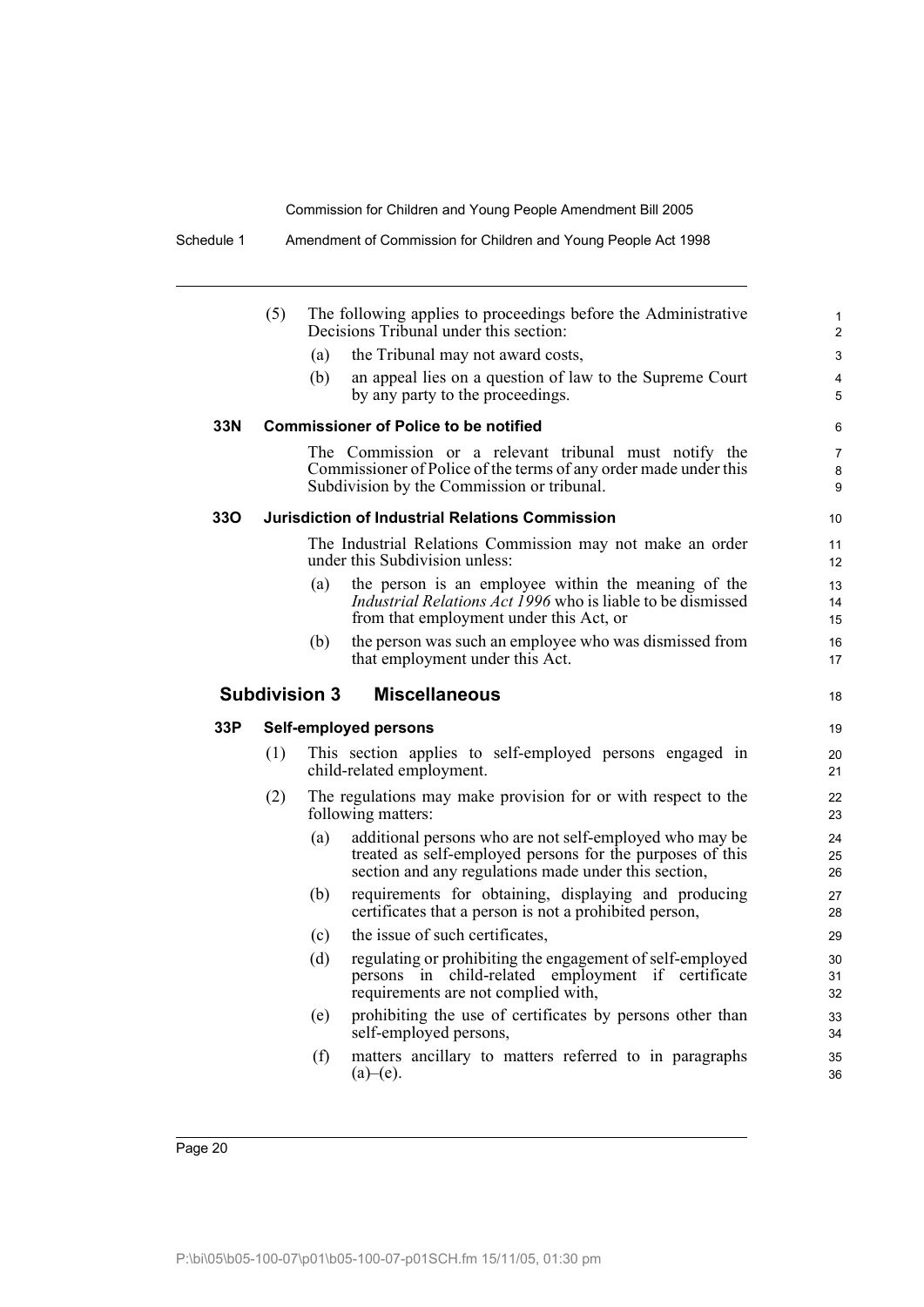Amendment of Commission for Children and Young People Act 1998 Schedule 1

|        | 33Q        |                      |     | Prohibited person may be transferred to other employment                                                                                                                                                                                                           | $\mathbf{1}$                  |
|--------|------------|----------------------|-----|--------------------------------------------------------------------------------------------------------------------------------------------------------------------------------------------------------------------------------------------------------------------|-------------------------------|
|        |            |                      |     | This Division does not prevent an employer who removes a<br>prohibited person from child-related employment in accordance<br>with this Division from transferring the person to employment of<br>a different kind.                                                 | $\overline{2}$<br>3<br>4<br>5 |
|        | 33R        |                      |     | <b>Commission may advise on status</b>                                                                                                                                                                                                                             | 6                             |
|        |            |                      |     | The Commission may, on the application of a person, advise the<br>person as to whether the person is a prohibited person or is<br>eligible to make a review application.                                                                                           | $\overline{7}$<br>8<br>9      |
|        | <b>33S</b> |                      |     | <b>Monitoring and auditing functions</b>                                                                                                                                                                                                                           | 10                            |
|        |            | (1)                  |     | The Commission may monitor and audit compliance with<br>requirements and procedures relating to prohibited persons.                                                                                                                                                | 11<br>12                      |
|        |            | (2)                  |     | The Minister may give the Commission a written direction on the<br>exercise of its functions under this section, and the Commission<br>is to comply with any such direction. The Commission is to<br>include any such direction in the Commission's annual report. | 13<br>14<br>15<br>16          |
|        |            | <b>Division 3</b>    |     | <b>Background checking</b>                                                                                                                                                                                                                                         | 17                            |
| $[32]$ |            |                      |     | Section 34 Nature of background checking                                                                                                                                                                                                                           | 18                            |
|        |            |                      |     | Omit "Part, employment screening".                                                                                                                                                                                                                                 | 19                            |
|        |            |                      |     | Insert instead "Division, background checking".                                                                                                                                                                                                                    | 20                            |
| $[33]$ |            | Section 34 (c)       |     |                                                                                                                                                                                                                                                                    | 21                            |
|        |            |                      |     | Omit the paragraph. Insert instead:                                                                                                                                                                                                                                | 22                            |
|        |            |                      | (c) | an estimate of the risk to children involved in that<br>child-related employment arising from anything disclosed<br>by such a check, having regard to all the circumstances of<br>the case, including any risk arising from the particular<br>workplace,           | 23<br>24<br>25<br>26<br>27    |
| $[34]$ |            | Section 34 (d)       |     |                                                                                                                                                                                                                                                                    | 28                            |
|        |            |                      |     | Omit "risk assessment". Insert instead "estimate of risk".                                                                                                                                                                                                         | 29                            |
| $[35]$ |            | background checking  |     | Section 35 Guidelines relating to procedures and standards for                                                                                                                                                                                                     | 30<br>31                      |
|        |            | Omit section 35 (4). |     |                                                                                                                                                                                                                                                                    | 32                            |
|        |            |                      |     |                                                                                                                                                                                                                                                                    |                               |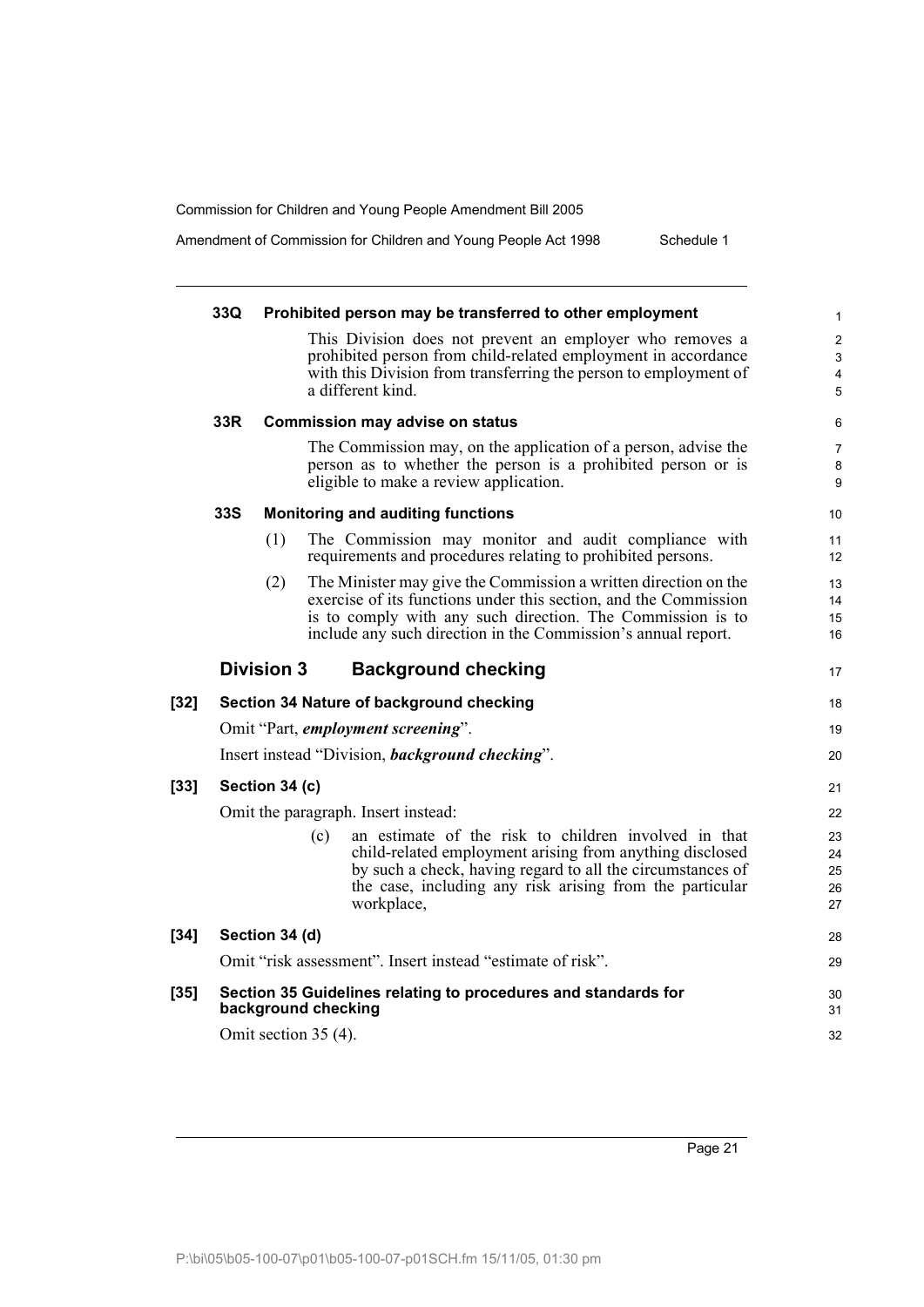Schedule 1 Amendment of Commission for Children and Young People Act 1998

| $[36]$ |            |                       |                          | Sections 35 (5), 37 (4B), 38 (1) and (2), 39 (4), 40 (3) and 44 (1)–(3) and (4)                                                                                                                                               |                      |
|--------|------------|-----------------------|--------------------------|-------------------------------------------------------------------------------------------------------------------------------------------------------------------------------------------------------------------------------|----------------------|
|        |            |                       |                          | (where firstly occurring)                                                                                                                                                                                                     | 1<br>2               |
|        |            |                       |                          | Omit "Part" wherever occurring. Insert instead "Division".                                                                                                                                                                    | 3                    |
| $[37]$ |            |                       | Section 35 (6) and (7)   |                                                                                                                                                                                                                               | 4                    |
|        |            |                       |                          | Insert after section $35(5)$ :                                                                                                                                                                                                | 5                    |
|        |            | (6)                   |                          | The Minister may, from time to time, amend or revoke guidelines<br>published under this section.                                                                                                                              | 6<br>$\overline{7}$  |
|        |            | (7)                   |                          | Guidelines made under this section, or amendments to<br>guidelines, are to be published in the Gazette and take effect from<br>the date of publication or such later date as is specified in the<br>guidelines or amendments. | 8<br>9<br>10<br>11   |
| $[38]$ |            |                       |                          | Section 36 Functions of Commission in respect of background checking                                                                                                                                                          | $12 \overline{ }$    |
|        | $(1)$ (a). |                       |                          | Insert "(including updating and correcting)" after "maintaining" in section 36                                                                                                                                                | 13<br>14             |
| $[39]$ |            |                       | Section 36 (1) (c)       |                                                                                                                                                                                                                               | 15                   |
|        |            |                       |                          | Omit "such screening". Insert instead "such checking".                                                                                                                                                                        | 16                   |
| $[40]$ |            |                       |                          | Section 37 Background checking mandatory for preferred applicants for<br>certain child-related employment                                                                                                                     | 17<br>18             |
|        |            |                       |                          | Insert "and section 37A" after "this section" in section 37 (6).                                                                                                                                                              | 19                   |
| $[41]$ |            | <b>Section 37 (6)</b> |                          |                                                                                                                                                                                                                               | 20                   |
|        |            | employment.           |                          | Omit paragraphs (a) and (b) of the definition of <i>primary child-related</i>                                                                                                                                                 | 21<br>22             |
|        |            | Insert instead:       |                          |                                                                                                                                                                                                                               | 23                   |
|        |            |                       | (a)                      | paid child-related employment, or                                                                                                                                                                                             | 24                   |
|        |            |                       | (b)                      | child-related employment of a minister, priest, rabbi, mufti<br>or other like religious leader or spiritual official of a<br>religion, or                                                                                     | 25<br>26<br>27       |
| $[42]$ |            | <b>Section 37A</b>    |                          |                                                                                                                                                                                                                               | 28                   |
|        |            |                       | Insert after section 37: |                                                                                                                                                                                                                               | 29                   |
|        | 37A        |                       |                          | Background checking for certain short-term employees                                                                                                                                                                          | 30                   |
|        |            | (1)                   |                          | This section applies to any decision by an employer to employ a<br>person in primary child-related employment for a period of less<br>than 6 months or such other period as may be prescribed by the<br>regulations.          | 31<br>32<br>33<br>34 |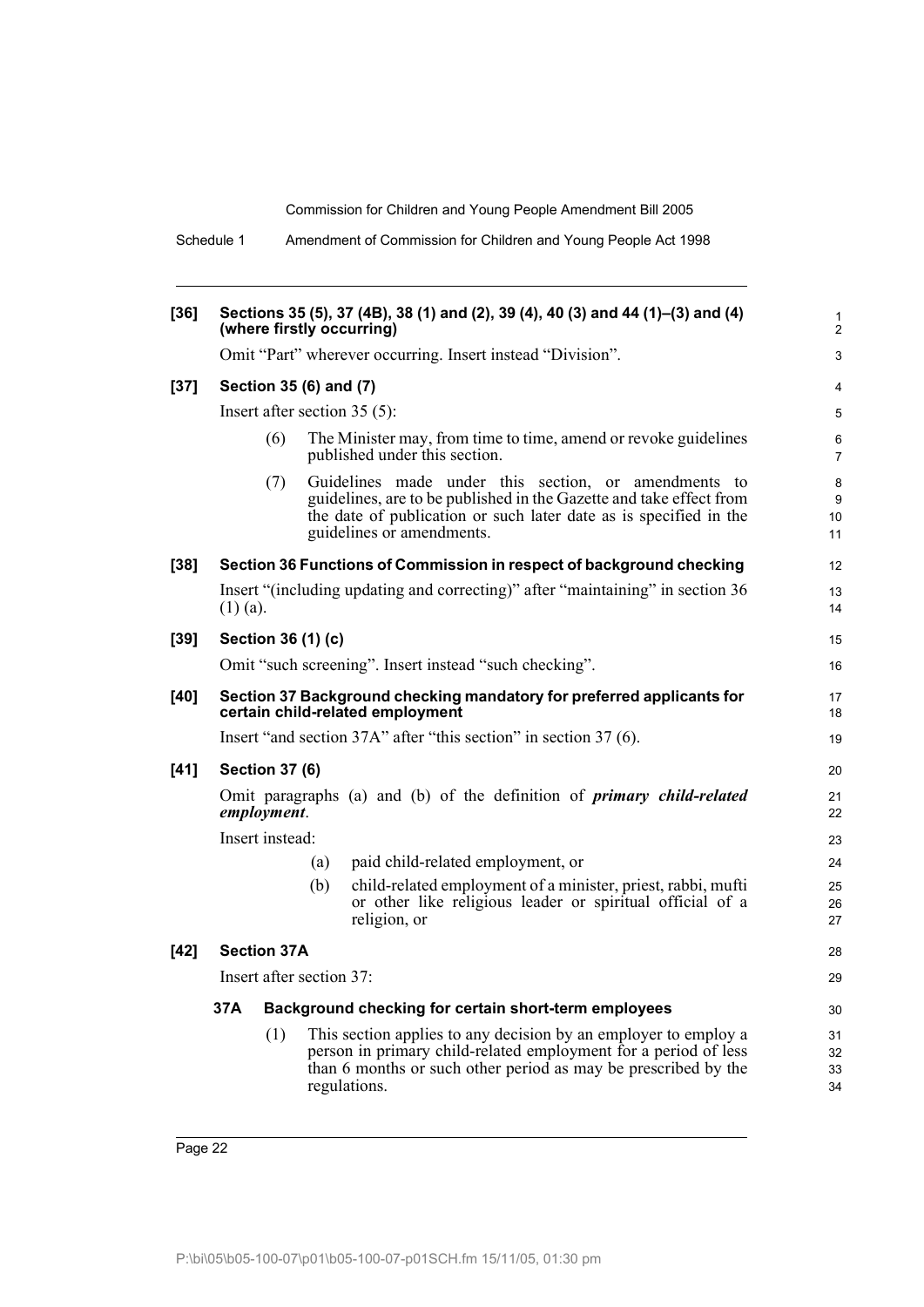|      | (2)                   | The employer is taken to have complied with section 37 if:                                                                                                                                                                                                                                    | $\mathbf{1}$                                        |
|------|-----------------------|-----------------------------------------------------------------------------------------------------------------------------------------------------------------------------------------------------------------------------------------------------------------------------------------------|-----------------------------------------------------|
|      |                       | background checking procedures have been carried out in<br>(a)<br>accordance with that section in relation to the person<br>within the period of 12 months immediately preceding the<br>employment of the person by the employer, and                                                         | $\overline{c}$<br>3<br>$\overline{\mathbf{4}}$<br>5 |
|      |                       | the background checking procedures were carried out in<br>(b)<br>respect of a decision by the same employer to employ the<br>person in the same kind of primary child-related<br>employment.                                                                                                  | 6<br>7<br>8<br>9                                    |
|      | (3)                   | The employer is taken to have complied with section 37 if:                                                                                                                                                                                                                                    | 10                                                  |
|      |                       | background checking procedures have been carried out in<br>(a)<br>accordance with that section in relation to the person by an<br>employer-related body approved by the Minister within<br>the period of 12 months immediately preceding the<br>employment of the person by the employer, and | 11<br>12<br>13<br>14<br>15                          |
|      |                       | the background checking procedures were carried out in<br>(b)<br>respect of a decision by the same or another employer to<br>employ the person in the same kind of primary<br>child-related employment.                                                                                       | 16<br>17<br>18<br>19                                |
| [43] |                       | Section 38 Notification of information relating to relevant criminal<br>records or other orders                                                                                                                                                                                               | 20<br>21                                            |
|      |                       | Omit "on their behalf" from section 38 (2).                                                                                                                                                                                                                                                   | 22                                                  |
| [44] | <b>Section 38 (5)</b> |                                                                                                                                                                                                                                                                                               | 23                                                  |
|      |                       | Insert after section $38(4)$ :                                                                                                                                                                                                                                                                | 24                                                  |
|      | (5)                   | Information may be disclosed under subsections $(1)$ and $(2)$ to<br>and by an employer (or employer-related body) situated outside<br>New South Wales and approved by the Minister.                                                                                                          | 25<br>26<br>27                                      |
| [45] | proceedings           | Section 39 Duties of employers with respect to relevant employment                                                                                                                                                                                                                            | 28<br>29                                            |
|      |                       | Omit section 39 (1). Insert instead:                                                                                                                                                                                                                                                          | 30                                                  |
|      | (1)                   | It is the duty of an employer to notify the Commission of the<br>name and other identifying particulars of any employee against<br>whom relevant employment proceedings have been completed<br>by the employer, other than proceedings:                                                       | 31<br>32<br>33<br>34                                |
|      |                       | in which a finding is made that the alleged reportable<br>(a)<br>conduct, or the alleged commission of an act of violence,<br>did not occur, or                                                                                                                                               | 35<br>36<br>37                                      |

Page 23

 $[44]$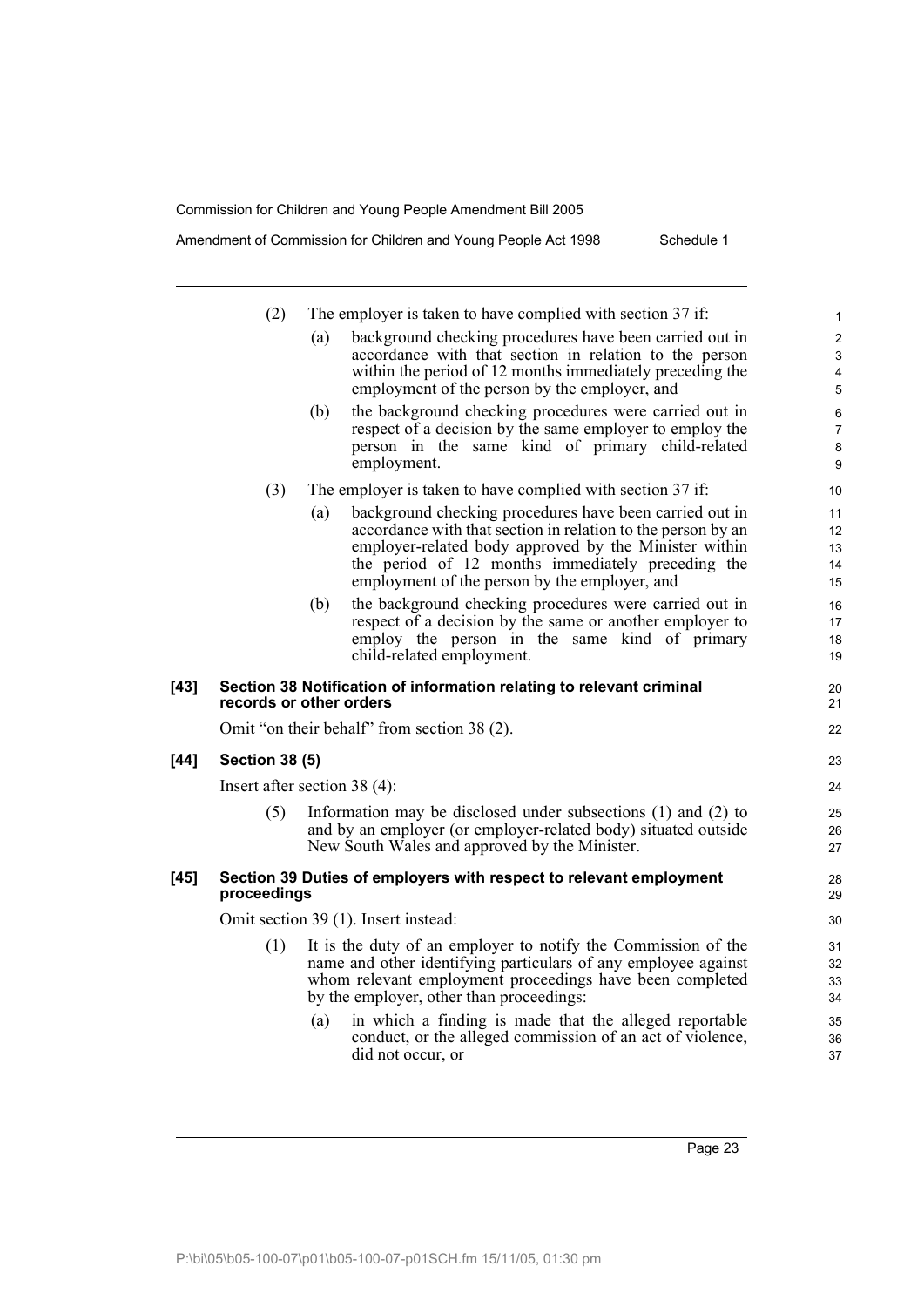|        |                                          | (b)<br>misconceived. | in which a finding is made that the allegations in respect of<br>which the proceedings were brought were vexatious or                                                                                                                      | 1<br>$\overline{\mathbf{c}}$<br>3 |
|--------|------------------------------------------|----------------------|--------------------------------------------------------------------------------------------------------------------------------------------------------------------------------------------------------------------------------------------|-----------------------------------|
|        |                                          | (1A)                 | For the purposes of subsection (1), employment proceedings are<br>taken to be completed by an employer if the employer has<br>determined the proceedings, whether or not any right of appeal or<br>review has been exercised or exhausted. | 4<br>5<br>6<br>$\overline{7}$     |
| [46]   |                                          |                      | Section 40 Duties of employers to notify Commission of rejected<br>applicant in connection with background checking                                                                                                                        | 8<br>9                            |
|        |                                          |                      | Omit "a risk assessment" from section 40 (1).                                                                                                                                                                                              | 10                                |
|        |                                          |                      | Insert instead "an estimate of risk".                                                                                                                                                                                                      | 11                                |
| $[47]$ |                                          | <b>Section 41</b>    |                                                                                                                                                                                                                                            | 12                                |
|        | Omit sections 41 and 42. Insert instead: |                      |                                                                                                                                                                                                                                            |                                   |
|        | 41                                       |                      | <b>Enforcement notices</b>                                                                                                                                                                                                                 | 14                                |
|        |                                          | (1)                  | The Commission may, by notice in writing served on an<br>employer, require the employer to comply with obligations of the<br>employer under section $37$ , 39 or 40 within the period specified<br>in the notice.                          | 15<br>16<br>17<br>18              |
|        |                                          | (2)                  | The Commission may serve a notice on an employer under this<br>section if it is of the opinion that the employer has failed to<br>comply with any provision of section 37, 39 or 40.                                                       | 19<br>20<br>21                    |
|        |                                          | (3)                  | The notice must set out the reasons for the notice being given.                                                                                                                                                                            | 22                                |
|        |                                          | (4)                  | The period specified in a notice is to be not less than 28 days.                                                                                                                                                                           | 23                                |
|        |                                          | (5)                  | The Commission may revoke a notice at any time.                                                                                                                                                                                            | 24                                |
|        |                                          | (6)                  | A person who fails, without reasonable excuse, to comply with a<br>notice in force under this section is guilty of an offence.<br>Maximum penalty: 50 penalty units, or imprisonment for 6<br>months, or both.                             | 25<br>26<br>27<br>28              |
|        |                                          | (7)                  | In any proceedings for an offence against this section, the onus of<br>proving that a person had a reasonable excuse lies with the<br>defendant.                                                                                           | 29<br>30<br>31                    |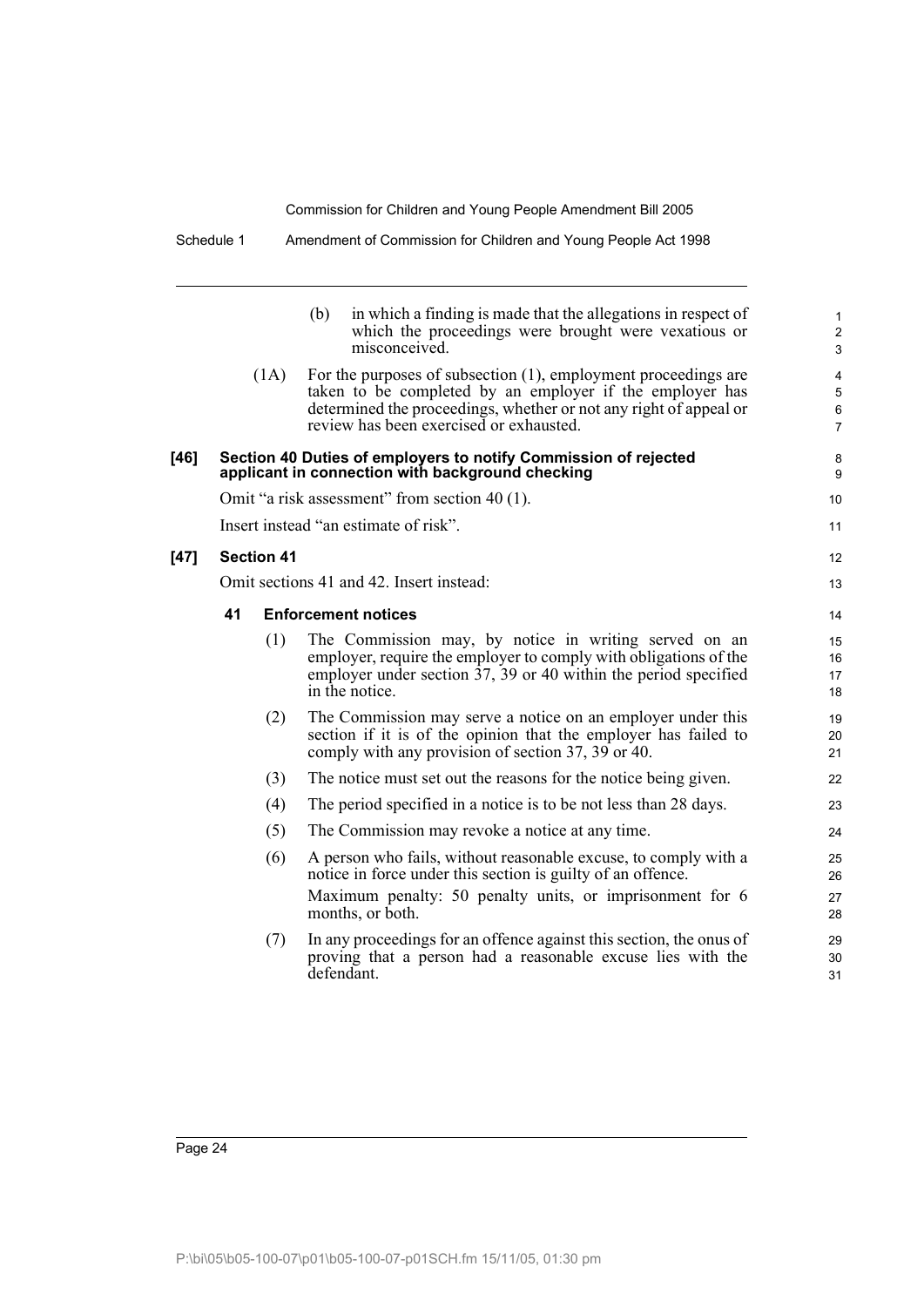Amendment of Commission for Children and Young People Act 1998 Schedule 1

| $[48]$ |     | <b>Section 43A</b> |                                                                                                                                                                                                                                                                                                                                                                         | $\mathbf{1}$                      |
|--------|-----|--------------------|-------------------------------------------------------------------------------------------------------------------------------------------------------------------------------------------------------------------------------------------------------------------------------------------------------------------------------------------------------------------------|-----------------------------------|
|        |     |                    | Insert after section 43:                                                                                                                                                                                                                                                                                                                                                | $\overline{2}$                    |
|        | 43A |                    | <b>Rectification or withdrawals of notifications</b>                                                                                                                                                                                                                                                                                                                    | 3                                 |
|        |     | (1)                | An employer may amend or withdraw a notification to the<br>Commission under section 39 or 40 if the employer determines<br>that the notification was incorrect or wrongly made.                                                                                                                                                                                         | $\overline{\mathbf{4}}$<br>5<br>6 |
|        |     | (2)                | An amendment or withdrawal of a notification is to be in the form<br>directed by the Commission.                                                                                                                                                                                                                                                                        | 7<br>8                            |
| $[49]$ |     |                    | Section 44 Effect of Division on other rights and procedures                                                                                                                                                                                                                                                                                                            | 9                                 |
|        |     |                    | Omit "Employment screening" from section 44 (1).                                                                                                                                                                                                                                                                                                                        | 10                                |
|        |     |                    | Insert instead "Background checking".                                                                                                                                                                                                                                                                                                                                   | 11                                |
| [50]   |     |                    | Section 45 Staged implementation of duties under Part                                                                                                                                                                                                                                                                                                                   | 12                                |
|        |     | Omit the section.  |                                                                                                                                                                                                                                                                                                                                                                         | 13                                |
| $[51]$ |     |                    | Sections 48A and 48B                                                                                                                                                                                                                                                                                                                                                    | 14                                |
|        |     |                    | Insert after section 48:                                                                                                                                                                                                                                                                                                                                                | 15                                |
|        | 48A |                    | Protection of persons relating to child-related employment                                                                                                                                                                                                                                                                                                              | 16                                |
|        |     | (1)                | Anything done by a person in good faith and with reasonable<br>care:                                                                                                                                                                                                                                                                                                    | 17<br>18                          |
|        |     |                    | for the purpose of background checking, or<br>(a)                                                                                                                                                                                                                                                                                                                       | 19                                |
|        |     |                    | for the purpose of exercising a function under Part 7,<br>(b)                                                                                                                                                                                                                                                                                                           | 20                                |
|        |     |                    | does not subject the person to any action, liability, claim or<br>demand.                                                                                                                                                                                                                                                                                               | 21<br>22                          |
|        |     | (2)                | Without limiting subsection (1):                                                                                                                                                                                                                                                                                                                                        | 23                                |
|        |     |                    | a person has qualified privilege in proceedings for<br>(a)<br>defamation in respect of anything done by the person for<br>the purposes of background checking or exercising a<br>function under Part 7, and                                                                                                                                                             | 24<br>25<br>26<br>27              |
|        |     |                    | damages or compensation (whether for breach of contract<br>(b)<br>or otherwise) are not payable in respect of a decision not to<br>employ a person as a result of an estimate of risk carried<br>out in good faith and with reasonable care for the purposes<br>of background checking or an application for an order<br>under Subdivision 2 of Division $2$ of Part 7. | 28<br>29<br>30<br>31<br>32<br>33  |
|        |     | (3)                | This section does not limit or affect any other right, privilege or<br>immunity that a person has as a defendant in any proceedings.                                                                                                                                                                                                                                    | 34<br>35                          |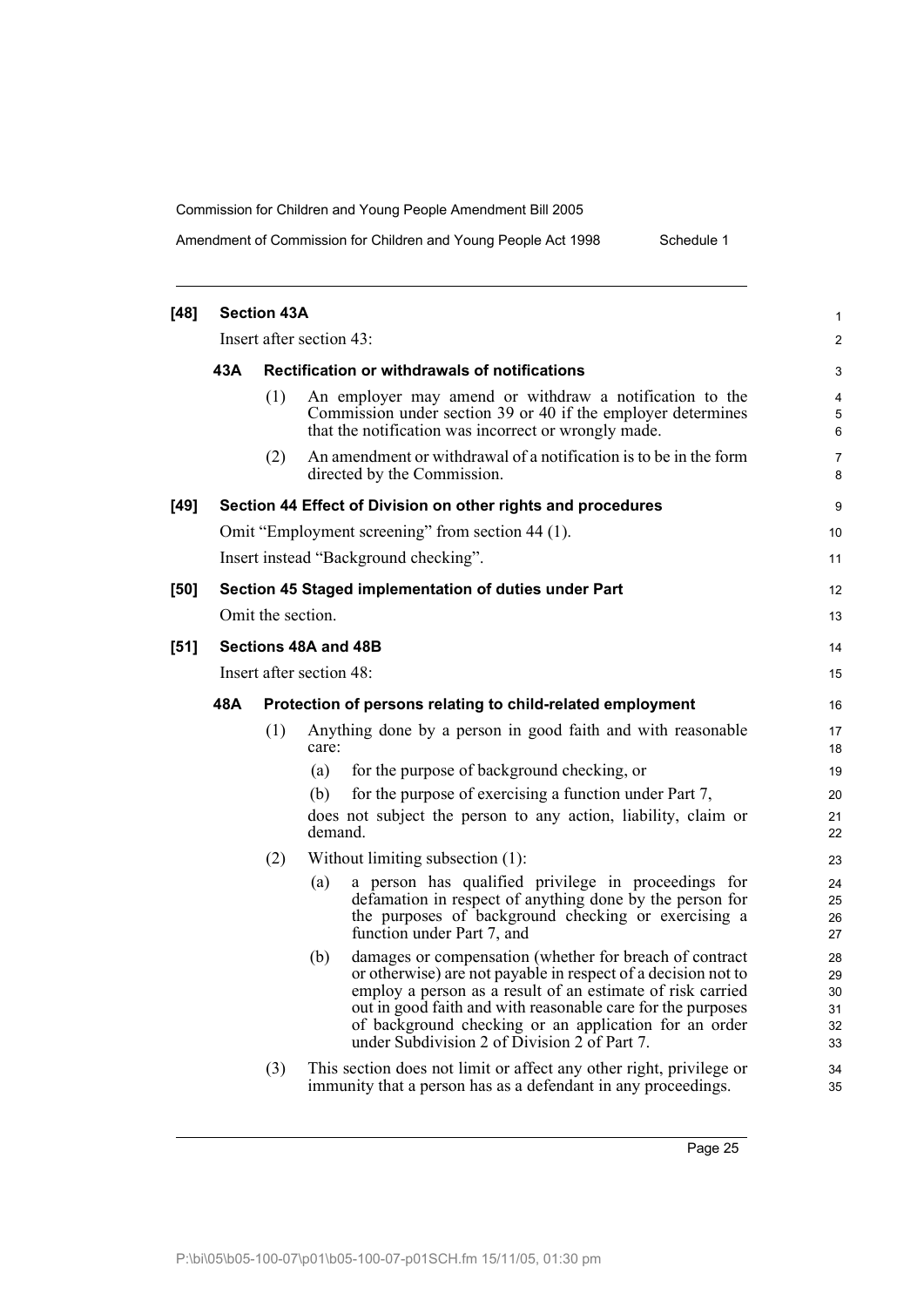Schedule 1 Amendment of Commission for Children and Young People Act 1998

### **48B Unauthorised disclosure or dishonest collection of information**

- (1) A person who discloses any information obtained by the person in connection with background checking or the exercise of functions under Part 7 is guilty of an offence unless the disclosure:
	- (a) is made in good faith for the purposes of background checking or the exercise of a function under Part 7, or

25 26

- (b) is made with the consent of the person to whom the information relates, or
- (c) is ordered by a court, or any other body or person exercising judicial functions, for the purposes of the hearing or determination by the court, body or person of any matter, or
- (d) is made with other lawful excuse.
- (2) A person who dishonestly obtains confidential information relating to background checking or the exercise of functions under Part 7 is guilty of an offence.

Maximum penalty: 50 penalty units or imprisonment for 6 months, or both.

### **[52] Section 49 Proceedings for offences**

Insert at the end of section 49:

(2) Despite any other law, proceedings for an offence under this Act must be commenced not later than 2 years from when the offence was alleged to have been committed.

## **[53] Section 52**

Insert after section 51:

### **52 Relationship with other Acts and laws**

- (1) A prohibition on employment under this Act prevails to the extent of any inconsistency between it and any other Act or law.
- (2) The Industrial Relations Commission or any other court or tribunal does not have jurisdiction under any Act or law to order the re-instatement or re-employment of a person or employee contrary to a prohibition on employment imposed by this Act, or to order the payment of damages or compensation for any removal from employment in accordance with this Act.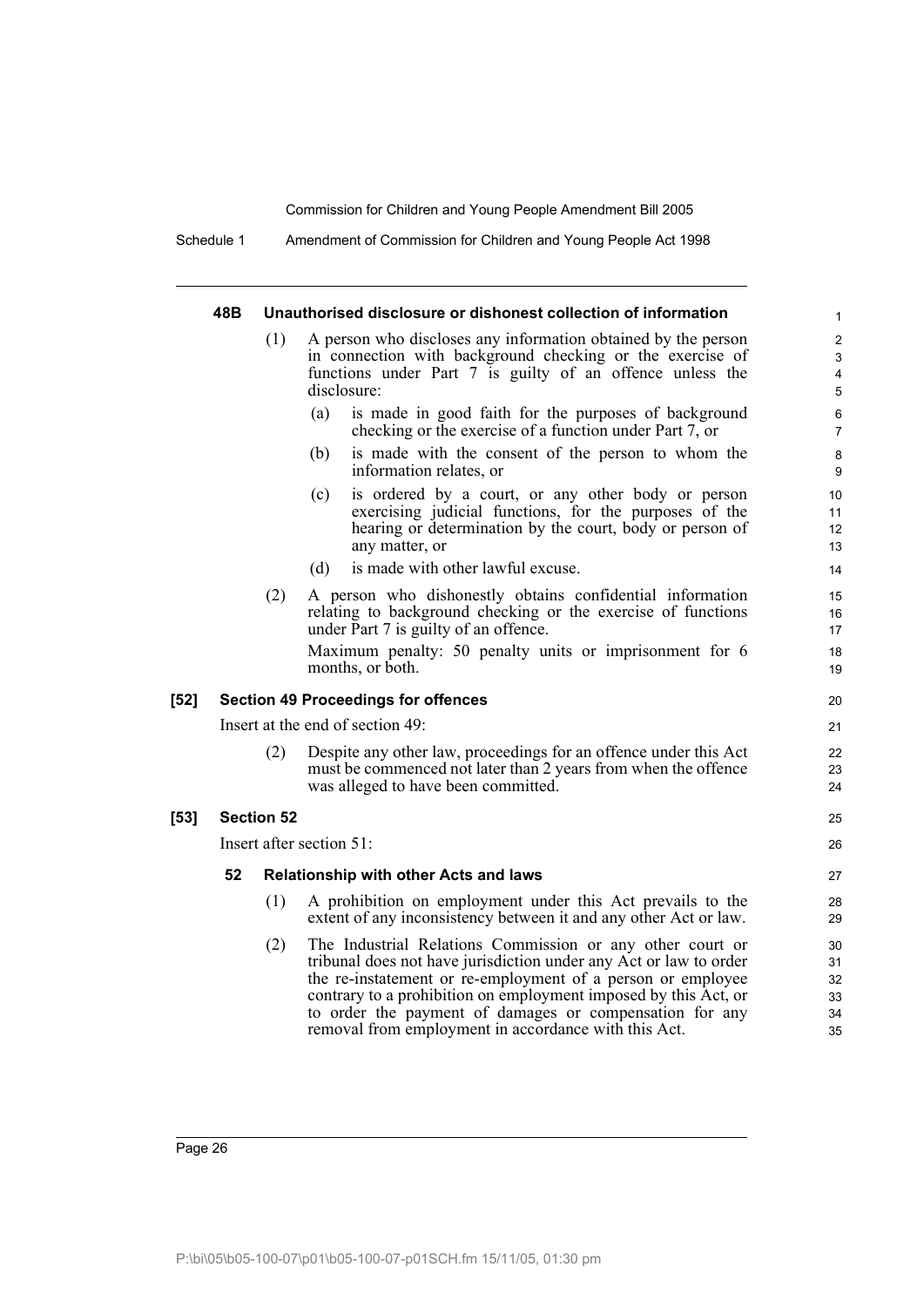Amendment of Commission for Children and Young People Act 1998 Schedule 1

| $[54]$ |        |     | <b>Section 53 Review of Act</b>                                                                                                                                                                                                                                                                | 1                          |
|--------|--------|-----|------------------------------------------------------------------------------------------------------------------------------------------------------------------------------------------------------------------------------------------------------------------------------------------------|----------------------------|
|        |        |     | Omit section 53 (2). Insert instead:                                                                                                                                                                                                                                                           | $\overline{2}$             |
|        |        | (2) | The review is to be undertaken as soon as possible after the period<br>of 5 years from the date of assent to the <i>Commission for Children</i><br>and Young People Amendment Act 2005.                                                                                                        | 3<br>4<br>5                |
| $[55]$ |        |     | Schedule 3 Savings, transitional and other provisions                                                                                                                                                                                                                                          | 6                          |
|        |        |     | Insert at the end of clause $1(1)$ :                                                                                                                                                                                                                                                           | $\overline{7}$             |
|        |        |     | Commission for Children and Young People Amendment Act<br>2005                                                                                                                                                                                                                                 | 8<br>9                     |
| $[56]$ |        |     | Schedule 3, Part 5                                                                                                                                                                                                                                                                             | 10                         |
|        |        |     | Insert after Part 4:                                                                                                                                                                                                                                                                           | 11                         |
|        | Part 5 |     | Provisions consequent on enactment of                                                                                                                                                                                                                                                          | 12                         |
|        |        |     | <b>Commission for Children and Young</b>                                                                                                                                                                                                                                                       | 13                         |
|        |        |     | <b>People Amendment Act 2005</b>                                                                                                                                                                                                                                                               | 14                         |
|        | 7      |     | <b>Definitions</b>                                                                                                                                                                                                                                                                             | 15                         |
|        |        | (1) | In this Part:                                                                                                                                                                                                                                                                                  | 16                         |
|        |        |     | <b>amending Act</b> means the Commission for Children and Young<br>People Amendment Act 2005.                                                                                                                                                                                                  | 17<br>18                   |
|        |        |     | repealed Act means the Child Protection<br>(Prohibited)<br>Employment) Act 1998.                                                                                                                                                                                                               | 19<br>20                   |
|        |        | (2) | Words and expressions used in this Part have the same meanings<br>as they have in Part 7 of this Act, as amended by the amending<br>Act.                                                                                                                                                       | 21<br>22<br>23             |
|        | 8      |     | Persons convicted of child-related personal violence offences                                                                                                                                                                                                                                  | 24                         |
|        |        | (1) | A person who was, immediately before the commencement of<br>this clause, employed in child-related employment and who had<br>previously been convicted of a child-related personal violence<br>offence does not commit an offence under Part 7 of this Act by<br>remaining in that employment. | 25<br>26<br>27<br>28<br>29 |
|        |        | (2) | An employer who continues to employ a person referred to in<br>subclause (1) is not guilty of an offence under Part 7 of this Act.                                                                                                                                                             | 30<br>31                   |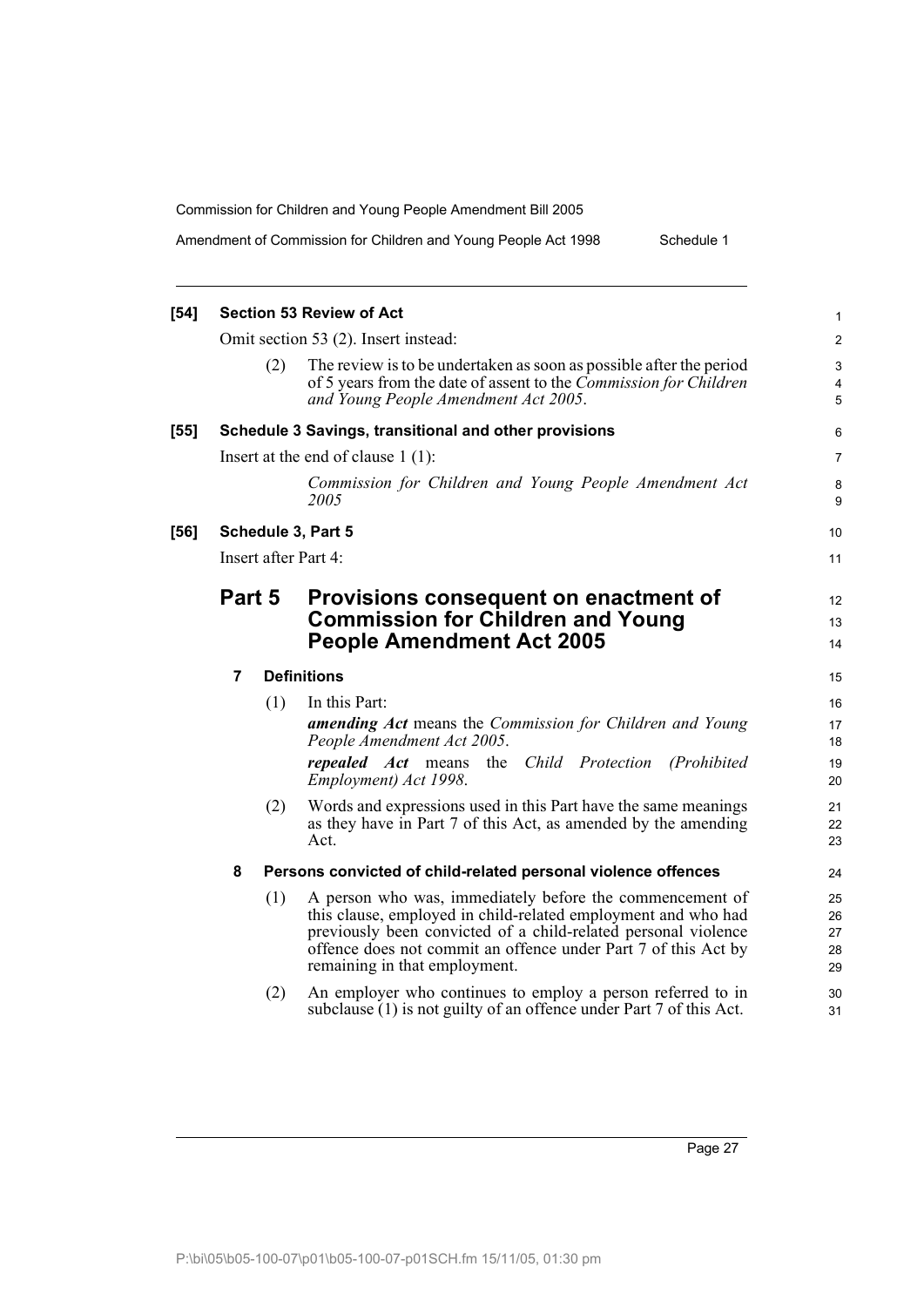Schedule 1 Amendment of Commission for Children and Young People Act 1998

|    | (3) | However, a person referred to in subclause (1) is a prohibited<br>person in relation to the conviction for the child-related personal<br>offence for the purposes of any child-related<br>violence<br>employment (subject to Subdivision 2 of Division 2 of Part 7)<br>commencing after the commencement of this clause.                                                  | $\mathbf{1}$<br>$\mathbf{2}$<br>3<br>$\overline{\mathbf{4}}$<br>5 |
|----|-----|---------------------------------------------------------------------------------------------------------------------------------------------------------------------------------------------------------------------------------------------------------------------------------------------------------------------------------------------------------------------------|-------------------------------------------------------------------|
| 9  |     | <b>Existing declarations</b>                                                                                                                                                                                                                                                                                                                                              | 6                                                                 |
|    | (1) | An order made under the repealed Act, and in force immediately<br>before the repeal of that Act, continues in force and is taken to<br>have been made under Division 2 of Part 7.                                                                                                                                                                                         | $\overline{7}$<br>8<br>9                                          |
|    | (2) | Subclause (1) has effect whether or not the prohibited person the<br>subject of the order is a person in respect of whom an order may<br>be made under that Division.                                                                                                                                                                                                     | 10<br>11<br>12                                                    |
| 10 |     | <b>Review of existing orders</b>                                                                                                                                                                                                                                                                                                                                          | 13                                                                |
|    |     | Section 33M, as inserted by the amending Act, applies in respect<br>of orders made under the repealed Act and in force immediately<br>before the commencement of that section.                                                                                                                                                                                            | 14<br>15<br>16                                                    |
| 11 |     | <b>General savings</b>                                                                                                                                                                                                                                                                                                                                                    | 17                                                                |
|    | (1) | Anything of a kind required or permitted to be done by or under<br>a provision of Division 2 of Part 7 of this Act, as inserted by the<br>amending Act, that was required or permitted to be done under a<br>corresponding provision of the repealed Act and that still had<br>effect immediately before its repeal continues in effect on or after<br>that repeal as if: | 18<br>19<br>20<br>21<br>22<br>23                                  |
|    |     | Division 2 of Part 7 of this Act had been in force when it<br>(a)<br>was done, and                                                                                                                                                                                                                                                                                        | 24<br>25                                                          |
|    |     | it had been done by or under the corresponding provision<br>(b)<br>of Division 2 of Part 7 of this Act.                                                                                                                                                                                                                                                                   | 26<br>27                                                          |
|    | (2) | The repeal of the repealed Act does not affect the operation of the<br>repealed Act to the extent that it provided that a person was not<br>liable for an offence under that Act.                                                                                                                                                                                         | 28<br>29<br>30                                                    |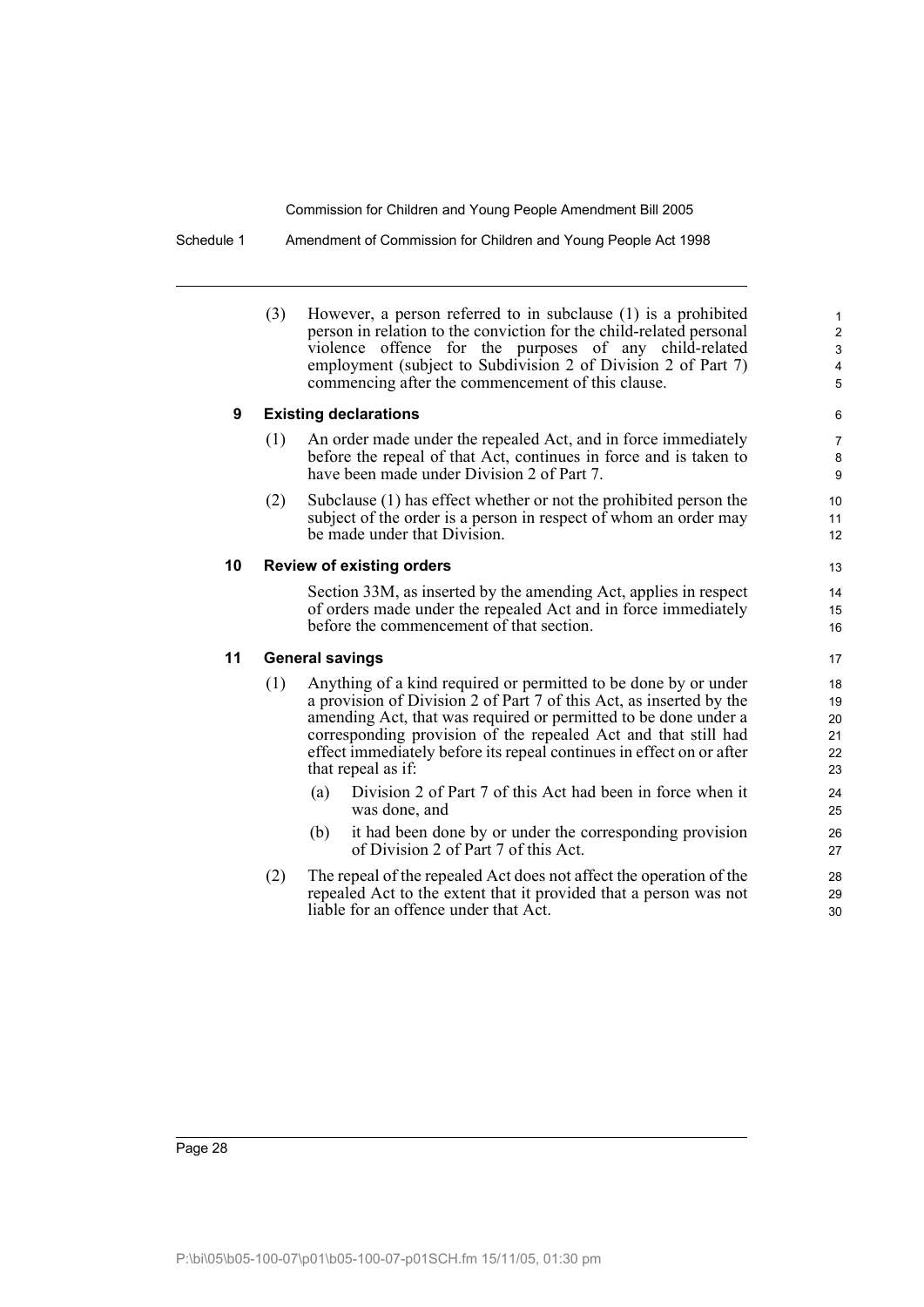Amendment of other Acts Schedule 2

<span id="page-38-0"></span>

|     | <b>Schedule 2</b><br><b>Amendment of other Acts</b>                                                                 | $\mathbf{1}$   |
|-----|---------------------------------------------------------------------------------------------------------------------|----------------|
|     | (Section 4)                                                                                                         | $\overline{2}$ |
| 2.1 | <b>Administrative Decisions Tribunal Act 1997 No 76</b>                                                             | 3              |
|     | <b>Schedule 2 Composition and functions of Divisions</b>                                                            | $\overline{4}$ |
|     | Omit "Child Protection (Prohibited Employment) Act 1998" from clause 2 of<br>Division 2 of Part 1.                  | 5<br>6         |
|     | Insert instead "Commission for Children and Young People Act 1998".                                                 | $\overline{7}$ |
| 2.2 | <b>Child Protection (Offenders Registration) Act 2000 No 42</b>                                                     | 8              |
|     | Section 9 Relevant personal information to be reported                                                              | 9              |
|     | Omit "Child Protection (Prohibited Employment) Act 1998" from section<br>$9(3)$ .                                   | 10<br>11       |
|     | Insert instead "Commission for Children and Young People Act 1998".                                                 | 12             |
| 2.3 | <b>Education Act 1990 No 8</b>                                                                                      | 13             |
|     | Section 47 Registration requirements for non-government schools                                                     | 14             |
|     | Omit "the Child Protection (Prohibited Employment) Act 1998" from section<br>$47(g)(ii)$ .                          | 15<br>16       |
|     | Insert instead "Division 2 of Part 7 of the Commission for Children and Young<br>People Act 1998".                  | 17<br>18       |
| 2.4 | <b>Industrial Relations Act 1996 No 17</b>                                                                          | 19             |
|     | Section 164A Powers of Commission as to disclosure of matters before<br>the Commission                              | 20<br>21       |
|     | Omit "the Child Protection (Prohibited Employment) Act 1998" from section<br>$164A(3)(a)$ .                         | 22<br>23       |
|     | Insert instead "Subdivision 2 of Division 2 of Part 7 of the Commission for<br>Children and Young People Act 1998". | 24<br>25       |